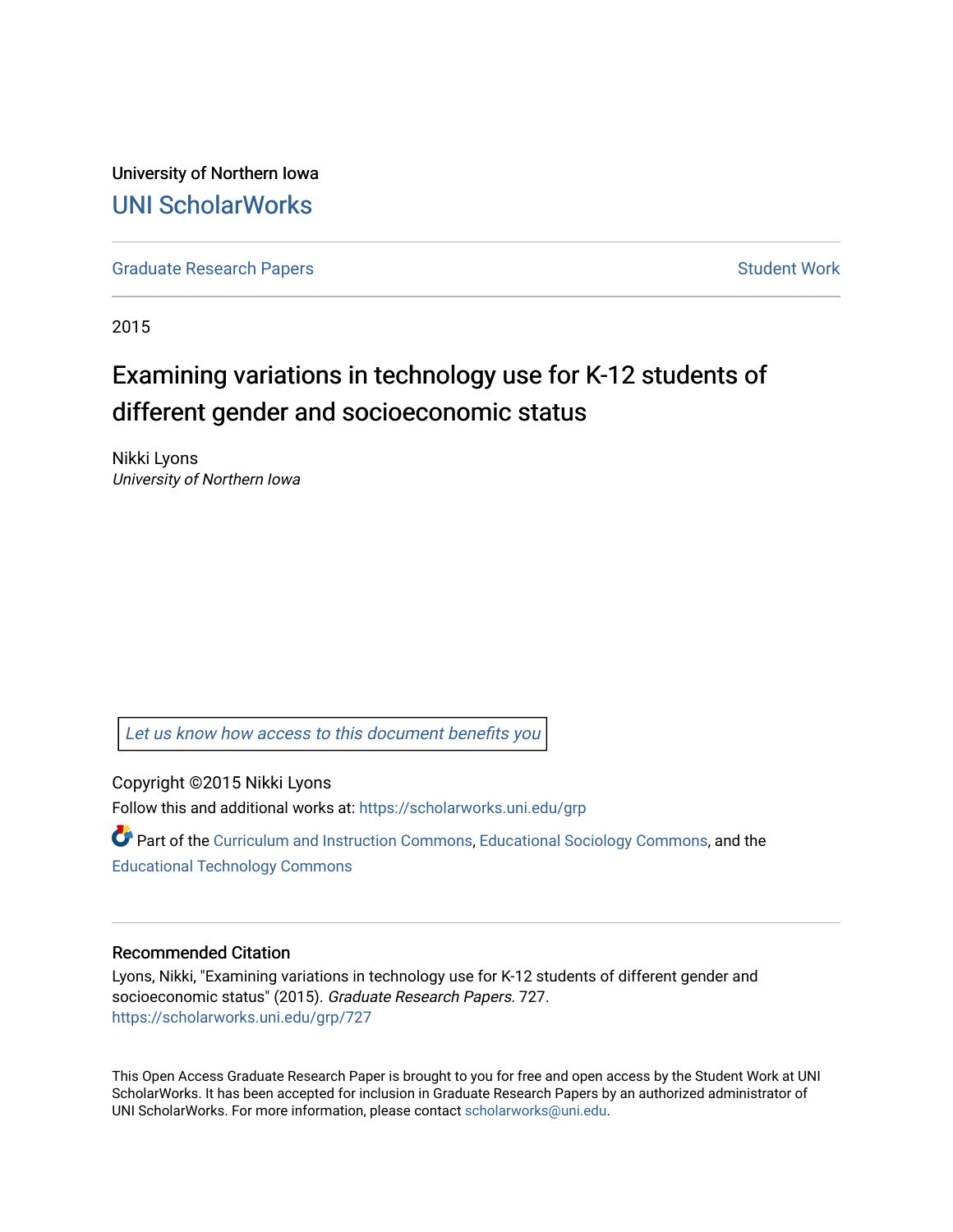## Examining variations in technology use for K-12 students of different gender and socioeconomic status

#### Abstract

The purpose of this paper is to review the literature currently published on how members of different genders and socioeconomic classes use technology to suit their needs in and out of the classroom learning environment. It will focus on the use of digital technologies by students in elementary, middle, and high schools. This was done by examining 30 research-based, peer-reviewed journal articles, books, published papers, documents, and observational analyses. The research indicates there are clear differences in how members of different subpopulations such as gender and socioeconomic groups choose to use technology to suit their communication, collaboration, instructional, and entertainment needs. Suggestions for future research are recommended.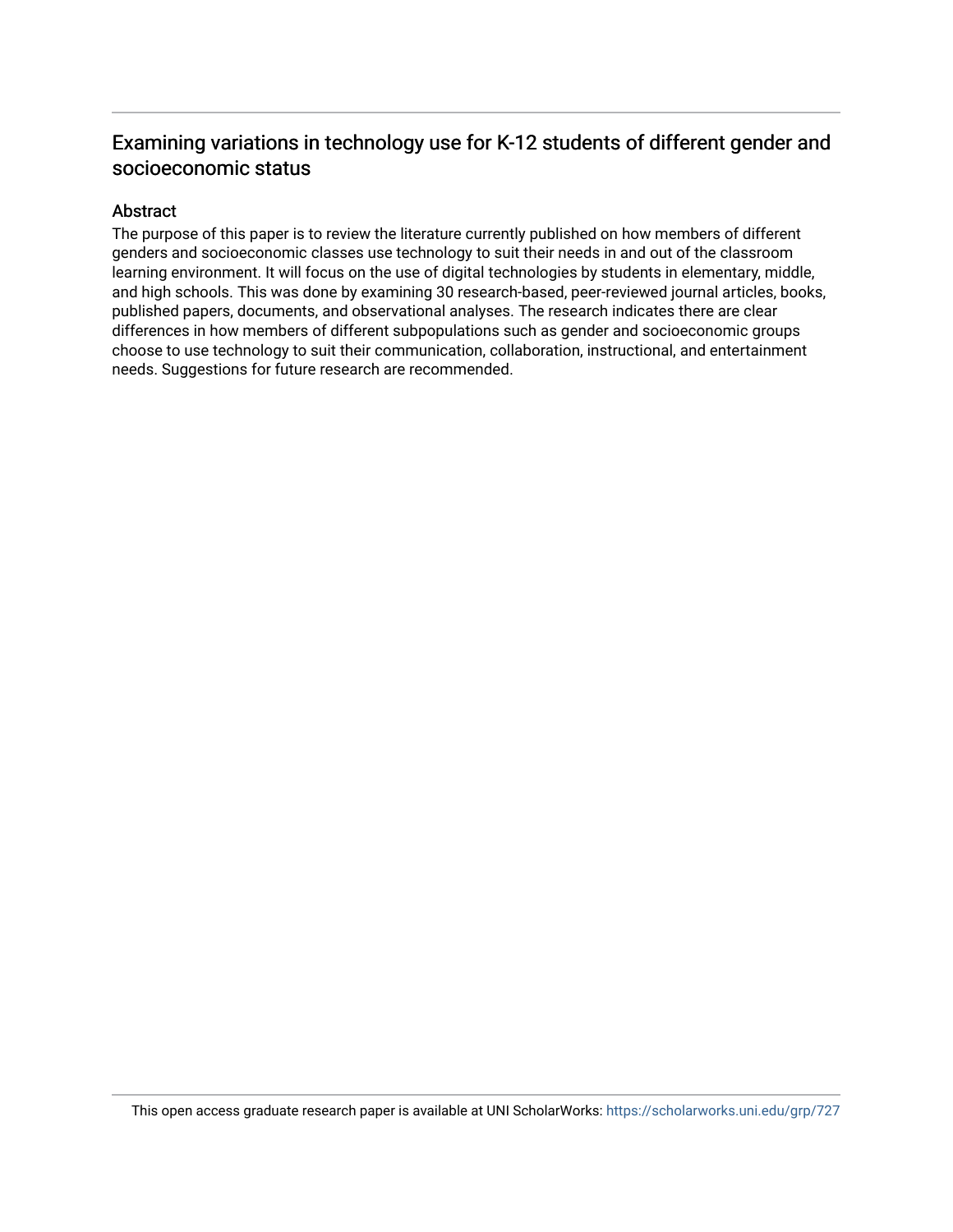Running head: Examining variations in technology use for k-12 students of different gender and socioeconomic status

## EXAMINING VARIATIONS IN TECHNOLOGY USE FOR K-12 STUDENTS OF DIFFERENT GENDER AND SOCIOECONOMIC STATUS

A Graduate Review

Submitted to the

Division of Instructional Technology

Department of Curriculum and Instruction

In Partial Fulfillment

Of the Requirements for the Degree

Master of Arts

UNIVERSITY OF NORTHERN IOWA

by

Nikki Lyons

December 2015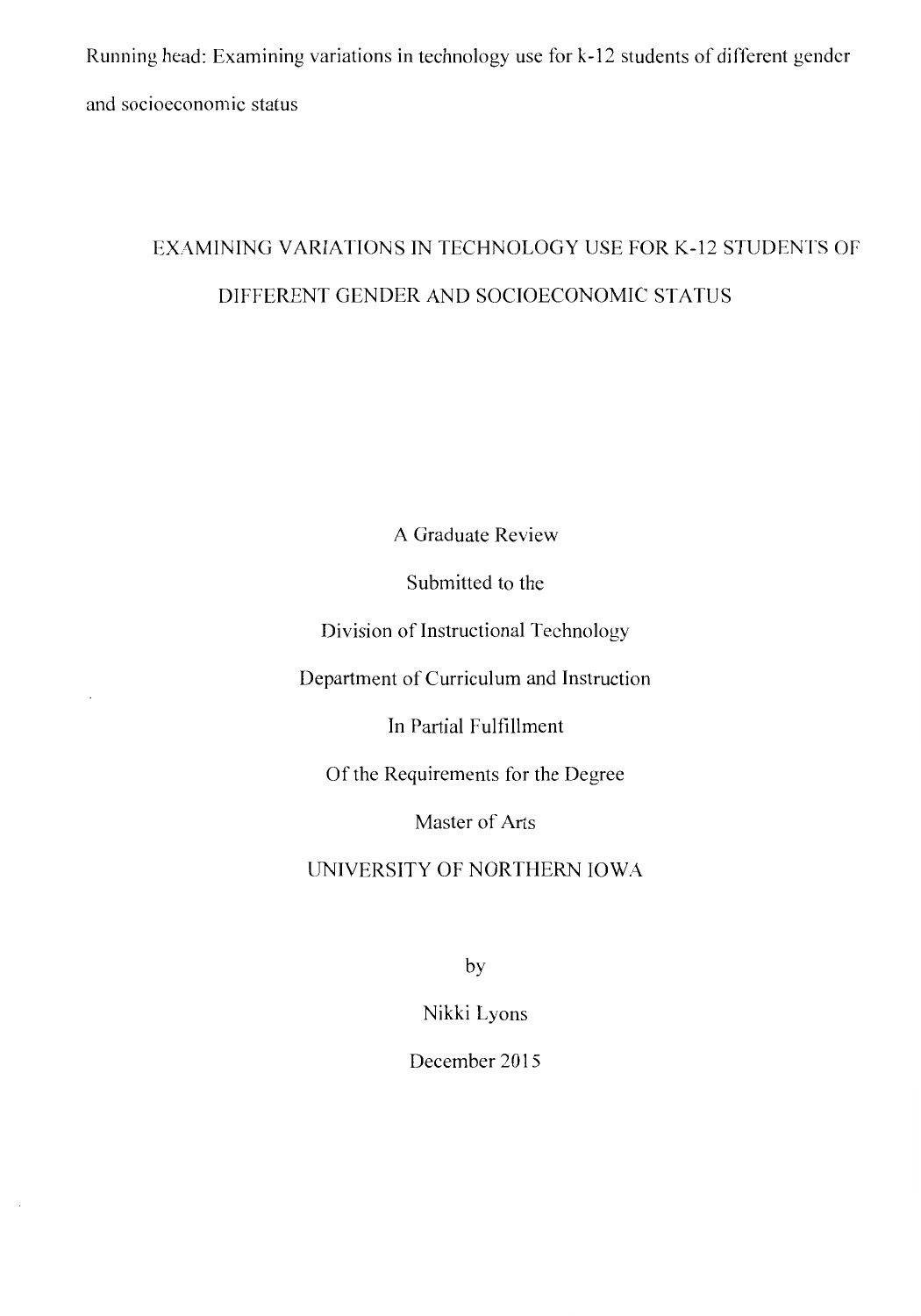This Review by: Nikki Lyons

Titled: Examining variations in technology use for students in different cultural subgroups

has been approved as meeting the research requirement for the

Degree of Master of Arts.

 $1/15/16$ 

Date Approved

 $/5/16$ 

Date Approved

 $\frac{7-2.2.1}{\text{Date}\,\text{Approved}}$ 

# Ping Gao

Graduate Faculty Reader Leigh E. Zeitz Graduate Faculty Reader Jill Uhlenberg

Date Approved Head, Department of Curriculum and Instruction /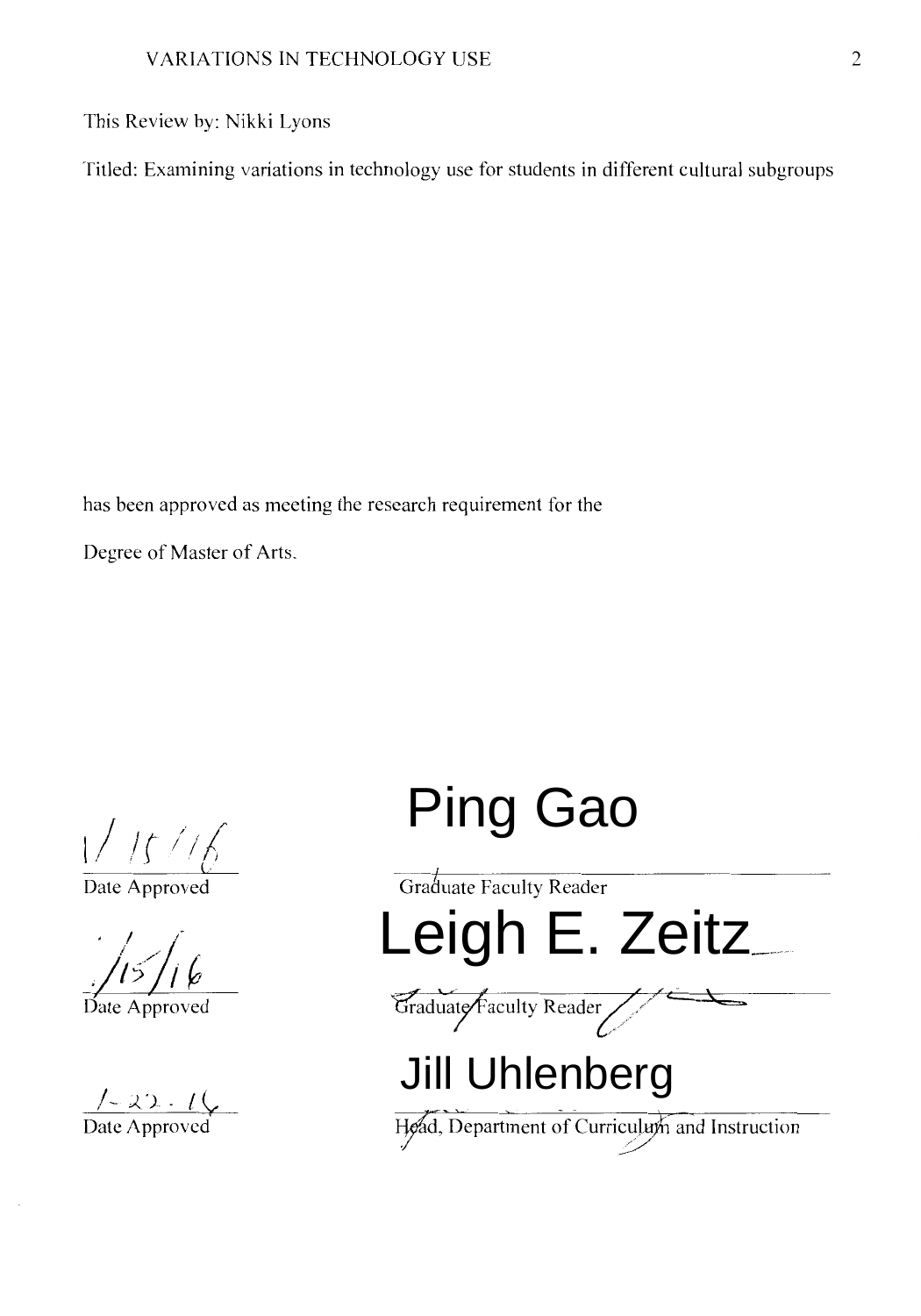#### **Abstract**

The purpose of this paper is to review the literature currently published on how members of difierent genders and socioeconomic classes use technology to suit their needs in and out of the classroom learning environment. It will focus on the use of digital technologies by students in elementary, middle, and high schools. This was done by examining 30 researchbased, peer-reviewed journal articles, books, published papers, documents, and observational analyses. The research indicates there are clear differences in how members of different subpopulations such as gender and socioeconomic groups choose to use technology to suit their communication, collaboration, instructional, and entertainment needs. Suggestions for future research are recommended.

**Key words:** digital technologies, gender, socioeconomic status, students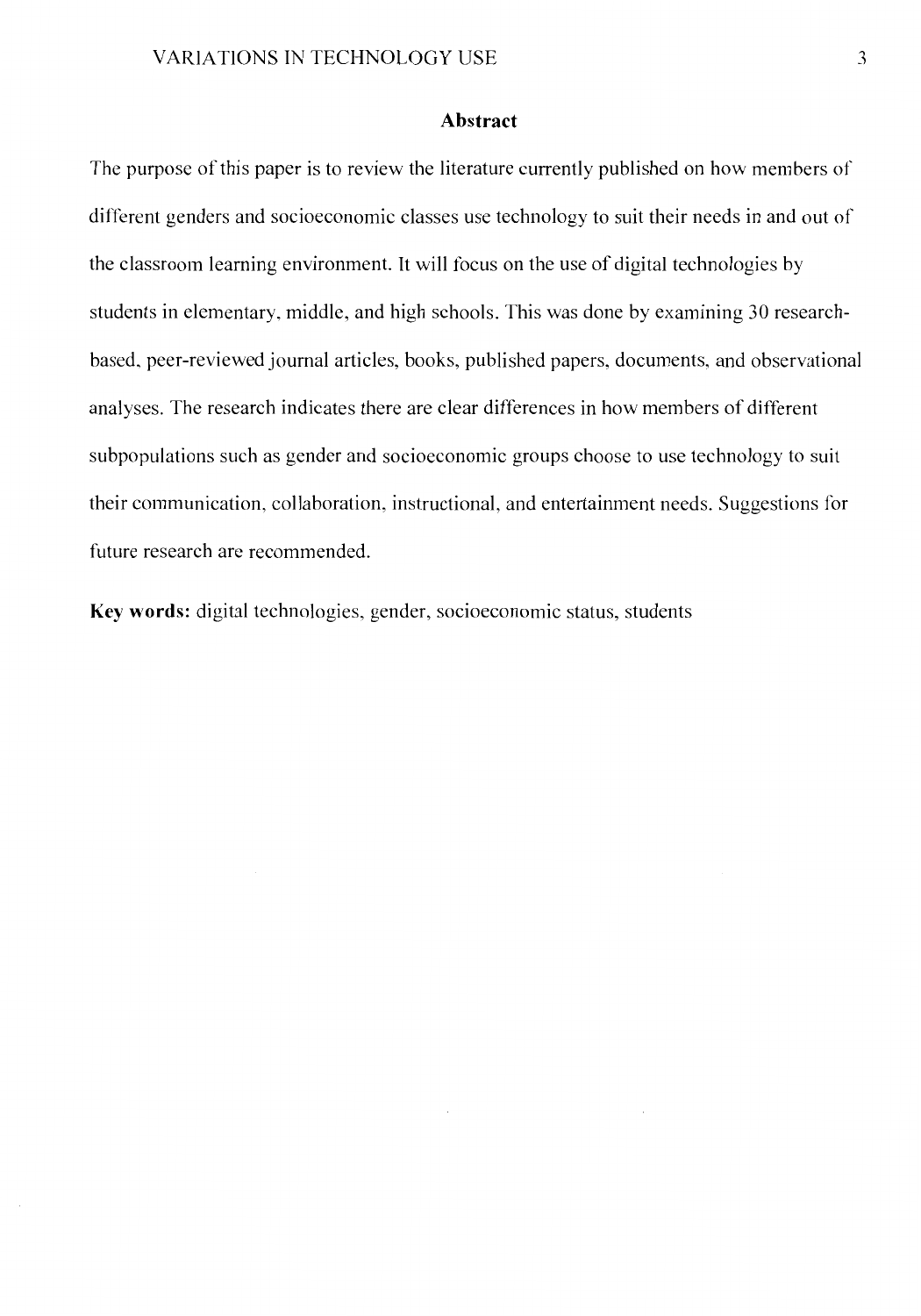### **Table of Contents**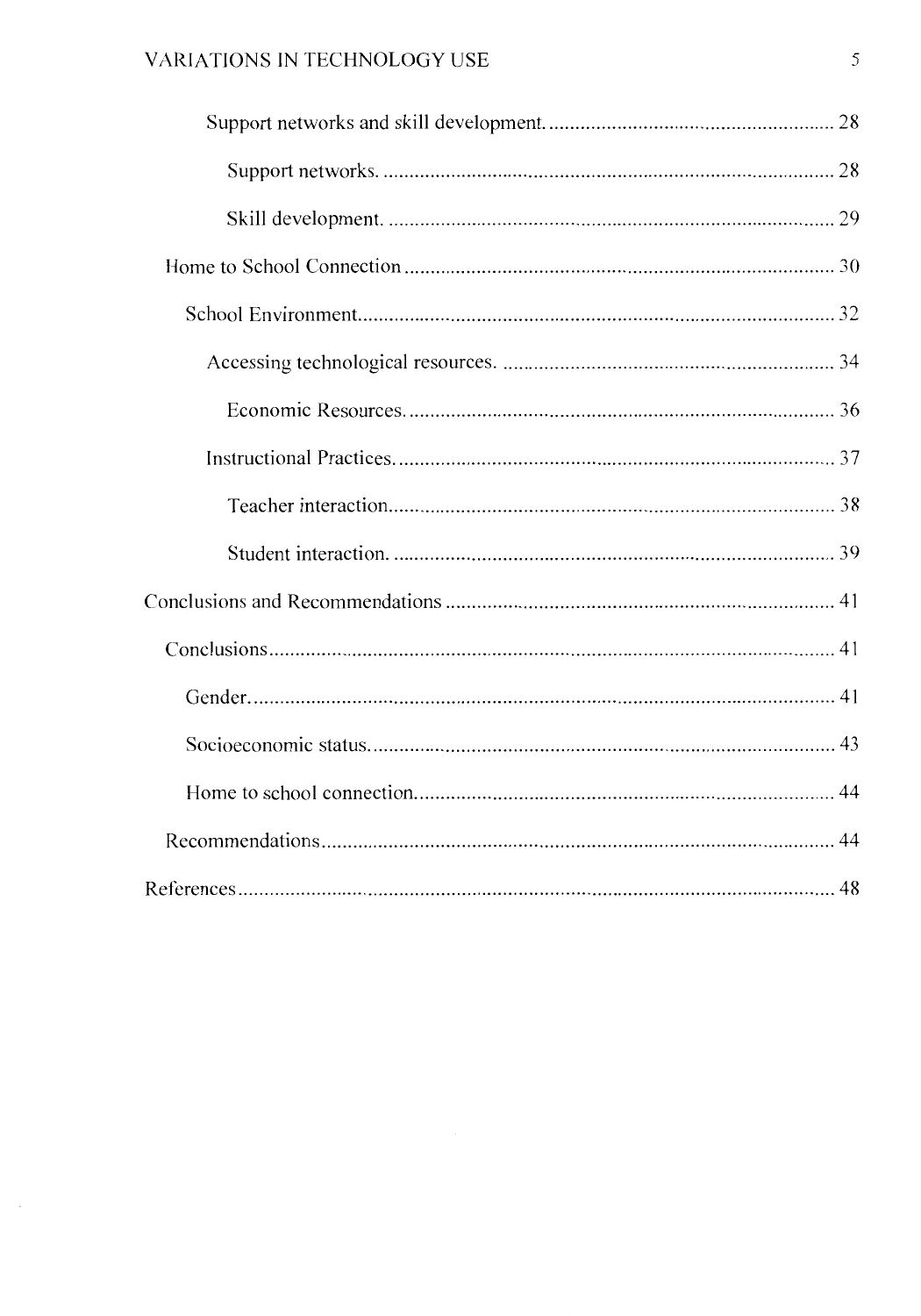#### **Introduction**

Throughout the country, there are significant numbers of school systems implementing 1:1 computer programs in their districts. Many educators who have not traditionally used technology in their instruction will have to increase their technologycurriculum integration efforts. A key component of planning effective technology integration is considering the learning needs of students. Student population demographics can help one consciously plan lessons and design instructional materials that respect each gender and socioeconomic group's preferences for technology use. Developing an understanding of what research has been conducted will give educators information about how to best integrate technology in instruction to meet their students' different needs. It will also provide educational designers with information regarding each group's most effective uses for technology and build learning environments that are inclusive for all students.

It is appropriate to look at the differences between gender and socioeconomic classes in educational settings because educators need to know what factors affect students with whom they are working. Once teachers understand how these differences may influence students' choices in using the tools that are available to them in and out of the classroom, they can use this information to optimize lessons and increase student learning potential. This knowledge can also bring awareness of how teachers choose to use technology in their instruction based on their own preferences and biases. A study by Ritzhaupt, Feng, Dawson, & Barron (2013) found that "there were clear digital divides relative to gender, ethnicity, and the SES of middle school students in thirteen school districts" in Florida, but that all of the divides were not in alignment with what previous research had found (p. 300).

 $\mathbf{1}$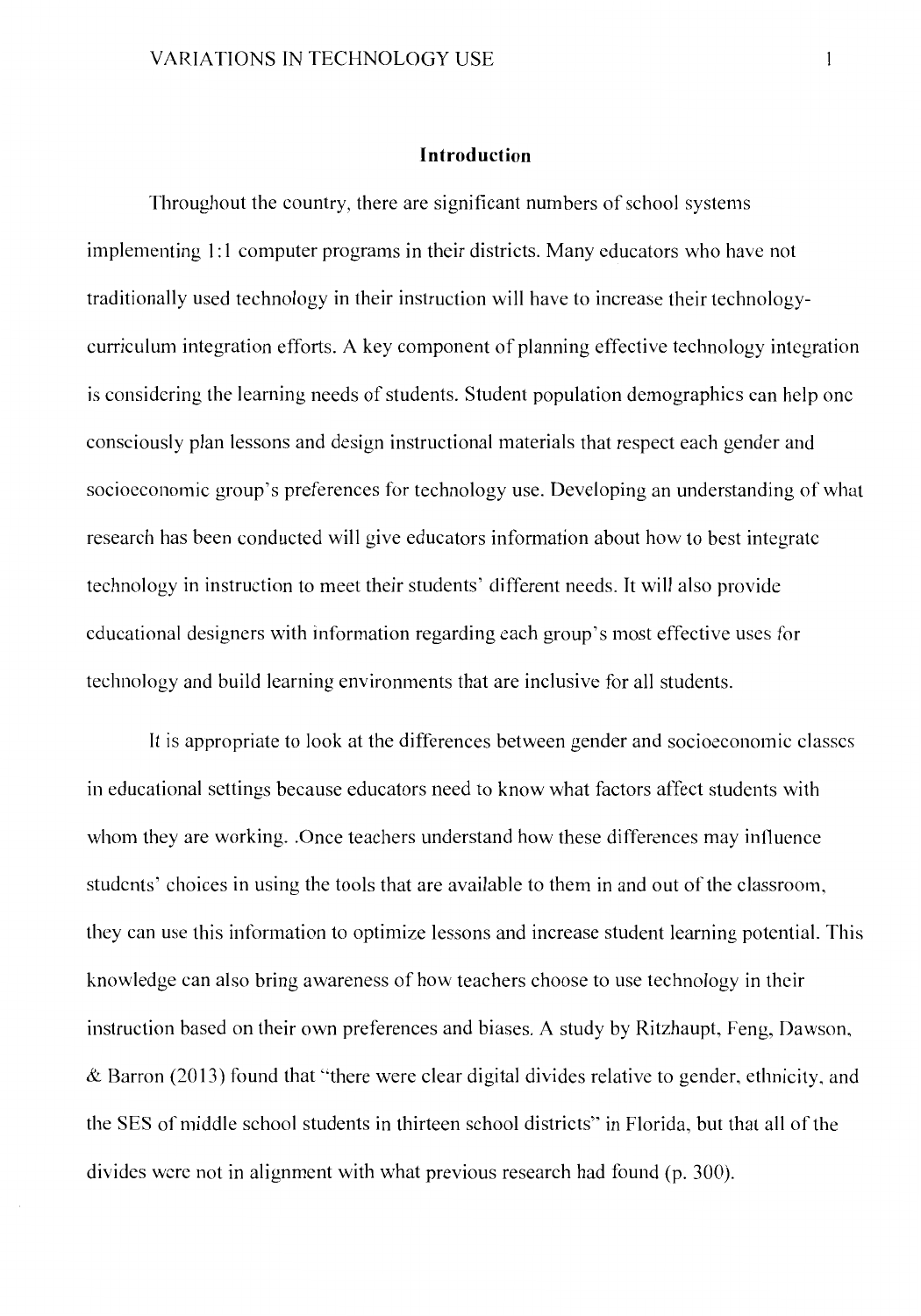Plumm (2008) states ''many teachers are not being educated as to the type and level of gender bias that exists in the technology they are using" (p. 1056). This topic is relevant because students may be receiving different instruction based on stereotypes about how genders are perceived to use technology; this topic will bring awareness of the issue. Factors like race and income are often the focus of research in sociological and anthropological fields, hut they aren't often considered as topics in research about Human and Computer Interaction (HCI) (Yardi & Bruckman, 2012). "Social class, or 'socioeconomic status' (SES), is a category defined by a nexus of income level, educational attainment, type of employment (""white-collar", "blue-collar", etc.), and several other correlated factors" (Ames, Go, Kaye, & Spasojcvic, 2011, p. 55). Working class families and minority groups are quickly becoming the majority population in society, so the HCI community needs to understand how to design for these groups (Ames, 2011; Yardi & Bruckman, 2012). Bringing awareness to educators will give them an idea of how to provide new opportunities and experiences while taking advantage of the strengths students display and interests they express.

The significance of this review is that it will inform teachers and administrators about the differences in how students may choose to use technologies in the classroom and how they may choose to use technologies outside of school. This knowledge will help educators plan lessons that use these differences to create the most effective learning opportunities for students.

This review will address the following questions:

- 1. How does gender identity have an effect on a person's preferred uses of technology?
- 2. How does socioeconomic status have an impact on a family's preferred uses for technology?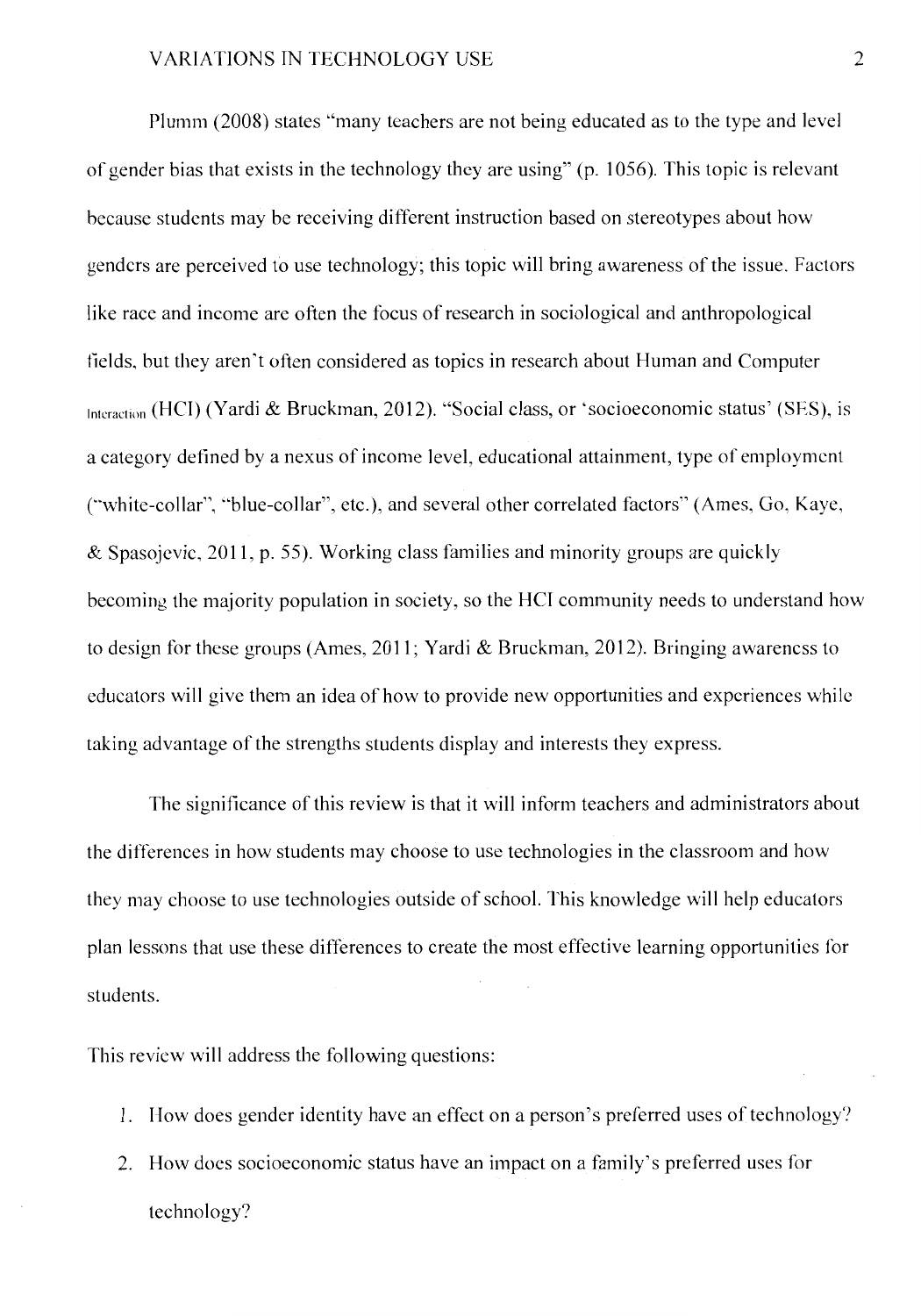3. How do differences between the home and school environments affect the way students are allowed to use technology?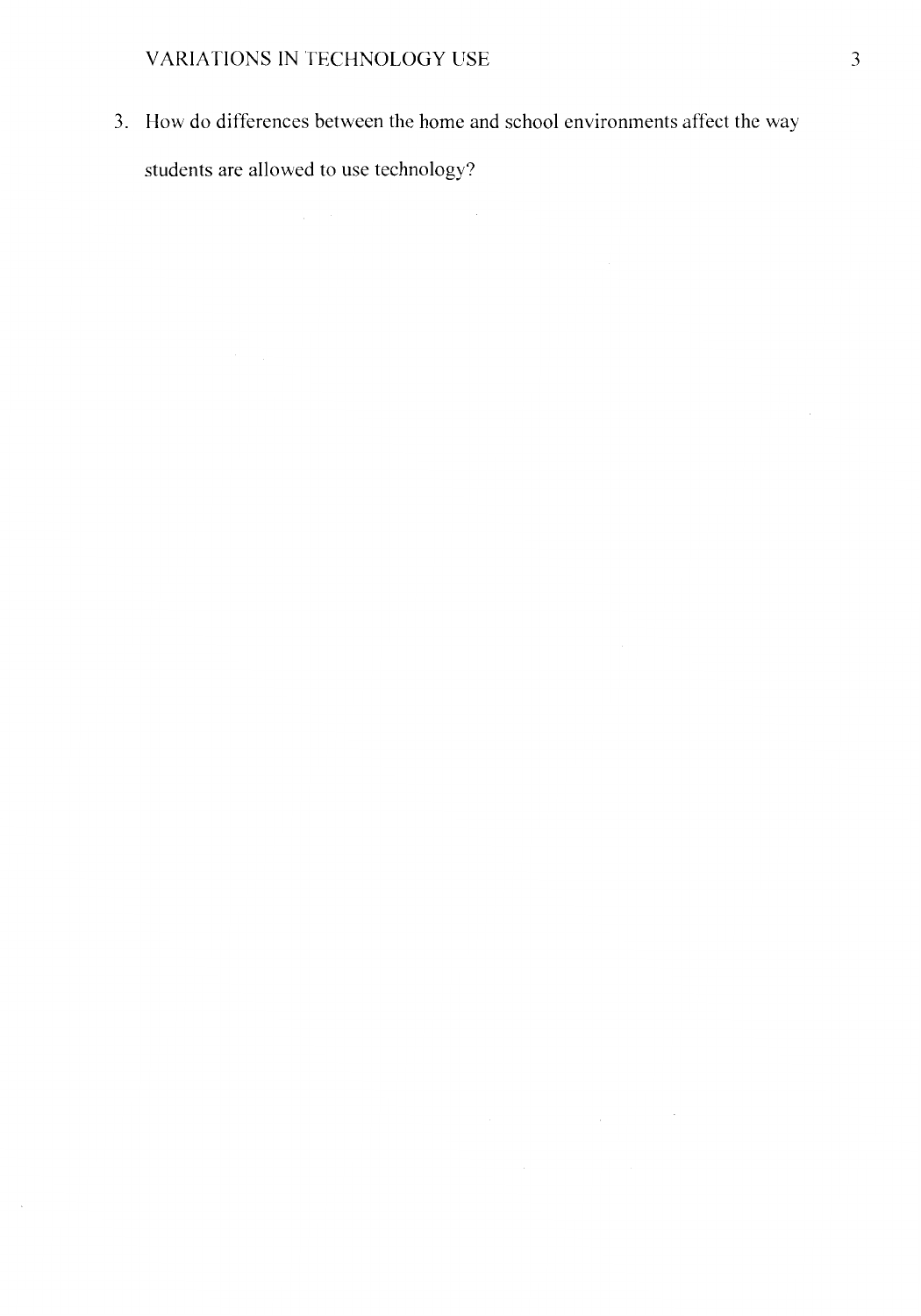#### **Methodology**

The reviewer located sources using several databases. Initial searches were done using Rod Library's *OneSearch* catalog system. Within *OneSearch,* the researcher chose these specific databases: the *U.S. Department of Education Educational Resources Information Center (ERIC), ScienceDirect, and EBSCO Education Full Text Database. Google Scholar* was used to find a wider range of sources on the Internet. The reviewer used these databases in secondary searches. Rod Library's *UNISTAR Catalog* and *WorldCAT*  search were used to find traditional sources such as books and printed articles.

Searches were conducted using Boolean search terms. Descriptors that were used in initial searches were "digital equity," "digital divide," publication date (since 2010), *education, "21st Century skills," gender and socioeconomic status.* The results list was large, so it became necessary to use additional descriptors to narrow the search. The reviewer found new descriptors to include in the searches by identifying key words that appeared multiple times in the abstracts of relevant sources. In the second round of searches, the researcher added *"gender stereotypes, "age, "middle grades education,* " *"secondary education,* " and "*academic misidentifications.*" These descriptors narrowed the search results considerably. Later, refined searches included *internet, computers. family\*. engagement, learners. ethnography, online learning, income, teen, and "information technology."* 

In order to make analysis of the sources easier, the reviewer bookmarked relevant articles and books for review after completing searches in the databases using Diigo, an online social bookmarking, research, and knowledge sharing tool. The abstracts were read first so sources that did not address the research questions could be eliminated. Next, specific information from each source was gathered and inserted into research tables created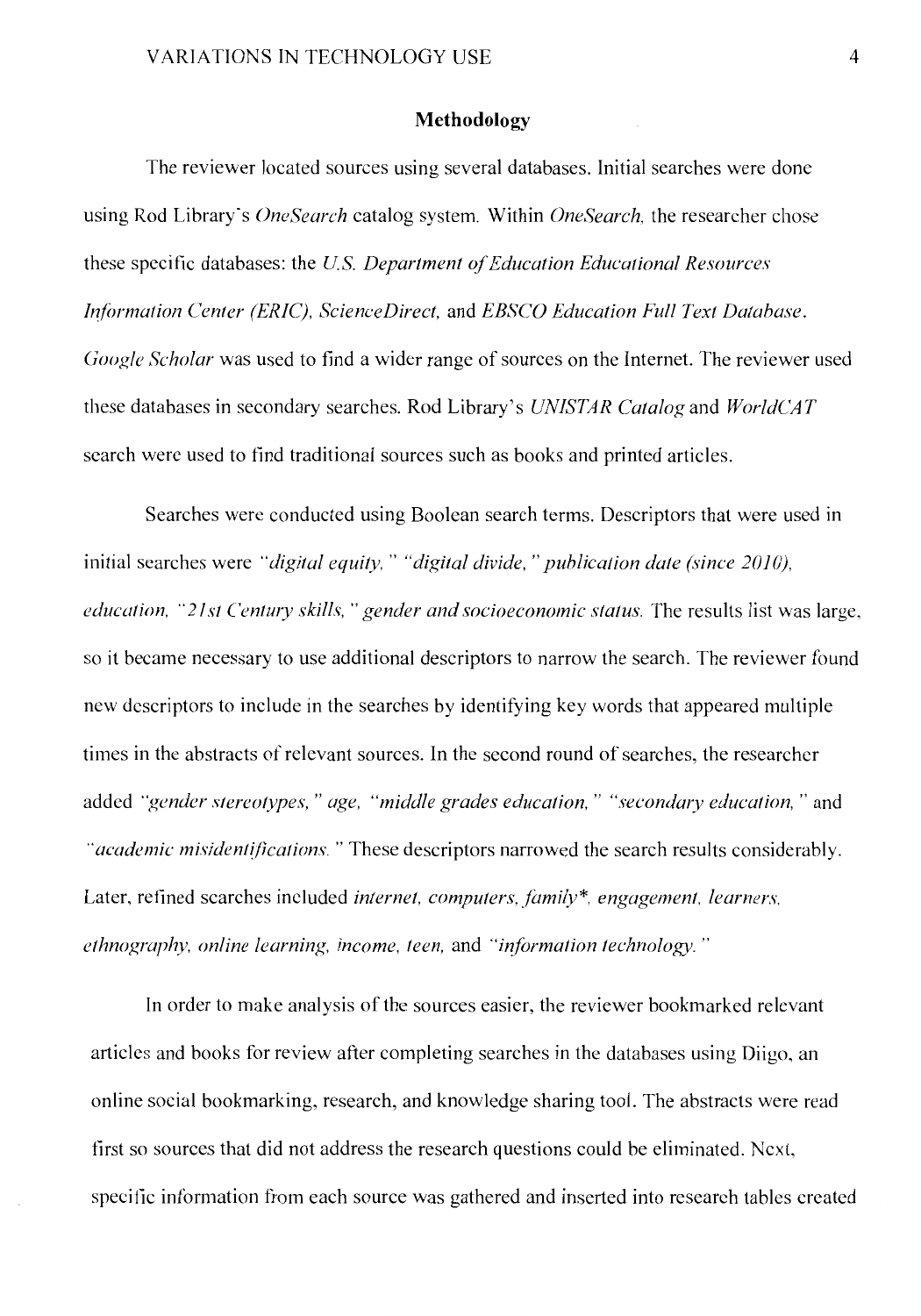in Microsoft Excel so themes and commonalities between the sources could be identified. The sources were evaluated based on relevance to the research question, and then relevance to the questions' subtopics. Search limiters were used to narrow down the articles used. One search limiter was the date of publication. Primarily, articles had to be published between 2010 and 2015; if an article was published as early as 2000 and had been cited multiple times by articles published between 2010 and 2015, then it was eligible for use as well. Searches were limited to only include 30 peer-reviewed articles, books, published papers, and documents to ensure a higher quality of content.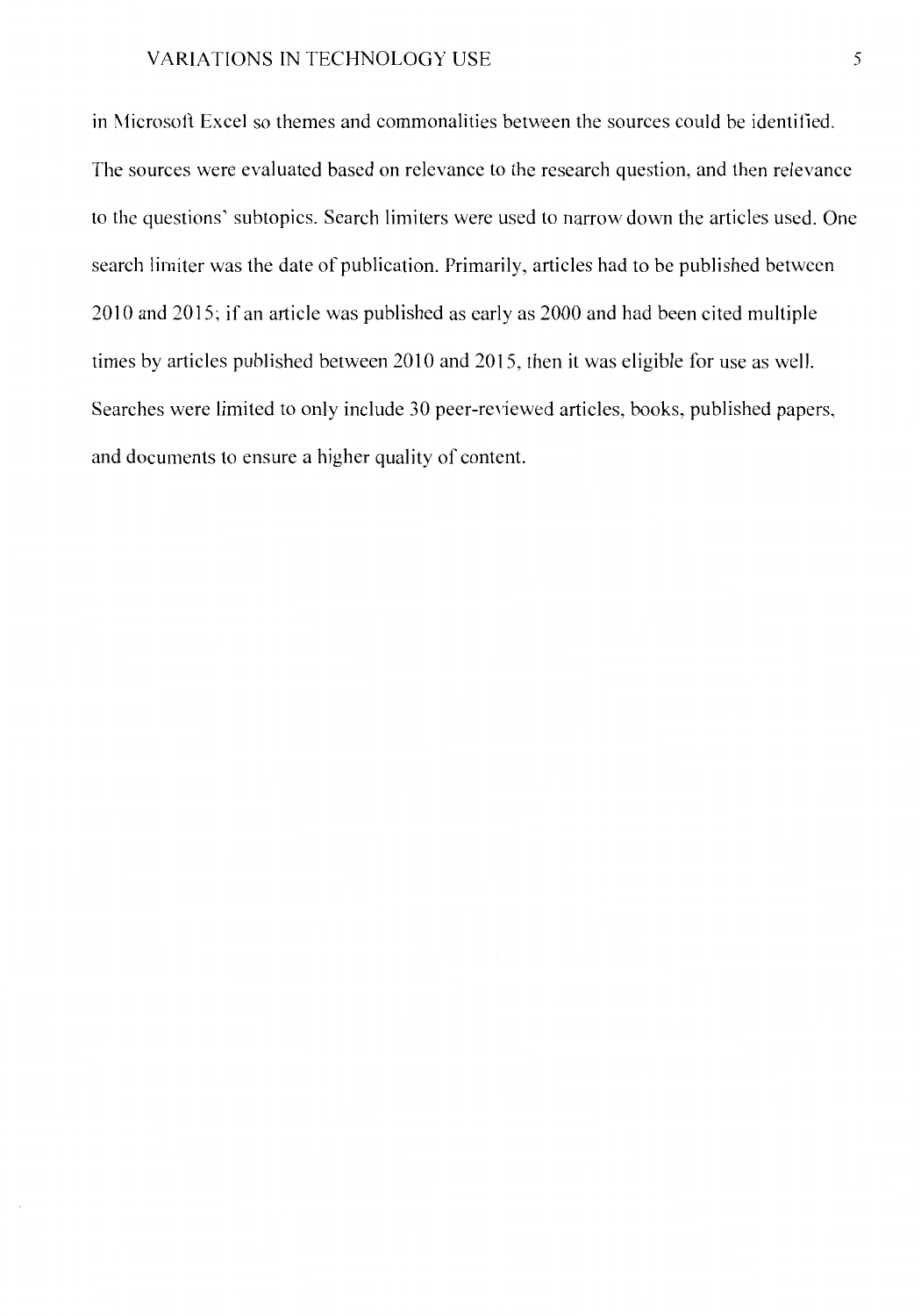#### **Analysis and Discussion**

This literature review will serve as a synopsis of information that was gathered from research reports about technology use by K-12 students. The literature review will focus on the areas of gender, socioeconomic status, and the transfer of skills from home to school. The first section will examine the differences in how gender may influence the way an individual chooses to use technology for his or her needs. This section includes evidence of differences in use within the areas of interaction and instructional use, communication and collaboration, and entertainment. The second section will explore the ways socioeconomic status impacts how students and their families make use of technology. There are differences in economic resources and responsibilities, devices in the home, family belief systems, purposes for use, autonomy granted to younger family members, and the support that youth and children receive as they develop technology skills across socioeconomic classes. The third section will cover the opportunities students have for transferring technology literacy skills between home and school environments.

#### **Gender**

The common belief is that men and boys are more capable of using technology than women and girls. However, research is showing that this is not always the case. For instance, Ching, Kafai, and Marshall (2000) found that males were being given more opportunities to become technologically skilled than females and to see themselves as positive characters in games. Weber and Custer (2005) identified a disproportionate amount of learning resources designed to address the ways that males and females preferred to use technologies, skewing toward male preferences. As previously mentioned, a study by Ritzhaupt, Feng, Dawson, and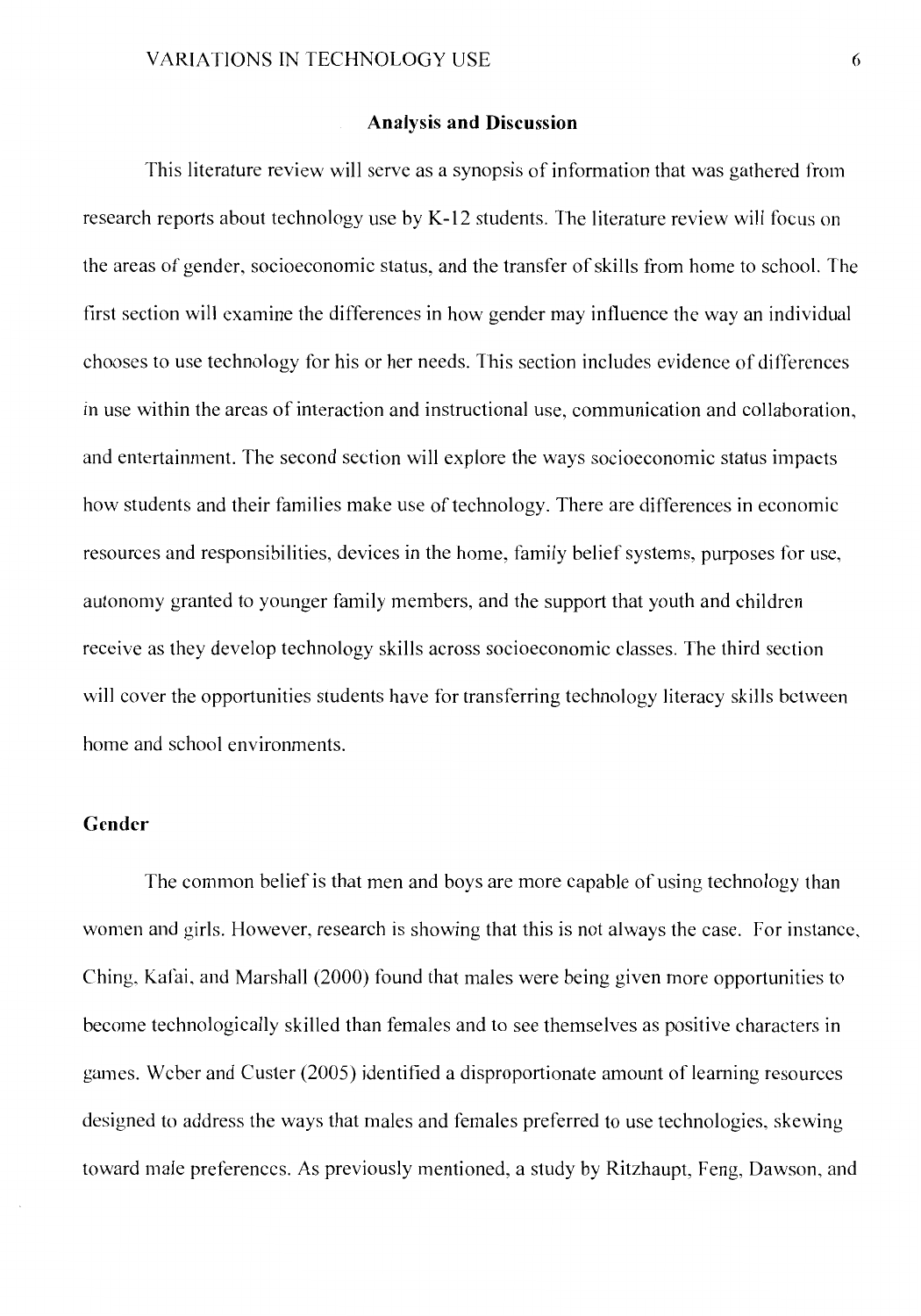Barron (2013) found girls to be equally as proficient users of Information and Communication Technologies (JCT) as their male counterparts.

Ritzhaupt et al. (2013) administered a performance-based assessment called the ST'L to 5,990 middle school students from 13 school districts across the state of Florida. The ST'L is designed to measure technology literacy. Students were tested in 5 domains based on the International Society for Technology in Education (ISTE) Standards for Students (formerly known as the NETS•S). The divide was not in the expected direction; "the results demonstrated a clear digital divide relative to gender, ethnicity, and the SES of middle school students within 13 districts in the state of Florida" (Ritzhaupt et al., 2013, p. 300). As measured by the ST L, females were more proficient JCT users compared to their male counterparts. While Ritzhaupt et al. 's findings were in contrast to prior research which showed that boys at this age had better technology skills than girls, further examination of the research into specific differences can be grouped into 3 areas: instructional use; communication and collaboration; and entertainment.

**Interaction and instructional use.** Often, gender differences have been seen in how students interact with the computers in educational settings. Studies like the one conducted by Sadker and Sadker (1984) found that when computers were used during class time, middle school boys were more likely than girls to dominate available computer resources (as cited in Ching et al., 2000, p. 68). During scheduled computer time, the boys would rush to the computers, grab the mouse, insist on typing on the keyboard and choose the programs to use. This behavior was also observed by Canada and Brusca ( 1991 ), and Kinnear ( 1995) in a study observing mixed-gender pairs of students on computers. Girls' attempts to request more computer access from boys often failed, and the boys were also more likely to initiate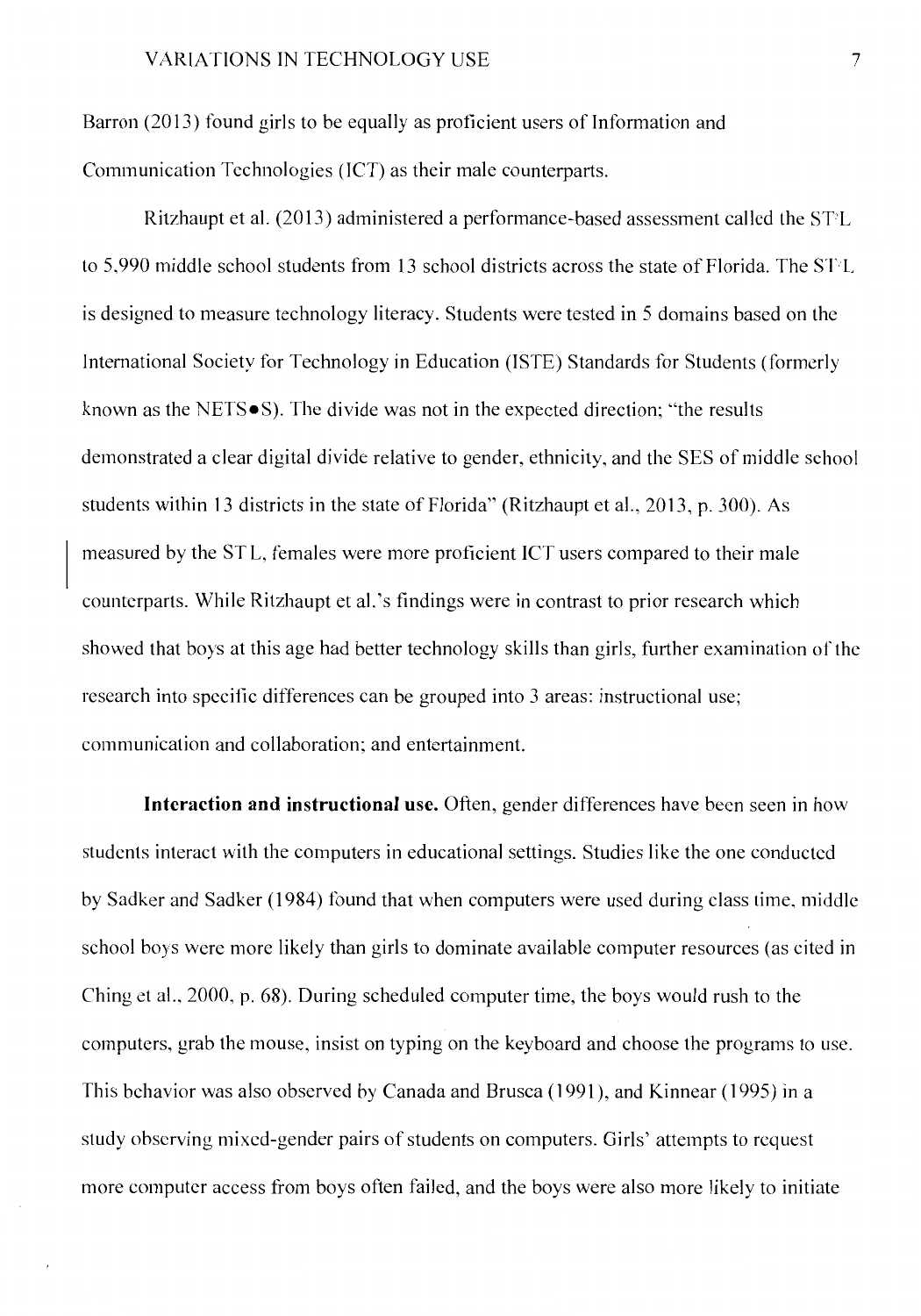and maintain control of school computers during non-classroom hours such as lunch time and before or after school (as cited in Ching et al., 2000). Fokkena (2011) observed similar behaviors by elementary school students who came to her afterschool program. When students got to use computers during the appointed time, boys acted aggressively to take control of computer activities. They were quicker to grab the mouse from another child's hand, lean over another child's shoulder, take over the keyboard, criticize another child as they used an unfamiliar program, and quick to tum the device off when angered, either hy another child, or hy the computer (Fokkena, 2011). While the boys badgered staff for computer time, girls yielded to them and lost interest, choosing to do other activities instead. Fokkena warns that this type of interaction can be detrimental because staff members may not notice the inequity, and even worse, they may encourage it by acquiescing to rambunctious boys to calm them down.

"'A number of researchers have identified common differences in the behavior of male and female students in computer supported learning (CSL) environments" (Gunn, McSporran, Macleod, & French, 2003). There is a contrast in how girls and boys consider technology's usefulness to them. Research studies conducted in the beginning-mid 2000s revealed ways that girls have been inclined to use technology as a tool for accomplishing a task, while boys have been prone to use it more as a gadget (Bain & Rice, 2006; Christensen, Knezek, and Overall, 2005; Fredorowicz, Vilvovsky, & Golibersuch, 2010; Padilla-Meléndez, et al. 2013). According to Eck, Hale, Ruff, and Tjelmeland (2002), during middle school years, most girls are very social, preferring people to things and achievementoriented- only wanting to use a machine to help them achieve their goals. Boys are happy with competition and winning (as cited in Christensen et al., 2005 p. 33). Females tend to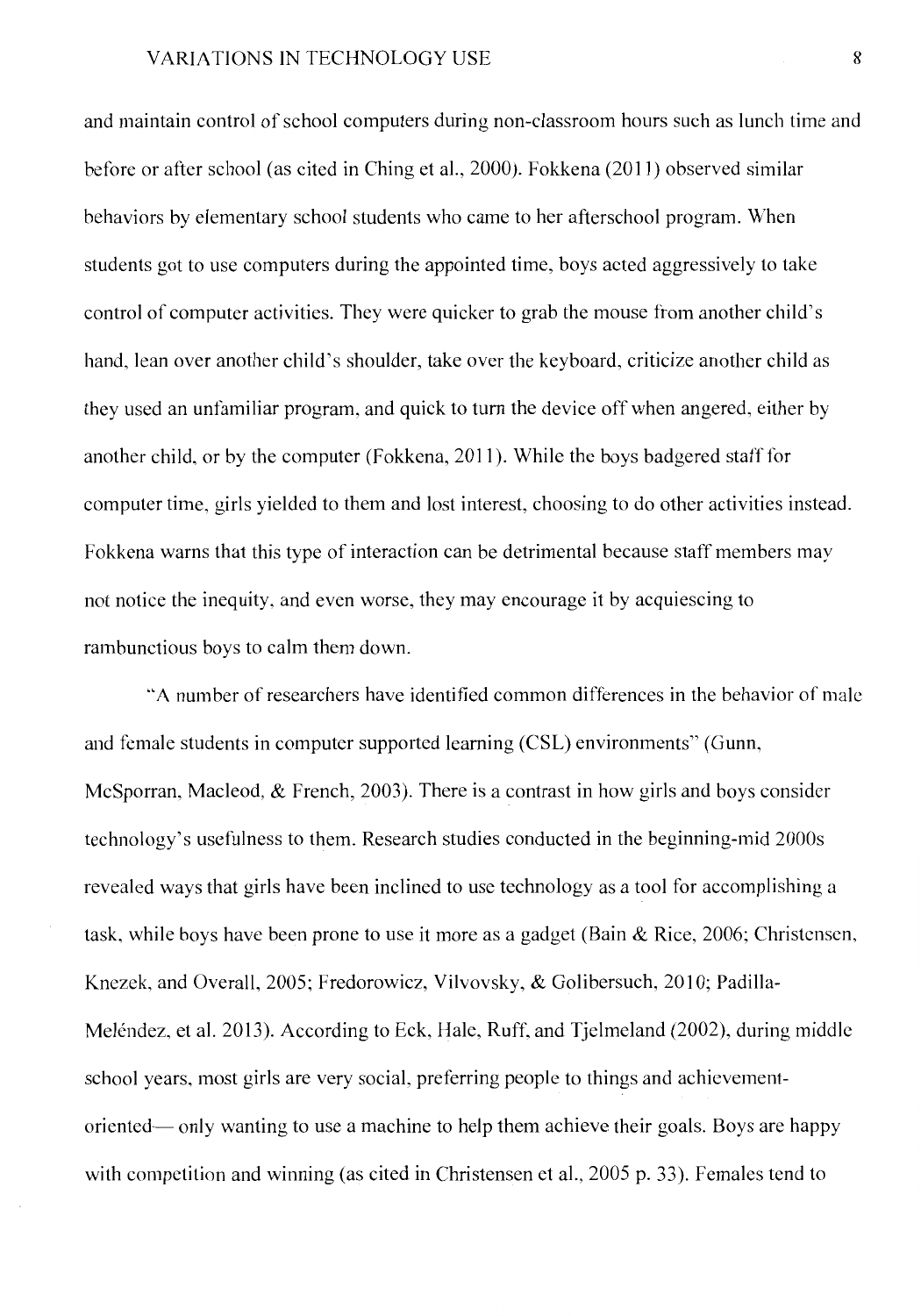view technology as a tool while males tend to view technology as a toy (Christensen et al., 2005).

Fifty-nine sixth grade students (29 boys and 30 girls) from a school in central Alabama volunteered to participate in a qualitative and quantitative study conducted by Bain and Rice (2006) to determine student attitudes and uses of technology. One of the major findings was that gender differences in computer use were not quantitatively significant. However, "Qualitative analysis indicated differences in how females and males use the computer and the amount of time spent on the computer" (Bain & Rice, 2006, p. 128). Females spent 64% more time on computers than males and most of that time was spent on an instant messenger, doing assignments, or occasionally playing games. Males indicated that they spent most of their time playing games, followed by doing homework and instant messaging (Bain & Rice, 2006). Similarly, there were also significant differences in genderbased usage patterns and perspectives on computing in Fredorowicz et al.' s (2010) study as well. Both genders used technology for completing assignments, but girls were more likely to use the computers for communication, while boys opted to use computers for entertainment purposes (Fredorowicz et al., 2010).

Fredorowicz et al. (2010) analyzed surveys completed by over 300 teenagers in middle and high schools across six states to look for patterns in how teenagers used computers to complete homework assignments. Boys and girls used computers to help with homework at about the same level in middle school. Both genders used their computers more for homework than other activities [ during the week] in high school than they did in middle school. Although by high school, girls were using their computers for homework more than boys and spending more time on assignments (Fredorowicz et al., 2010). Christensen et al.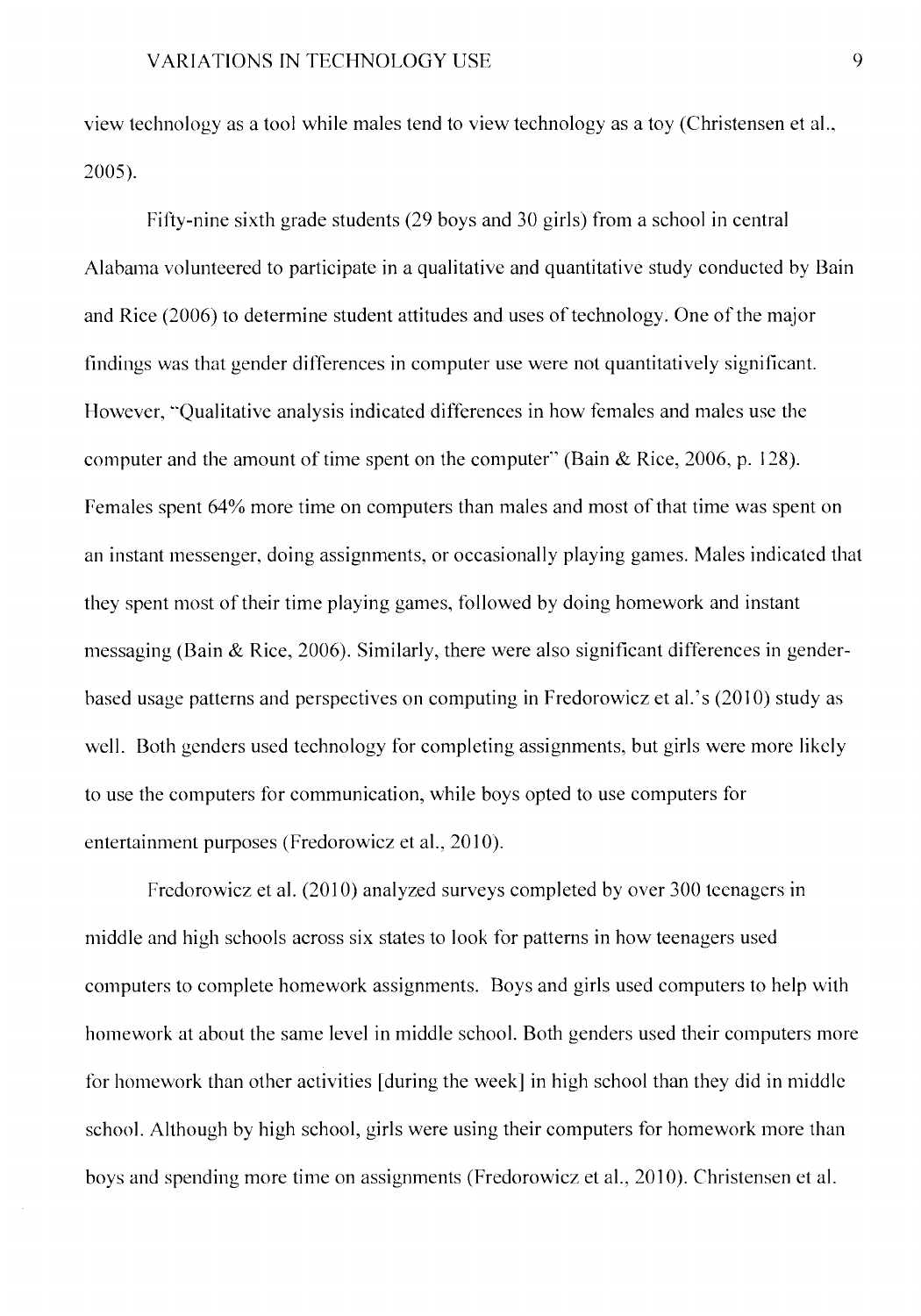(2005) found that the amount of hours per week that girls used the web declined from 6th to 12th grades while boys increased. Even with this decline, females were still scoring higher than males in e-mail skills and in using the web in the eleventh grade.

**Communication and collaboration.** Females tend to prefer computer activities that encourage social interaction, whether that means communicating with others, investigating socially relevant topics, or collaborating with peers on projects and assignments. Males prefer to participate in activities that involve using technology for programming, construction, gaming, searching the web, and completing assignments while occasionally using it for communication with others (Ching et al., 2000; Christensen et al., 2005; Colley, 2003; Ritzhaupt ct al., 2013; and Weber & Custer, 2005).

According to Christensen et al. (2005), the sixth grade appeared to be the point where the divergence by gender occurs. They issued the Young Children's Computer Inventory (YCCI) questionnaire to approximately 3,600 elementary and middle school students in Texas over the course of five years. In 2001, they speculated that this happened primarily because of a decline in girls' computer enjoyment rather than an increase in boys' enjoyment. Girls' computer enjoyment showed the same declining trend in the replication studies completed in 2002 and 2005.

In Ching et al.'s (2000) study, a group of 26 fifth and sixth grade students at varying levels of programming ability created multimedia astronomy resources for younger students using Lego Microworlds™. Researchers observed from field notes and videos that the girls would move to group stations around the regular classroom to talk to each other, see each other's screens, compare notes and share ideas. Because of this, they got less work done in the same amount of time than boys who did not move much. After researchers turned a lab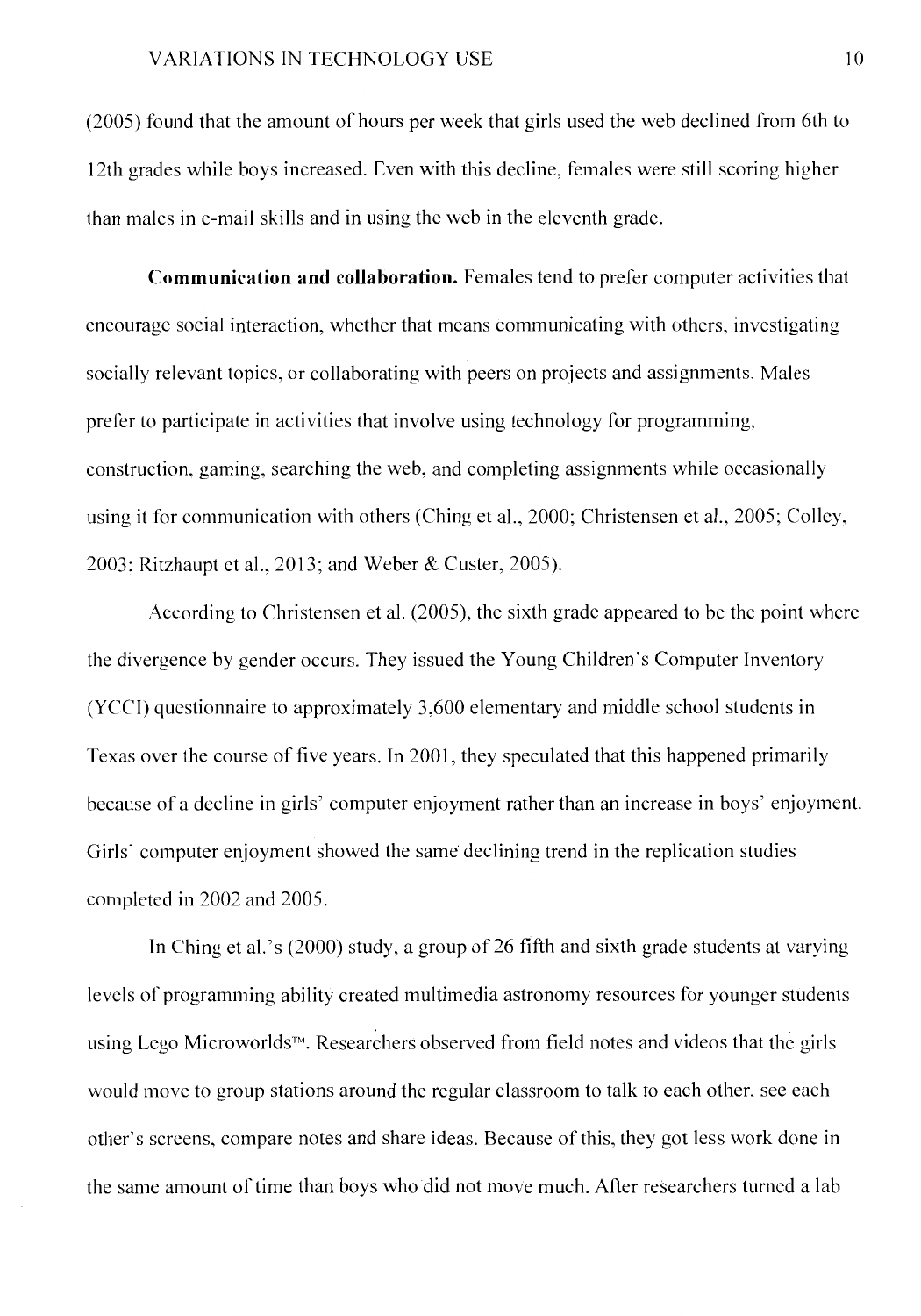into a collaborative workspace, they observed girls' work behavior change almost immediately. Fourteen out of 16 boys (88%) continued to work at the isolated group stations in the regular room, and only got up when they called each other over to discuss specific problems or after they had completed their programming for the day; the other two boys worked together at one station. Nine out of 10 girls (90%) began regularly using the lab to complete their programming; they collaborated with each other, gave advice, and glanced at each other's screens while working together--staying on task for longer periods of time (Ching et al., 2000).

Weber and Custer (2005) gave the Technology Activity Preference Inventory (TAPI) to a total of 348 middle school students and 311 high school students in Wisconsin. The top five activities rated interesting by females focused in the areas of communication or design. Females expressed interest in activities that supported and facilitated communication and were of social relevance. In contrast, males expressed interest in transportation vehicles with emphasis on utilizing and constructing them. Similarly, in a study of secondary education students, Colley (2003) found that boys used the computer for playing games and girls used the computer for work and completion of tasks. She also found that boys were using the internet for searching while girls were using it for email more often (Colley, 2003 ).

**Entertainment.** Evidence from some studies suggest gender differences occur because males use the internet for entertainment and web page creation (Papastergiou  $\&$ Solomonidou, 2005) and gaming (Feng et al., 2007; Glazer, 2006; and Plumm, 2008) more than females do. They also suggest that these differences become more pronounced as girls age and begin to use technology for more social activities (Bain  $\&$  Rice, 2006; and Fredorowicz et al., 2010).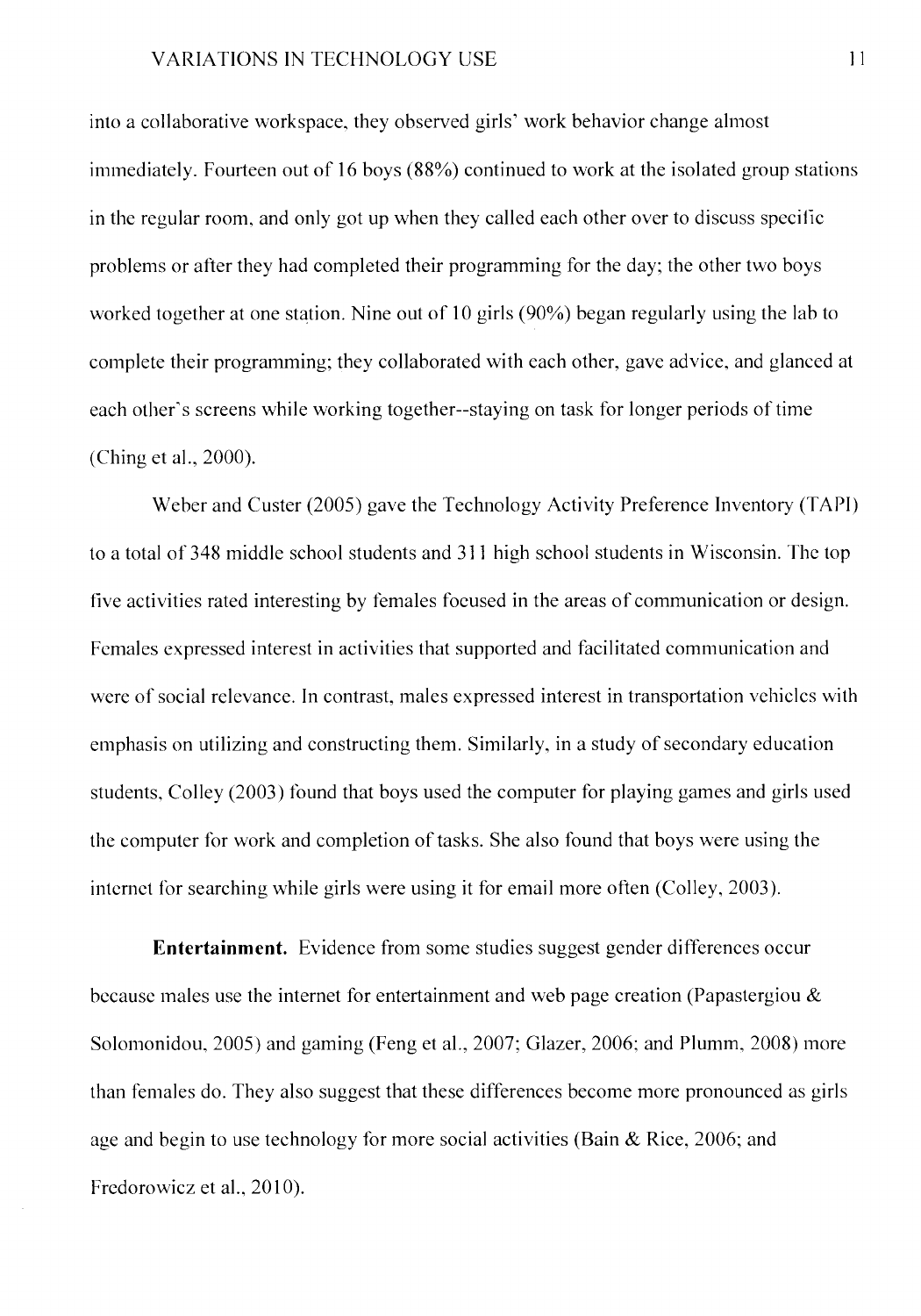Fredorowicz et al.  $(2010)$  found that the stereotype of only boys using technology for gaming was not evident in the middle school respondents; it was more pronounced at the high school level. Although boys spent a greater amount of time on computer games at both levels of schooling, girls and boys exhibited similar usage patterns in middle school years. It was not until girls reached high school that the researchers noticed substantial use of applications for entertainment or social purposes by girls. Girls had replaced much of their gaming time with social networking (Fredorowicz, et al., 2010). These findings were consistent with other studies (Barker, et al. 2008; Lenhart, Madden, and Hitlin, 2005; Lenhart, et al. 2010)—they found that boys and girls diverge in their game-playing and social networking patterns as they age (as cited in Fredorowicz, et al., 2010). Bain and Rice (2006) found similar responses in their study participants: females spent most of their time on the computer using an instant messenger or in a chat room, completing assignments, and occasionally playing games. Males spent most of their time playing games, although they also used an instant messenger and completed assignments on the computer. Bain and Rice (2006) also noted that these results mirrored the findings ofresearch done by Schofield in 1995 and Teasdale and Lupart in 2001.

Some researchers found girls were interested in games involving science if they emphasized game modes the girls were interested in, like personal interaction, instead of gameplay they thought was boring, like scoring points and violence (Dede, Ketelhut, & Nelson; Glazer, 2006; and Sheldon, 2004). Glazer (2006) interviewed Northwestern University Research Professor Justine Cassell to find out about how girls use computers. Cassell said that girls have a growing presence in social media, games and blogging. "l ask girls whether they're good at [using] computers and they say 'No' even though they arc ... The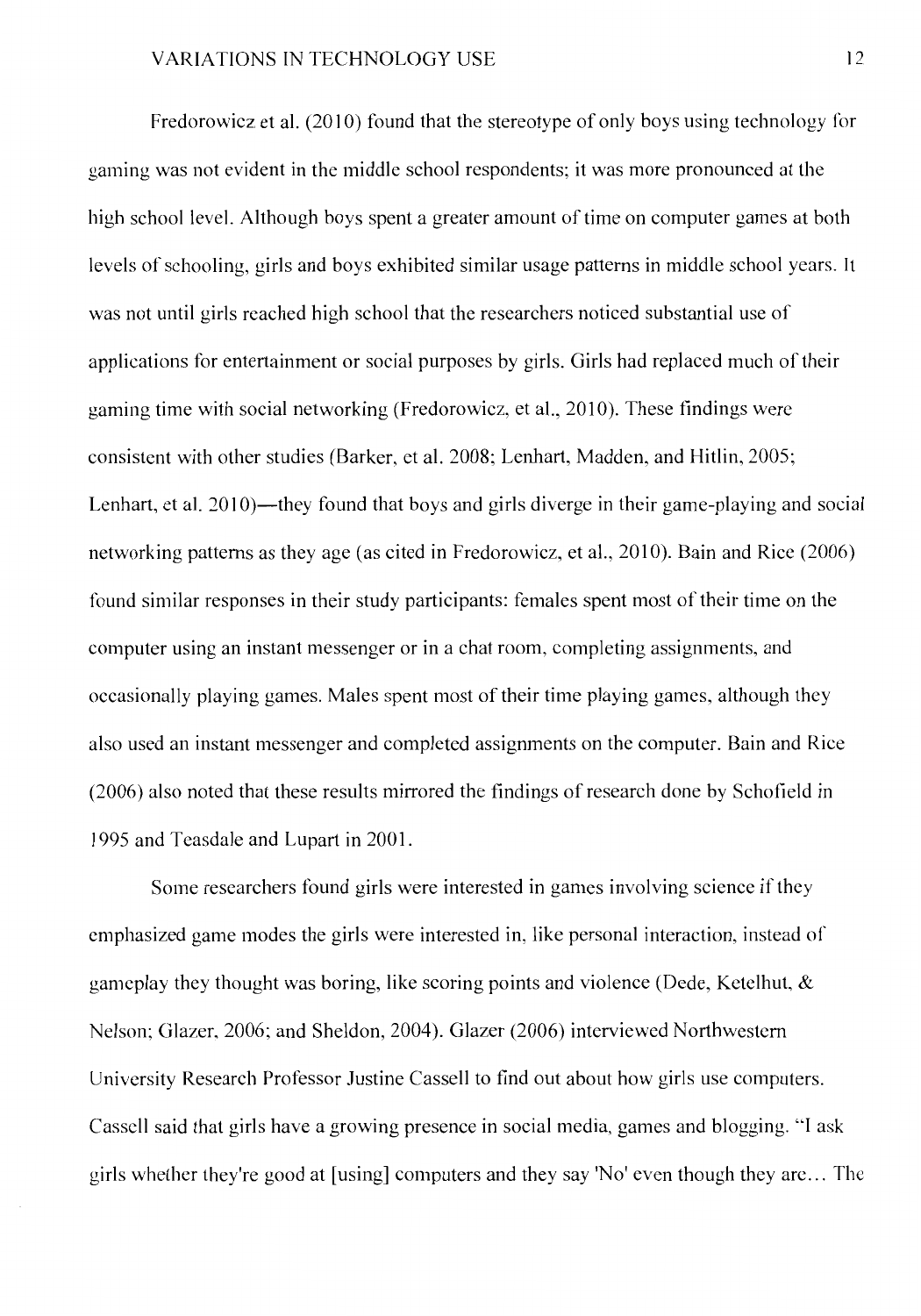traditional definition of a game excludes the kinds of things girls like. It is not true that girls do not like games" (Glazer, 2006, p. 951).

Educational software packages are usually designed for young children to use in the classroom. Sheldon (2004) identified gender representations and stereotypes of 48 different types of educational software packages designed for young children by analyzing the content of educational software. Results indicated gender bias. Sheldon (2004) found a higher number of male main characters than female main characters, although there was no gender difference for secondary characters. Female characters were more gender stereotyped in appearance than male characters. Sheldon (2004) pointed out that although many software packages included both male and female characters, just as many included male characters only. DeJean, Uptis, Koch, and Young (1999) reported that girls were much more engaged in computer use and felt more comfortable when using software packages with female main characters (as cited in Plumm, 2008). This allowed them to identify with the characters.

Making personal connections with the characters increased girls' interest in the games. Harvard researchers Dede, Ketelhut,  $\&$  Nelson (2004) are a part of a team that has been working on ongoing longitudinal research about Multi-User Virtual Environments (MUVE) using a game called "River City." The team developed "River City'' to teach basic science skills, (e.g., forming a hypothesis.) After 7,000 middle-school students tested the game-like simulation, they improved their scientific-inquiry skills and increased their knowledge of biology at twice the rate of peers using traditional hands-on labs. Dede et al. (2004) reported that girls trying to discover the cause of a mysterious epidemic in the "River City" simulation game approached the problem differently from boys. "Girls tried to establish a 'relationship' with the residents of this virtual town through the characters they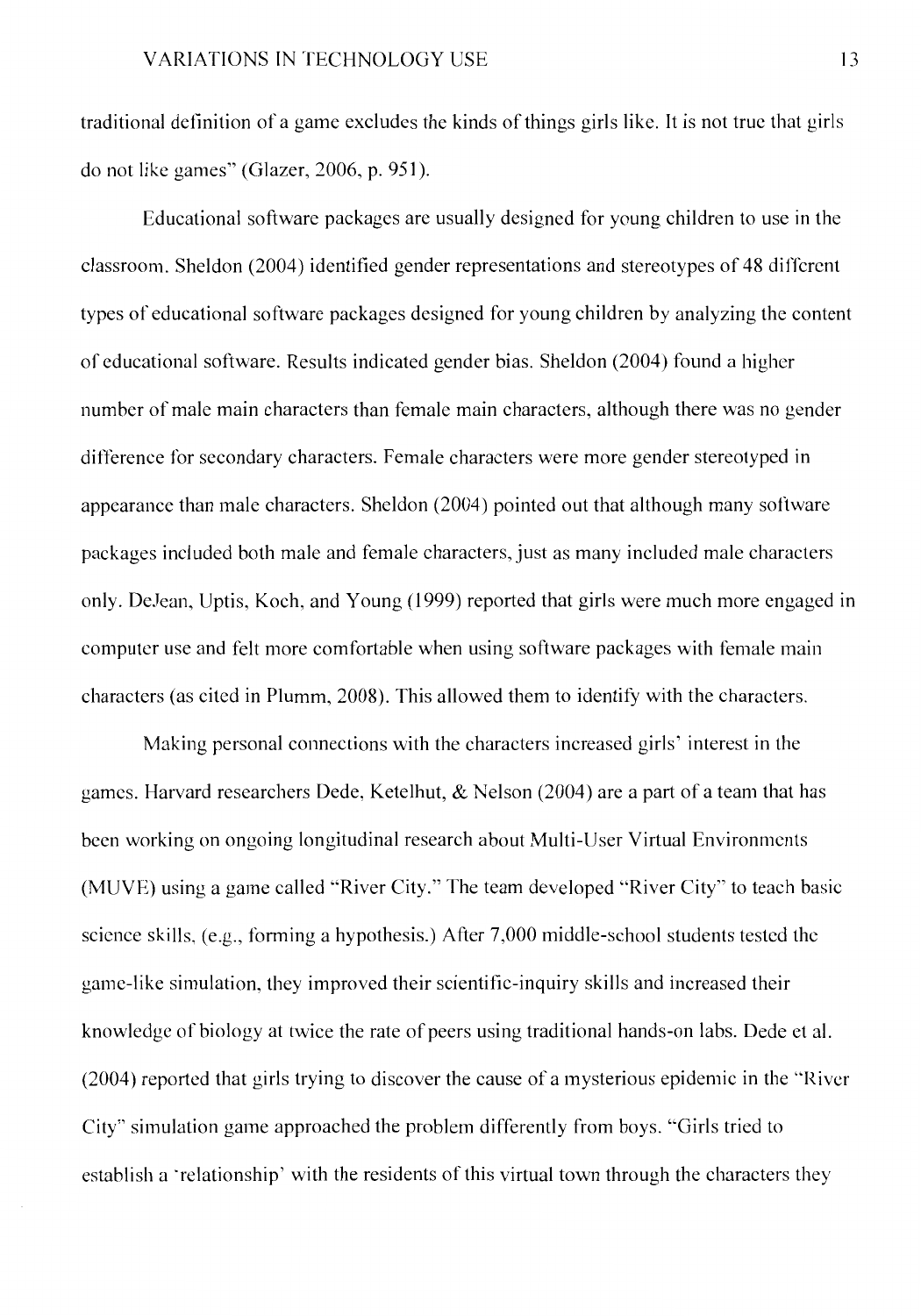created, and used those relationships to solve the mystery" (Dede et al., 2004, p. 3 ). The "River City" Project Director Jody Clarke stated in an interview with Glazer (2006) that although research typically shows girls are not interested in science, they are. "They prefer open-ended exploration and engaging with teams, so they just do it differently. Multiplayer online games that attract female players allow team-like player networks to develop" (Glazer, 2006, p. 952).

In summary, there were three main areas where male and female students differed in terms of technology usage: interaction and instructional use, communication and collaboration, and entertainment. Each of these components showed different aspects of the gender behaviors through the way students used their skillsets to interact with the technology in their preferred ways. In some areas boys and girls displayed stronger preferences than their counterparts. Differences in interaction, communication, and entertainment were also identified between families in different socioeconomic statuses. These differences had an impact on how children in those families were able to develop technological literacy skillsets.

#### **Socioeconomic Status**

Socioeconomic status (SES) is typically broken up into three categories: high SES, middle SES, and low SES. It is usually determined by assessing an individual's income, occupation, and level of education (American Psychological Association, 2015a). According to the APA, "low SES and its correlates, such as lower education, poverty, and poor health, ultimately affect our society as a whole, in particular, America's children," (APA, 2015a, p. 2). According to Ames, Go, Kaye, and Spasojevic (2011 ), socioeconomic status should be viewed as an emergent category to understanding technosocial differences across both middle class and working class families.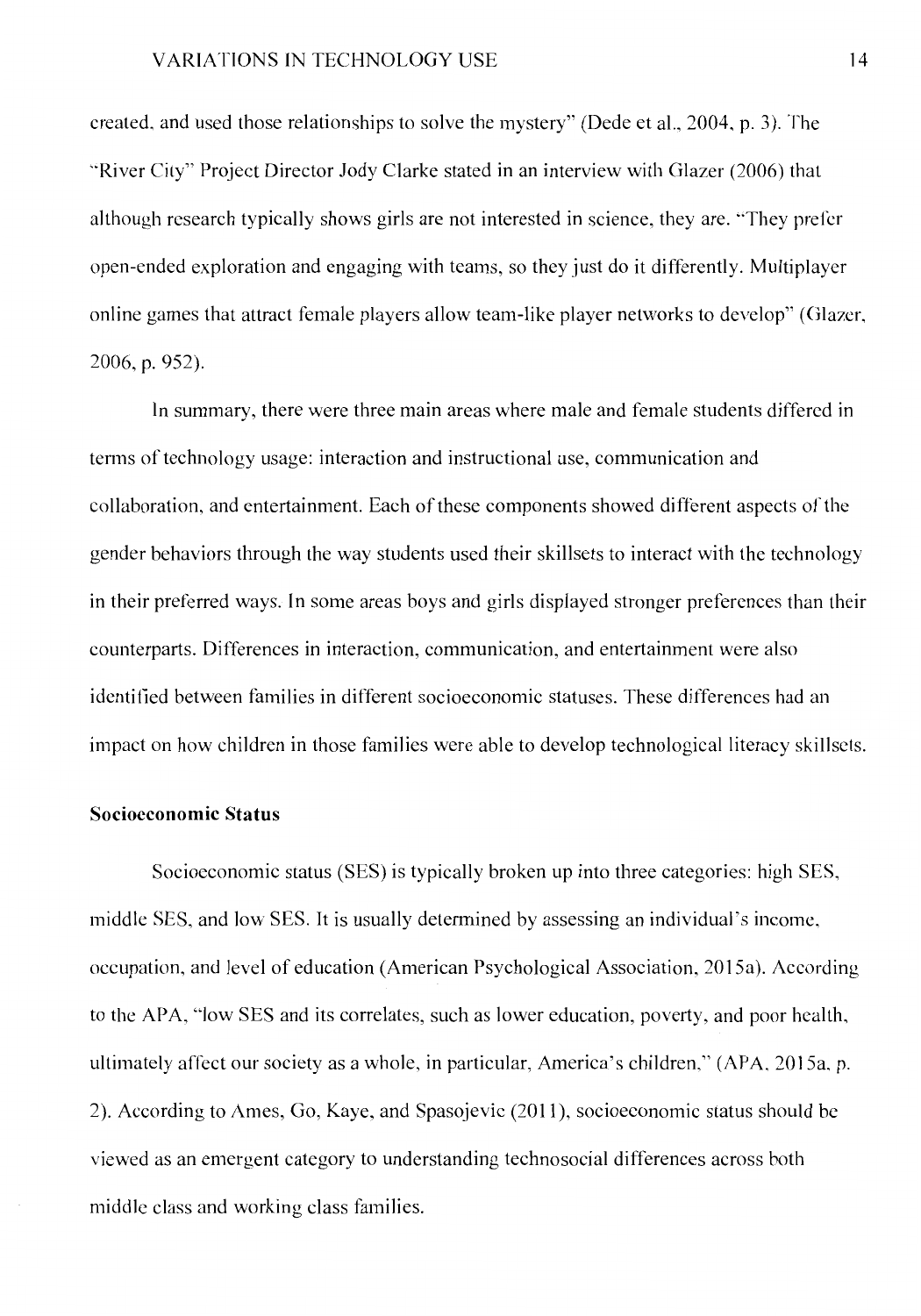Twenty-first century skills are now a necessary part of the educational curriculum and technology literacy is growing in vital importance for future student success. Studies conducted by Ames, Go, Kaye, and Spasojevic (2011); Yardi and Bruckman, (2012); Roshan, Jacobs, Dye, and Disalvo (2014); Swindle, Ward, Whiteside-Mansell, Bokony, and Pettit (2014); and Vekiri (2010) show that student and family human-computer interaction with ICT is influenced by the family's socioeconomic status. There are notable differences in how students from differing SES classes use available information and communication technologies at home and at school and transfer usability between the two. These differences occur within household demographics, the home environment, economic resources and responsibilities, devices, beliefs, purpose for use, autonomy, and support skills and networks.

**Income disparities.** The scope of the research into socioeconomic status includes studies on children who were students in grades Kindergarten through twelfth and their families. It also includes research on elementary, middle and secondary schools that serve students of high, middle, and low-socioeconomic backgrounds. In terms of income, highincome families, who Thompson and Hickey (2005) call the "upper class," make up one percent of the U.S. population, but Beeghly (2004) estimates that number to be closer to five percent. In 2013, the median wealth of the nation's upper income families was \$639,400, nearly seven times the median wealth of middle-income families (Fry, & Kochhar, 2014). High-income families are more likely to use the Internet on any given day and to own multiple Internet-enabled devices. They also own more desktop and laptop computers as well as game consoles than low-income families (Yardi & Bruckman, 2012).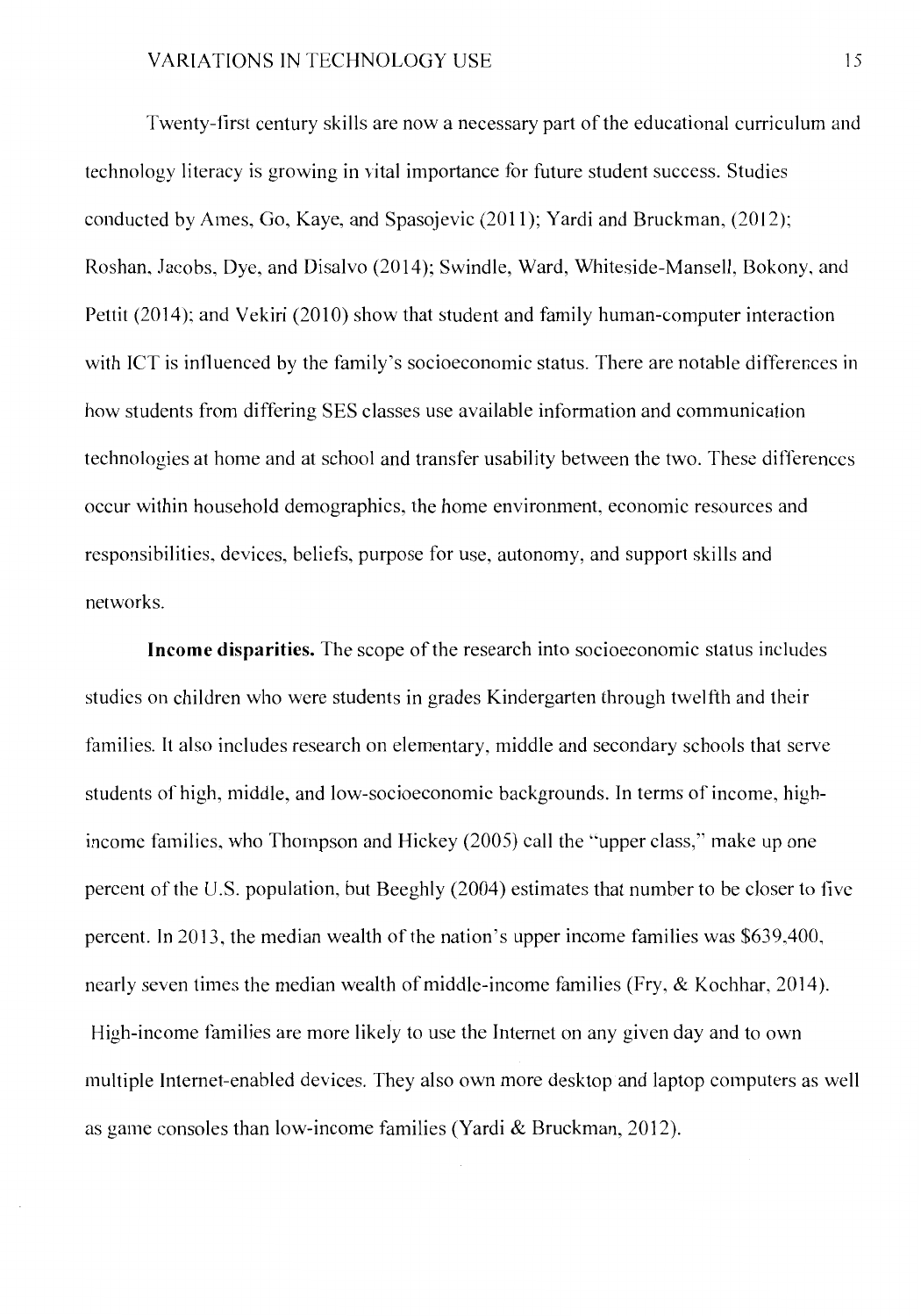Pew Research Center (2014) defined middle class households as those earning between 67% and 200% of a state's median income, although this number varies depending on the state. Based on the definition of "middle class" and "upper-middle class" defined by Thompson and Hickey (2005), these groups make up roughly 47% of the United States population ( as cited in Ames, et al., 2011 ). Kane and Kiersz (2015), analysts for Business Insider, quote the United States' median income at \$52,250.00. ·'Upper-middle class" whitecollar families make \$100,000 or more annually. Lower-level, white-collar, ·'middle class" families' incomes range between \$32,500 and \$60,000 annually (Alhanati, 2012).

Thompson and Hickey's (2005) ''working class" families find themselves at the very bottom of the "'middle class" or top of the "lower class" depending on the state where they reside, as they have an earning potential of \$23,000 to \$32,000 annually (Alhanati, 2012). Families at the poverty level may earn between \$18,000 and \$23,000 per year, but if they reside in urban areas, a high cost of living could "Lower class" categories make up approximately 52% of the U.S. population. These families have an earning power of less than annually. Among families making under \$30,000 annually, 59% have computers at home and 75% have mobile phones (Yardi & Bruckman, 2012). Combined with the growing wealth gap along ethnic and racial lines, these trends could mean that the "typical'' HCl user is more likely to be a person of color and lower to middle class.

Ames, Go, Kaye, and Spasojevic (2011) conducted a qualitative ethnographic study to find out parents' attitudes about their children's uses of technology. They used a valuecentered approach, which accounts for human values throughout the design process, where a value "refers to what a person or group of people consider important in life" (Ames, et al., 2011 p. 56). They interviewed 22 diverse families in the San Francisco Bay area (with 36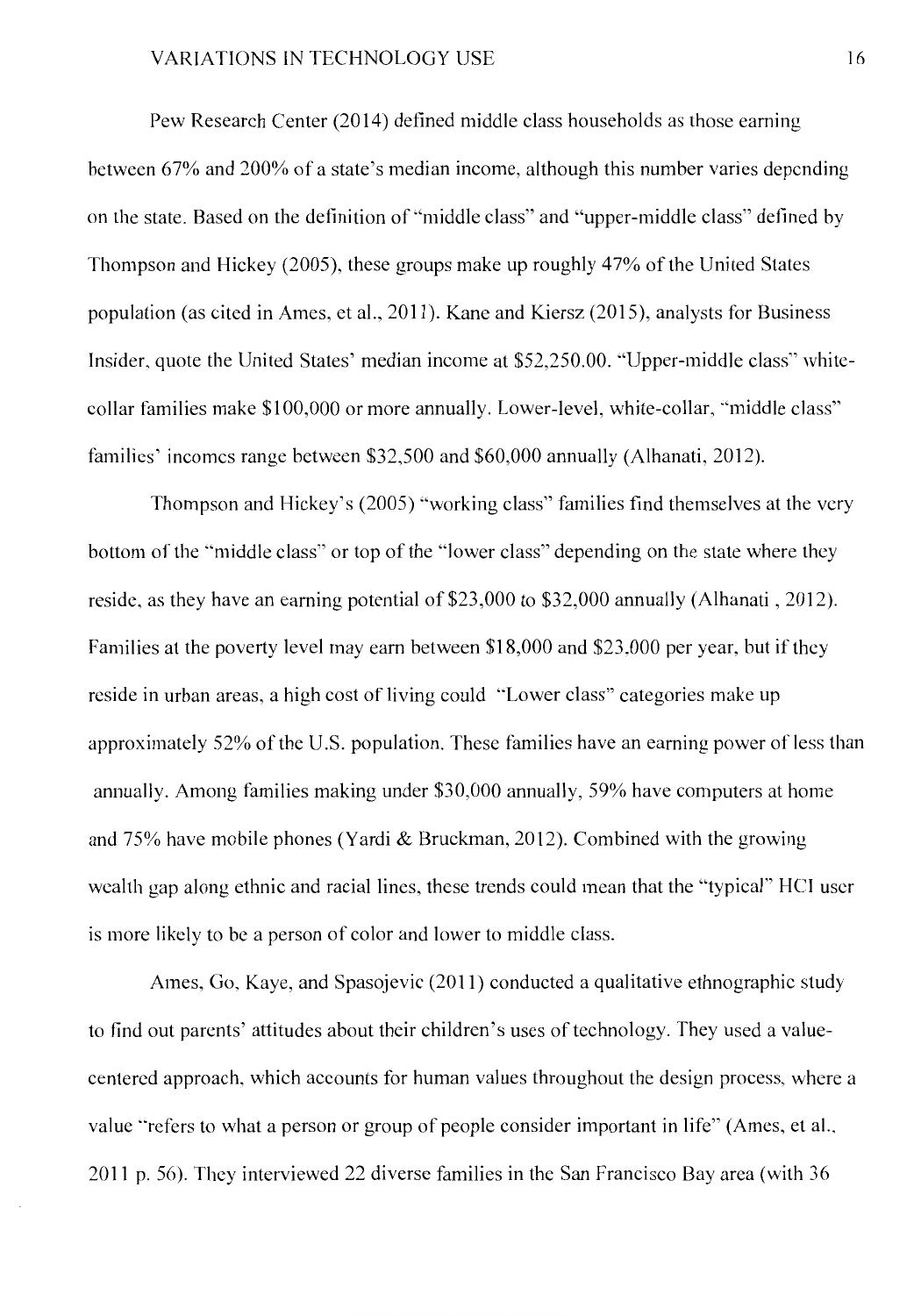parents and 39 children). They divided the families into two separate groups based on their income and working life, but they also saw distinct differences based on education, community, mobility, and parenting styles. Twelve of the families were considered ·'middle class and ten of the families were "working class" (Ames, et al., 2011). Nine out of twelve families had nuclear family structures with limited extended family, while the families in the "working class" had a variety of family structures that included more single parents and extended family members. All twelve "middle class" families had a parent working in a professional job (eight of them in software development or computer hardware design) and the "working class" parents held a variety of lower-status white-collar and blue-collar jobs (Ames, et al., 2011 p. 57).

In another qualitative study, Yardi and Bruckman (2012), interviewed 16 middle to upper class parents (2 fathers and 14 mothers); all of these participants were engaged in twoparent, heterosexual relationships with between 1-4 children. (p. 3041 ). They also interviewed 18 low-income, African American parents to explore how social structures affect technology adoption within families. These researchers used a grounded theory approach to determine high-level themes that occurred throughout the transcript from each interview. The families in this study were grouped according to where they lived geographically. The high SES families lived in North Atlanta and the low SES families lived in South Atlanta. The high SES families were recruited from a private school where most students were from upper and middle class families and the low SES families were recruited from two community programs that served people in economically disadvantaged communities. They found that parents in each socioeconomic group found it challenging to monitor how much technology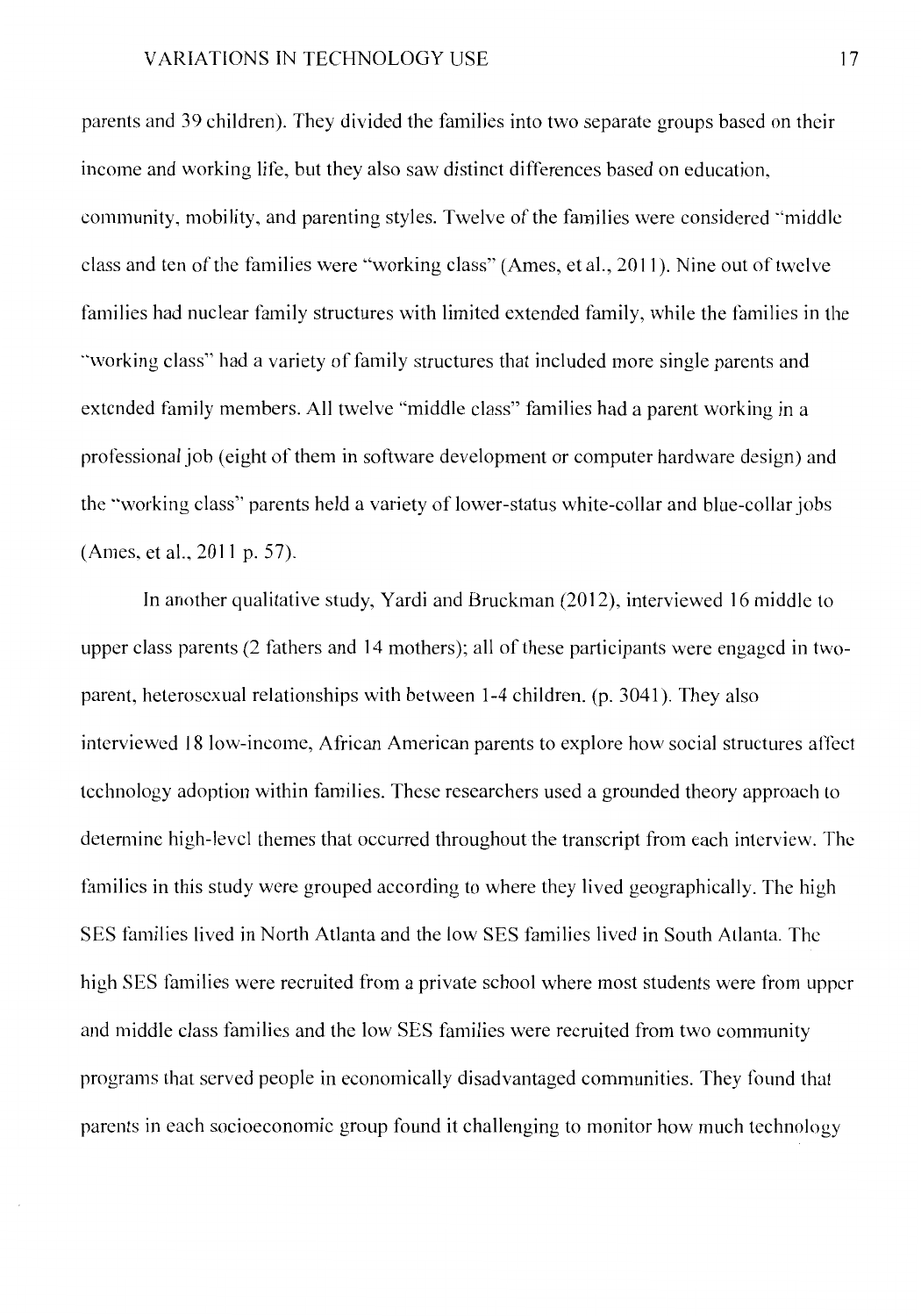their children used and the quality of the content accessed. However, parents chose varying approaches to addressing those challenges.

Roshan, Jacobs, Dye, and Disalvo (2014) conducted a qualitative study to find out how parents in financially depressed areas access information technologies and out-of-school learning resources to see how the parents' knowledge affects their use of out-of-school learning resources for their children. They interviewed 28 parents (who all identified as African American) from the west side of Atlanta to find out about their use of information technologies, everyday practices, cultural values, and how they use technology to find learning opportunities. Roshan, et al. did not give a numerical breakdown of the family structures of study participants to avoid giving a disproportionate image of the families in the community.

#### **Family Factors.**

Results from studies conducted by Ames, et al. (2011 ); Roshan, et al. (2014 ); and Yardi & Bruckman (2012) show that there are differences in personal usage patterns among socioeconomic lines. These differences were influenced by financial resources and responsibilities, parental views on technology's importance in their homes, sharing available devices, and parent's technology literacy. When it came to children's safety and responsibility, the families in the different socioeconomic classes had some similar goals and practices in their homes. However, families made contrasting choices when they had to consider factors like economic responsibilities, devices that were accessible in the household, and autonomy for family members.

*Economic resources and responsibilities.* Yardi and Bruckman (2012) found that high SES parents who already had their own individual laptops were more likely to purchase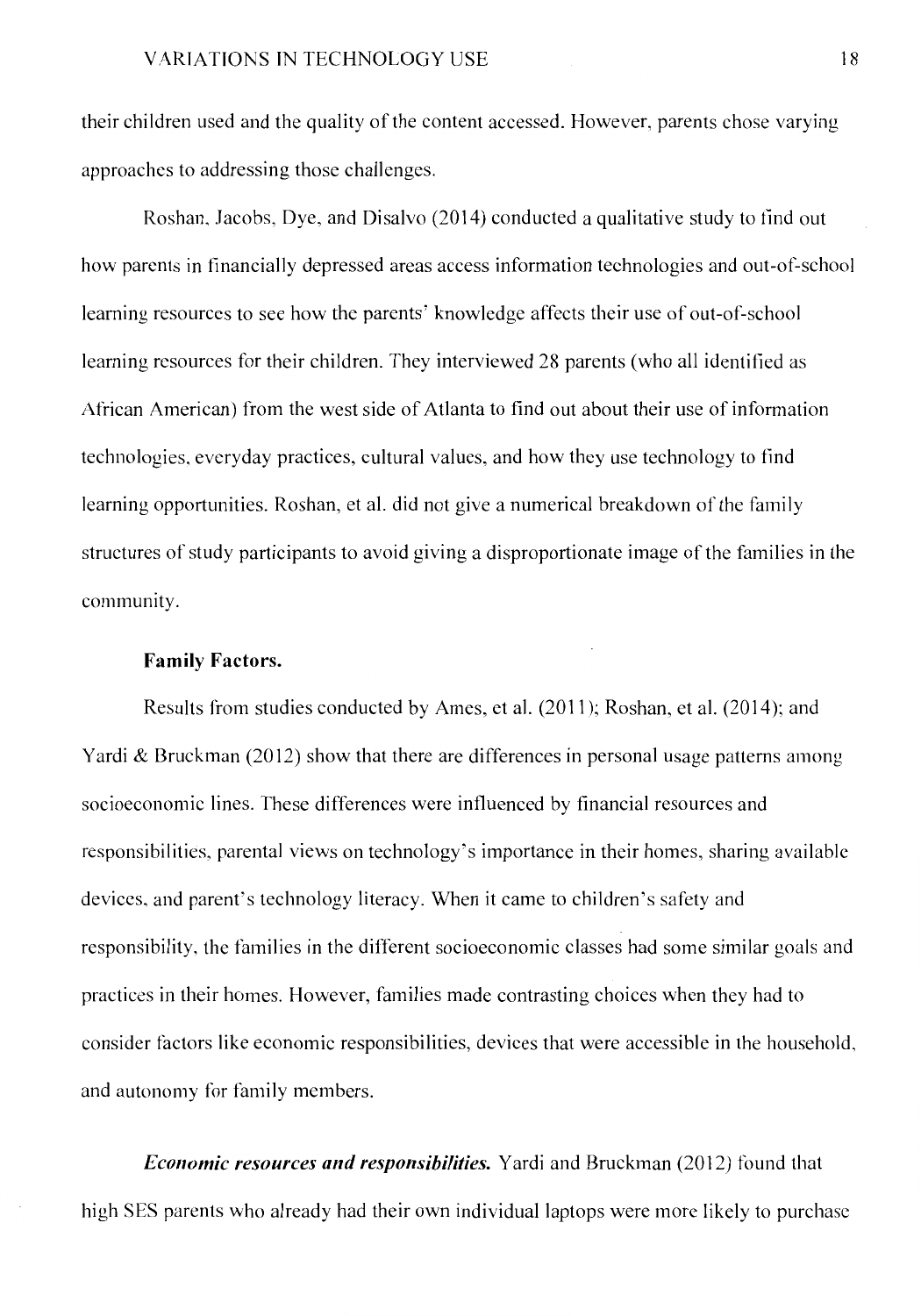individual laptops for their children for communication and educational purposes at an earlier age (early middle school), while middle and low SES parents tended to buy desktop or laptop computers for the family to share. Middle SES families invested in individual computers for students when they reached more mature ages (secondary level or college-bound). Low SES parents either prioritized sharing existing household devices or passing down old ones to the kids, although some families still bought devices for children as well. Roshan, et al.'s (2014) findings reinforce the abovementioned finding by showing that low SES families who had computers at home shared them and families who didn't had to make use of free and inexpensive options available to them in their communities. A report by Becker (2010) showed that  $44\%$  of all age groups and  $61\%$  of young Americans (aged  $14-24$  years) living in poverty used the public library for computer and Internet access (as cited in Swindle, et al., 2014). Almost all of the students in Henderson's research (2011) talked about how they had access to a computer at either a relative or friend's house or through their membership at a local library if they didn't have a functioning one at home. For some of the students, the library was the 'cheapest' option, so it was visited regularly. Twenty-five of Roshan, et al. 's 28 participants (89%) had laptop or desktop computers at home, and the device was usually shared by the family (2014).

*Devices.* When interviewing parents, Ames, et al. (2011) did not define "'technologies'' for parents, but instead, left the meaning open for interpretation to allow them more freedom in discussing their decision-making. The researchers noticed that parents focused on television, video games, computers, and mobile phones (p. 59). Ames, et al. (2011), Roshan, et. al (2014), and Yardi & Bruckman (2012) all found that cell phones and video games were purchased more often in low SES households due to their affordability,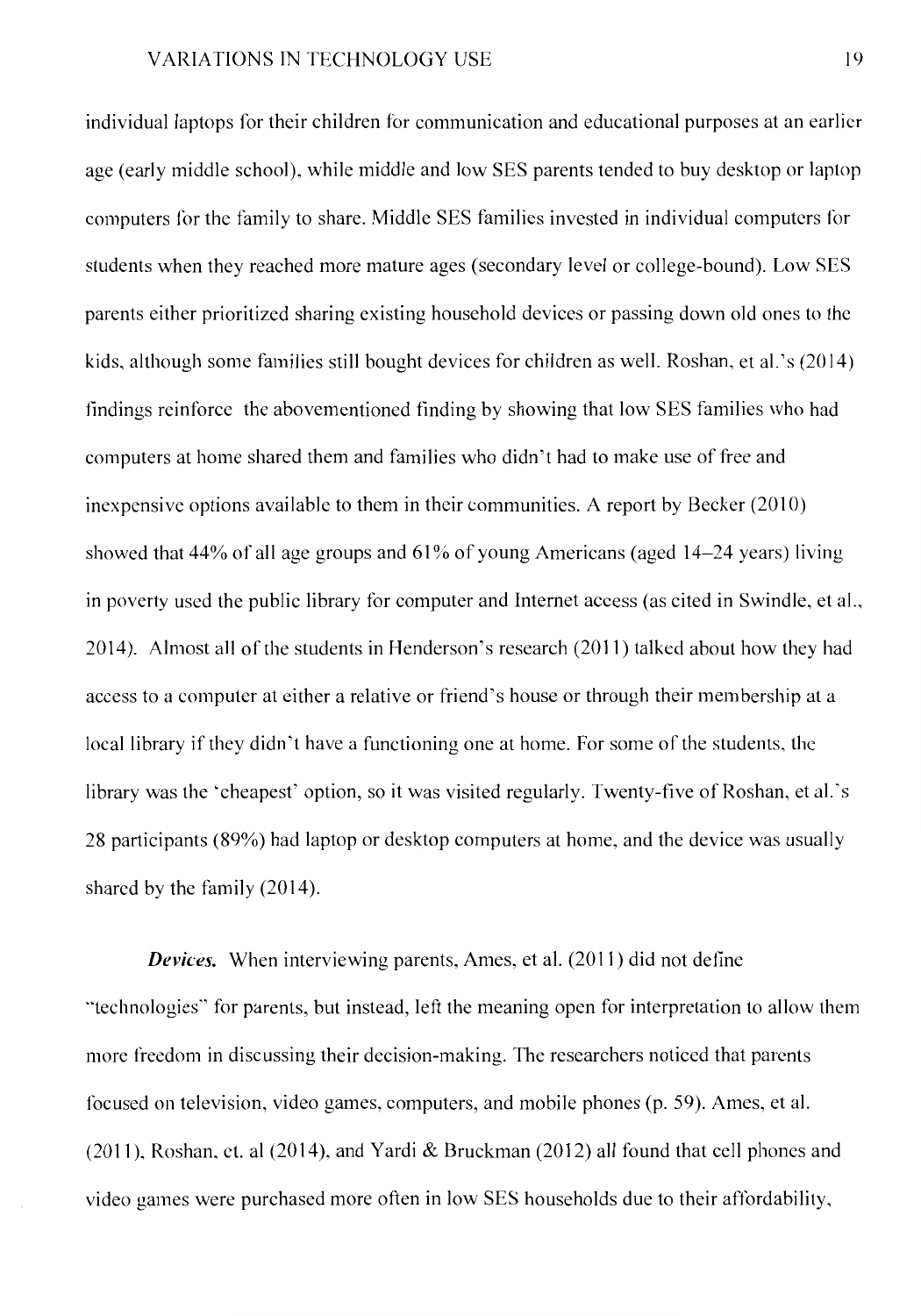accessibility, and high mobility. Results from Swindle, Ward, Whiteside-Mansell, Bokony, and Pettit's (2014) study of technology use in low-income families suggest that cell phone use by low-income families is similar to rates of cell phone use by those of higher socioeconomic status and is higher in some cases. Video games were also purchased consistently among low SES individuals.

Yardi and Bruckman (2012) hypothesized this was because these devices offer entertainment, connectedness, and status at relatively affordable prices. Participants talked about how social status and stigma were associated with different devices; these factors influenced purchasing decisions for families from all backgrounds. Some low SES parents told researchers that their children did not like prepaid cell phones because there was a stigma against them. The parents put their children on flat-fee plans like Metro PCS because they were worried about high cellphone bills. Children in families from the Yardi and Bruckman (2012) and Ames, et al. (2011) studies had expressed mixed emotions to their parents about these plans because often, the plans came with simple mobile phones that did not have a lot of capabilities. Occasionally, students faced some teasing from their peers for not having popular devices. A parent from Family 9A said, ""It's just considered an amateur phone. In the same way they might like Michael Jordan more than New Balance. It's a status symbol" (Yardi & Bruckman, 2012, p 3047). This teasing was not just limited to children from low-income households. One student in an upper-middle SES family from the San Francisco Bay Area told her parents that she did not take her laptop to school because it wasn't "a Mac like the others have" and any laptop that wasn't a Mac was considered "lame" (Ames, et al., 2011, p. 62).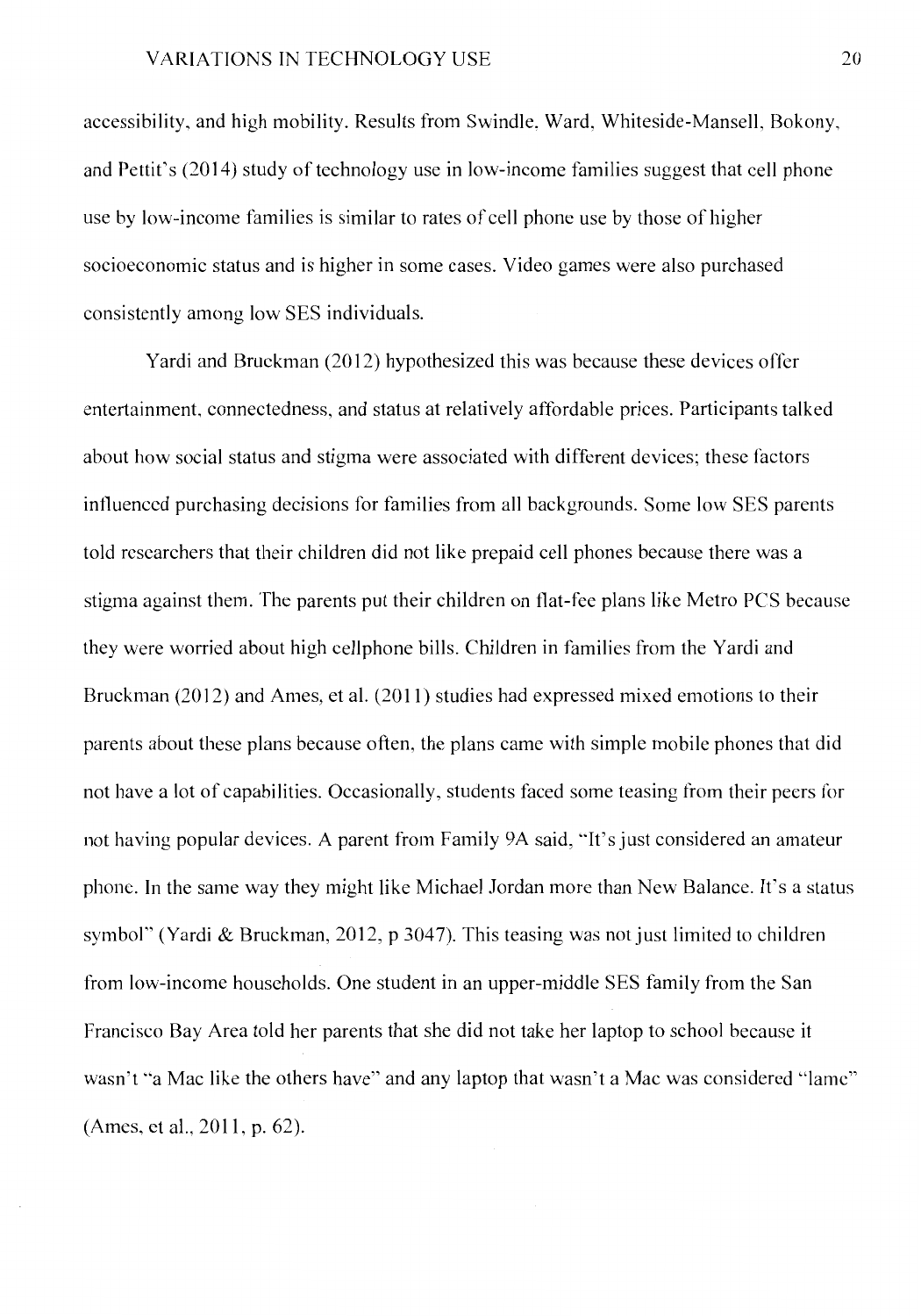Eamon (2015) analyzed data from the National Longitudinal Survey of Youth (NLSY) and the NLSY mother/child data sets to see whether poor and non-poor youth had home computers and when and how they used those computers. Her sample contained 1,029 children of the original NLSY female cohort. She found that more than 87% of non-poor youth had functioning home computers and 55.8% of poor youth had a functioning home computer, and of those youth who had computers, 96. 7% said they used the home computer (p. 99). When the youth were using the computers, it was most often because their parents believed the computers were being used for acceptable academic purposes.

**Beliefs.** "Parents are important facilitators for informal learning among their children, and how parents utilize technology to find resources and ideas for informal learning impacts a child's exposure and interest in education" (Roshan, et al., 2014).

In several studies, researchers found that lower SES families were more likely to view technological literacy as a way to gain access to resources that previously weren't available to them and for children to get a competitive footing in the world as they work toward upward mobility (Lebens, e al., 2009; Vekiri, 2010). It is a means of gaining status and promotion on to better things. As a result, these families would encourage more frequent use of technology in their households than middle class families. In mid-SES families, parents tended to take a cautious attitude toward technology use and restricted television, video games, cell phone, and computer use for their children (Ames, et al., 2011). They also monitored content by restricting access to the devices. Vekiri (2010) went on to say that these differences in attitude toward ICTs may also have an impact on the learning opportunities parents seek out for their children to participate in and the values about use that they teach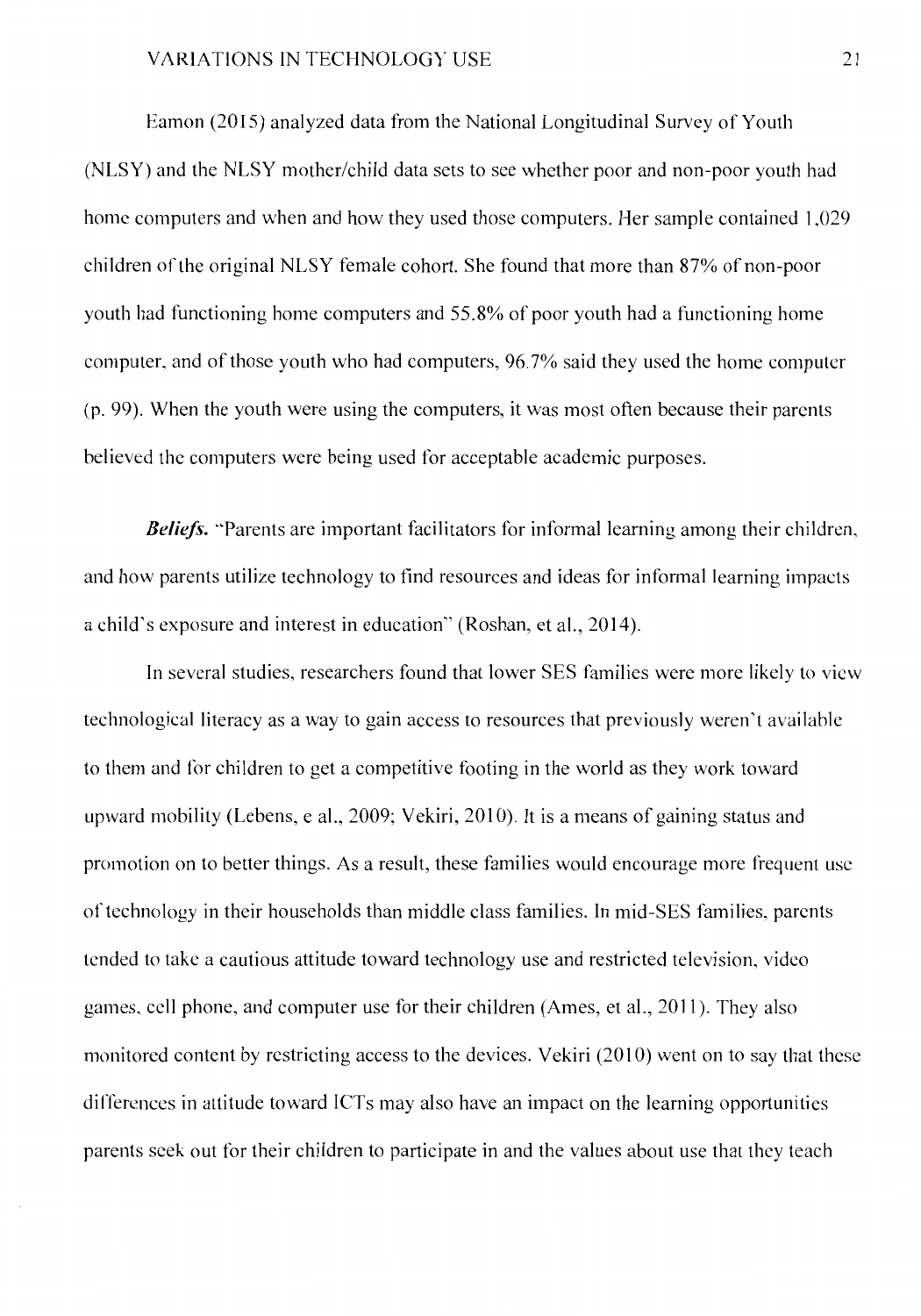and enforce. These values guided the purposes for using technologies, the autonomy with which family members accessed technology and the skill levels of family members.

*Purpose.* Participants in the studies conducted by Ames, et al. (2011); Eamon (2015); Gurung and Rutledge (2014); and Yardi & Breckman (2012) discuss multiple uses for technology in their homes. Three areas that were the most prominent were safety, nurturing family connections, and fostering learning and information retrieval.

*Safety*. Parents in all three socioeconomic groups expressed their concerns about children's safety while using technologies, but parents in the low SES group specifically mentioned using technology to assist them with keeping their child safe (Ames, et al., 2011; Yardi & Breckman, 2012). Many of the working class parents in Ames, et al. 's study had work schedules that would not allow them to transport their children to school and other activities on a regular basis like the middle SES parents (mostly moms) could. The working class parents said that mobile phones were one of the best ways to keep track of their kids' comings and goings and to make sure they were okay, even when entrusting them to the care of extended family members (Ames, et al., 2011 ). Similarly, the lower SES parents who were interviewed by Yardi and Bruckman (2012) shared the sentiment saying that they wanted their children to have cell phones for contacting [parents] when they took the bus and for safety and emergencies. The high SES parents they talked to usually wanted their middle school kids to have phones so that the family could coordinate after-school pick-ups and carpools in real-time.

*Building family connections.* Parents in both the middle class and lower classes in Ames, et al.'s study (2011) valued togetherness, their children's education, health, and well-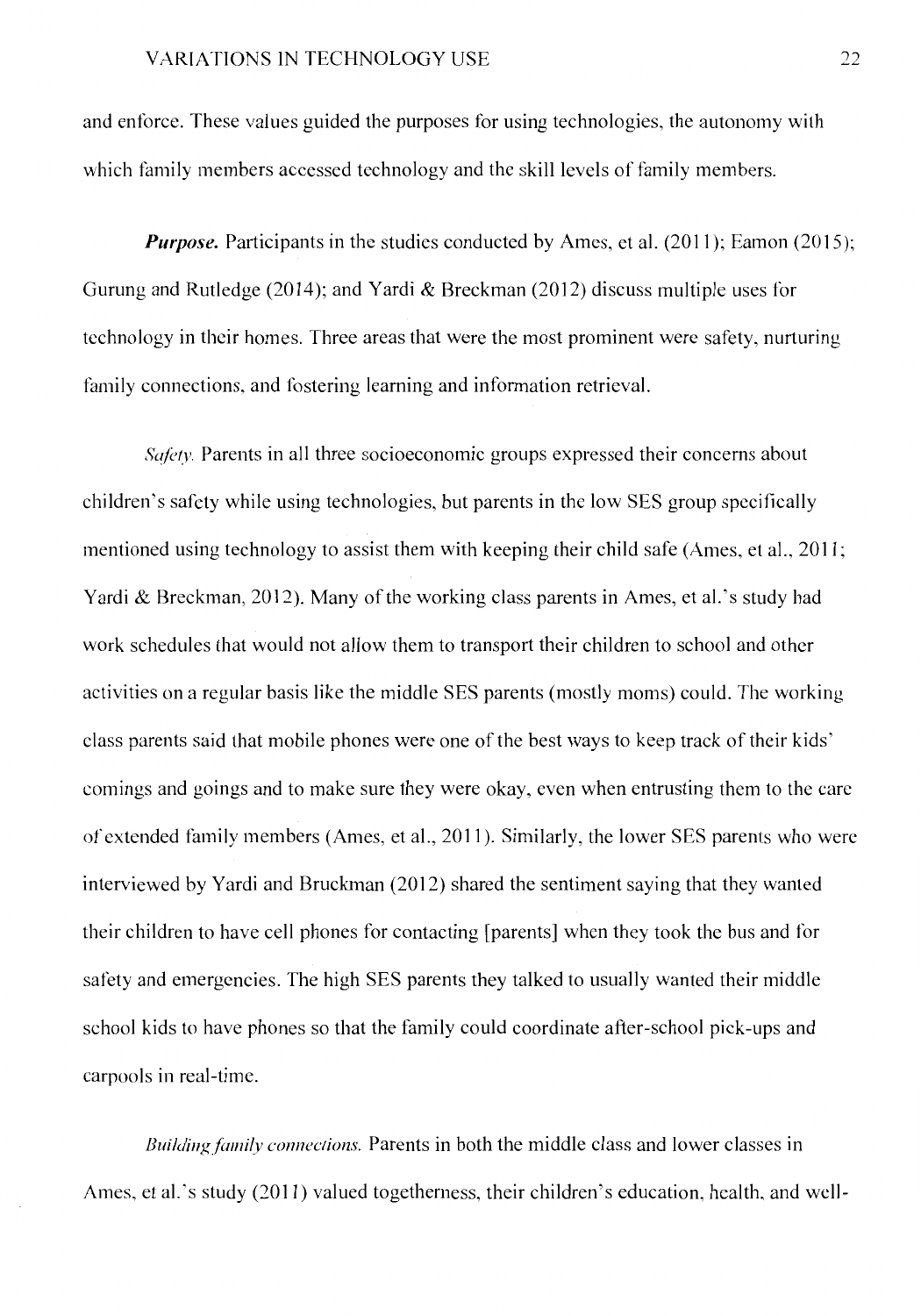being. They said that technology was a great tool for communicating with family members who did not live near them, but they did differ on how much technology should be used to connect with family. Some of the middle class families in the study relocated to the Bay Area so that one parent could work in the technology industry. As a result, they were living far from extended family members. These parents ritualized family phone calls and video calls with distant relatives to maintain contact. Working class parents who Ames, Go, Kaye, and Spasojevic (2011) talked to in the study were not as strongly opposed to using television and games for family bonding. Five out of ten of the working class families said they incorporated television into the nightly bedtime routine as a way to wind down (p. 62). Like the middle class parents, the working parents reported reading to their children, helping them with homework, and eating dinner together at the table; they just considered watching television to be another path for bonding. The middle class parents were very adamant that technology like computers, televisions, and games interfered with family bonding and they gave their children strict time limits for using them each day. Otten, they expressed guilt for using technology as a "babysitter," or for being a "bad parent" whenever they let their children use the technology for longer than normal because it cut down on personal "family time." Usually, the extra time came when parents were cooking, cleaning, or working (p. 60). The exception to this rule was found when half of the middle class parents talked about using the Nintendo Wii console to play games as a family. They considered the console and games to be "good" technology and a family-friendly that everyone could enjoy together.

*Learning and information retrieval.* The data that Eamon analyzed showed that 19.63% of youth who had functioning home computers only used the computer for academic purposes, and that there wasn't significant difference between poor and non-poor students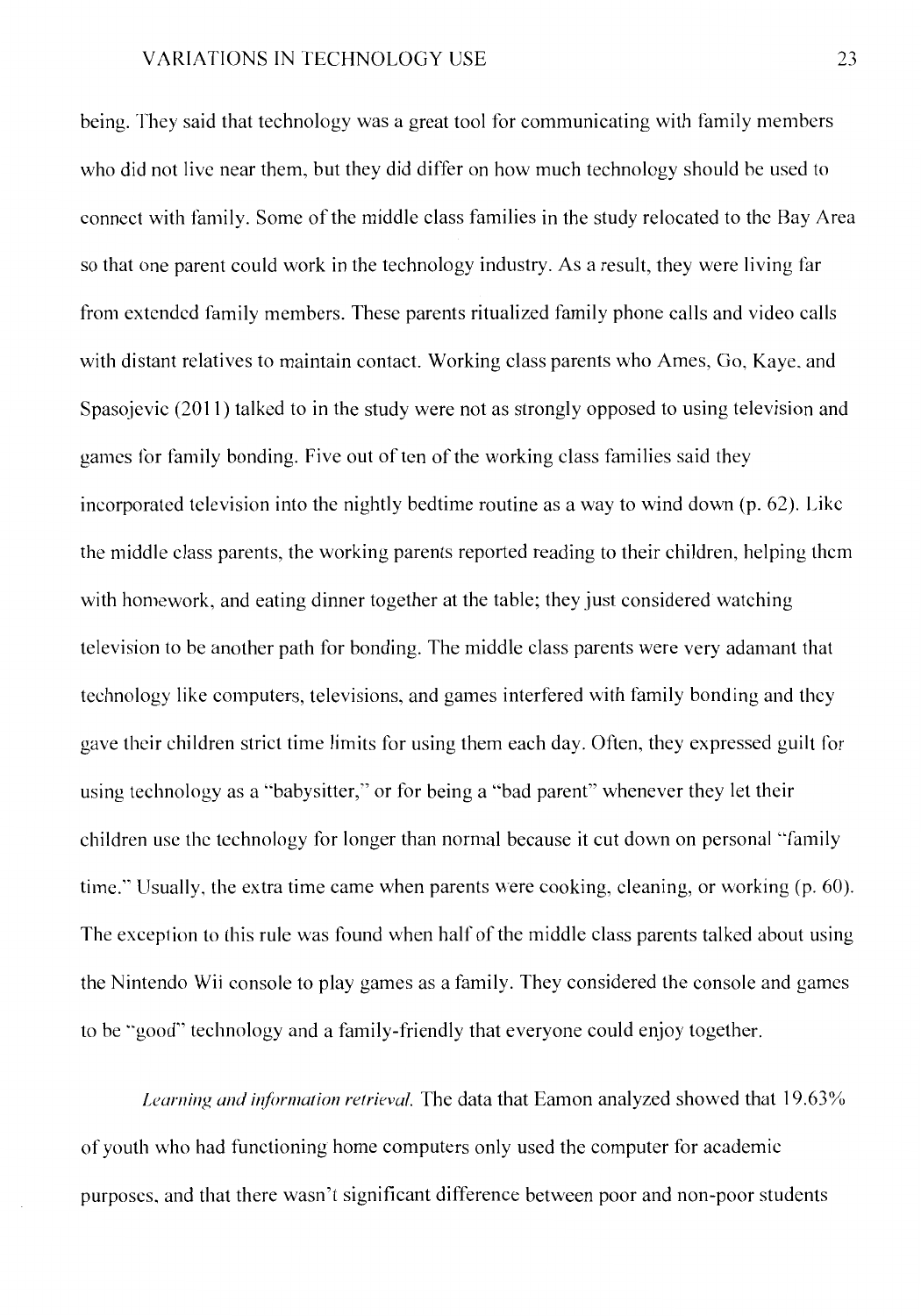(Eamon, 2015, p. 99). Youth reported using their computers more for non-academic purposes like gaming, surfing the internet, social networking, and viewing/listening to streaming content. Vekiri (2010) cited several studies involving different age groups of students that have shown that "home computer use is associated with positive computer attitudes and beliefs (Bovée et al., 2007, Meelissen and Drent, 2008, Selwyn (1998 and Van Braak, 2004), low computer anxiety (Bozionelos, 2004), and better utilization of school ICT resources (Selwyn, 1998)" (p. 941 ). Participants in a study conducted by Gurung and Rutledge (2014 ) used computers to access their learning management system, Odysseyware $\circledR$  and to complete learning activities and assignments. Their engagement with assignments was varied, proactive, multi-faceted, mixed, and dynamic because they got to individualize their learning to meet their own needs. As a result, students were able to take elective courses that interested them, personalize their use of technology for learning engagement, and graduate from high school on time (p. 98).

*Autonomy.* The families in each of the socioeconomic groups had guidelines for how technology would be used in their homes; some were more rigid in defining who would be able to use technology and when, while others were more lenient. According to Roshan, ct al. (2014 ), autonomy is the degree of control and flexibility one has over their internet use. Since families don't often provide all members with their own individual computers, televisions, and games, some parents have found it necessary to provide guidelines for family members' access and use of these technologies. In her research, Vekiri (2010) found that there were ·'significant SES differences in parental regulation and guidance of students' JCT use at home" (p. 946). Among the students who used a computer at home, low SES students were less likely to report that there were specific rules in their families regarding when and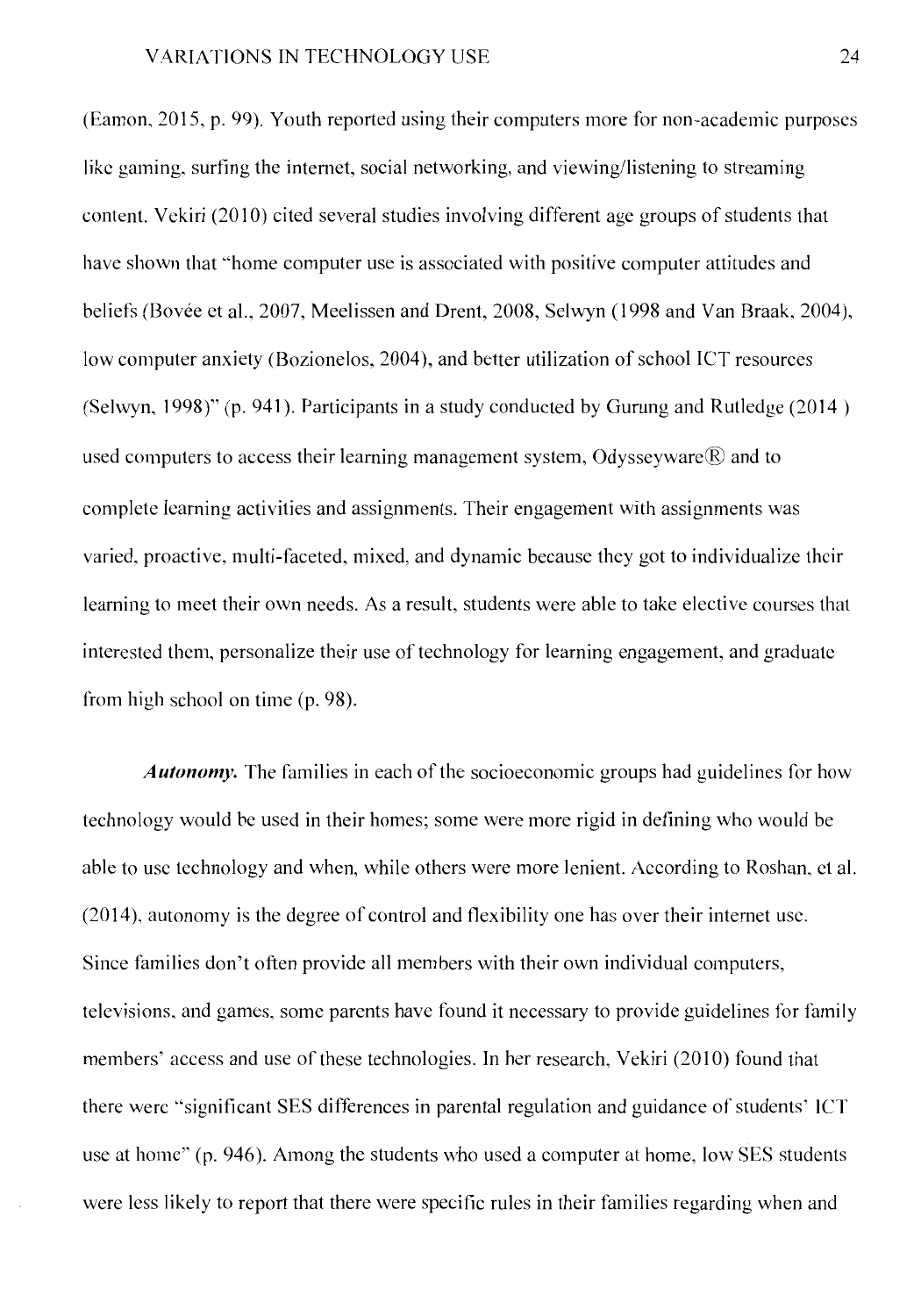for how long they could use the computer and/or the internet (42.6%) or what they could do while using the computer and/or the internet (36.8%), compared to students from middle SES (51.4% and 41.9%) and upper-middle SES families (67.4% and 52.9%) (p. 946).

The twelve middle class parents in Ames, et al.'s study (2011) structured their children's time with information and communication technologies. Most of them practiced caution and restraint, citing the results of reports in parenting magazines or infomrntion from pediatricians and other parents as reasons for their caution. A couple of the working class families in the study also restricted their children's access to some technologies because they felt like it was interfering with school work, socialization, or exercise and play, although not as strictly as the middle class parents. They also tended to have less technological familiarity and their attitudes toward technology were more mixed: they were generally more permissive, and their children more often had personal access to technologies shunned by middle class parents, such as personal mobile phones or televisions in their bedrooms

*Sharing resources.* Some families in different SES groups were more prone to sharing devices than other families, and the extent parents controlled devices varied by age, allotted "screen time," and ownership (Yardi & Bruckman, 2012). Findings from Ames, et al. (2011), Roshan, et al. (2014), and Yardi and Bruckman (2012) showed that low SES families were more inclined to share devices like computers and tablets than middle and high SES families. Some adult participants in these studies could not use devices whenever they wanted to because they yielded to their children. The device most parents and teens had individually was a mobile device (Yardi & Bruckman, 2012).

High SES parents rarely shared personal desktops or laptops with their children, especially once the children reached middle school age and older. When these parents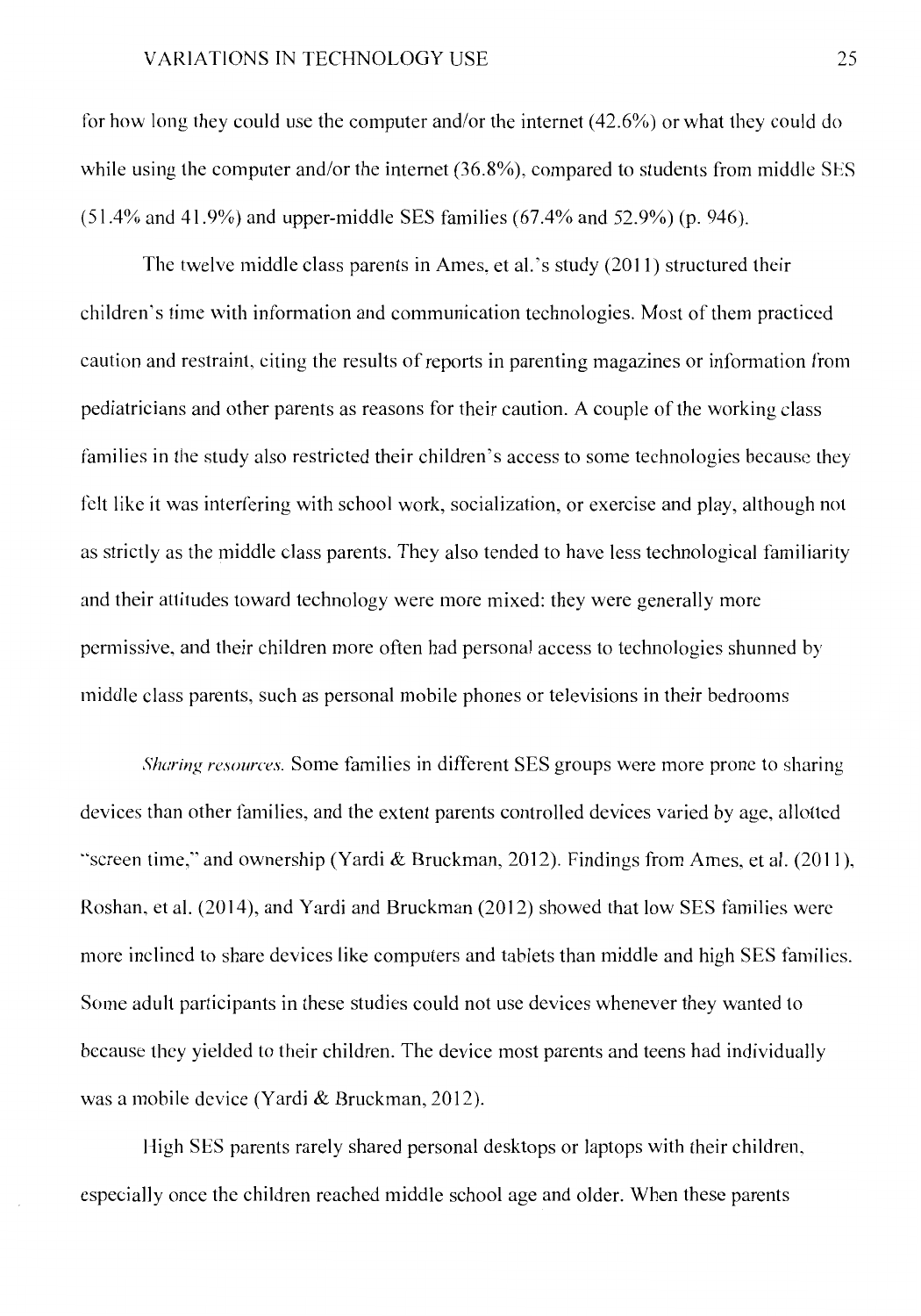decided their children needed a personal computer or a cell phone for homework and communication, they chose to purchase the devices for their children (2012). Middle SES parents who did not want their young children to have full access and ownership created environments where the children shared a family computer. For many low-income families, however, sharing a computer was not a choice. Low SES parents reported that sharing posed challenges for them, such as the logistics of trying to coordinate computer time (2012 ). Parents did concede that although sharing the computers restricted how much time they could use the devices, it did make it easier to monitor their children's' activities more often.

One glaring disparity between the SES classes was that six out of ten working class families in Ames, et al.'s study (2011) allowed children to have televisions and sometimes DVD players or game systems in their bedrooms (p. 63). For three of these six families, the devices were gifts from a father who didn't live in the household. Televisions were not allowed in any of the twelve middle class households in the study. Ames, et al. reported that several parents directly stated that they would never allow their children to have a television in their bedroom.

*"Screen lime.* " The most common phrase used among middle class families to explain when children were permitted to use technology was "screen time." Increasingly, middle class parents have considered television, video games, computer/internet, and cell phones to be "technology" (Ames, et al., 2011, p. 59). Their specific concerns about technology often involved concerns about violence, sexuality, online predators, consumer culture, as well as concerns about the consequences of unrestrained technology use, such as obesity, attentiondeficit disorder, eye strain, and anti-sociality (Ames, et al., 2011, p. 61 ). Ames, et al. (2011) and Yardi and Bruckman (2012) found that middle class parents did not generally distinguish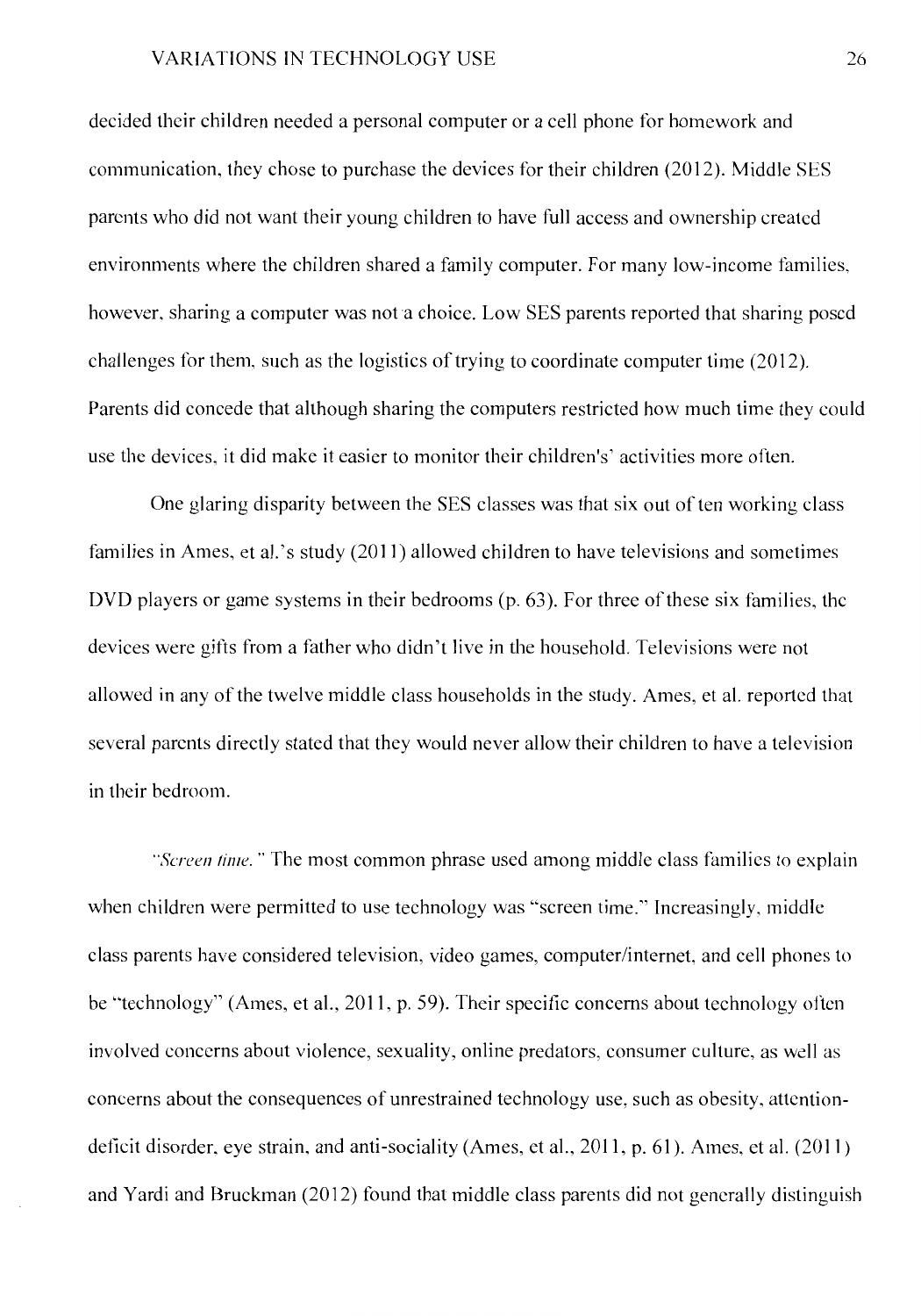between technology and the content children accessed with the technology separate: restricted the technology in order to limit the effects of both.

Lower class parents tended to be more lenient about allowing children to use specific fonns of technology depending on what they were trying to do. Only a few lower SES parents in Ames, et al. 's study regularly restricted the amount of time their children watched television the way many middle class parents did. Working class parents tended to treat the content (particular television shows, websites, and video games) separate from the technology or platform they were on, expressing control by placing restrictions more on the content more than the technology. (Ames, et al., 2011, p. 59). One finding from Roshan, et. al' s (2014) interviews was that 75% of study participants chose to limit their children's access to online services. These decisions were based on two things: parents' concerns about the vulnerability of their children toward online threats and the desire to keep them safe, and the risks of viruses and malwares that could affect the performance of devices that the whole family had to use (2014, p. 135).

*Gradual release cf responsibility.* Parents across demographics had similar rules for young children 5th grade and younger and middle school students. Parents didn't think younger children needed computers for school work unless they had a project to complete; computers were mostly for fun and play. Parents in both low SES and middle SES groups believed that middle school was an appropriate time to begin allotting regular computer time for homework (Yardi & Bruckman, 2012). High SES parents reported that middle school was when their children began to receive their own personal devices and online accounts (e. g. Facebook). Middle and lower SES children began getting their first online accounts and cell phones (for those who don't already have phones) in middle school as well; but some middle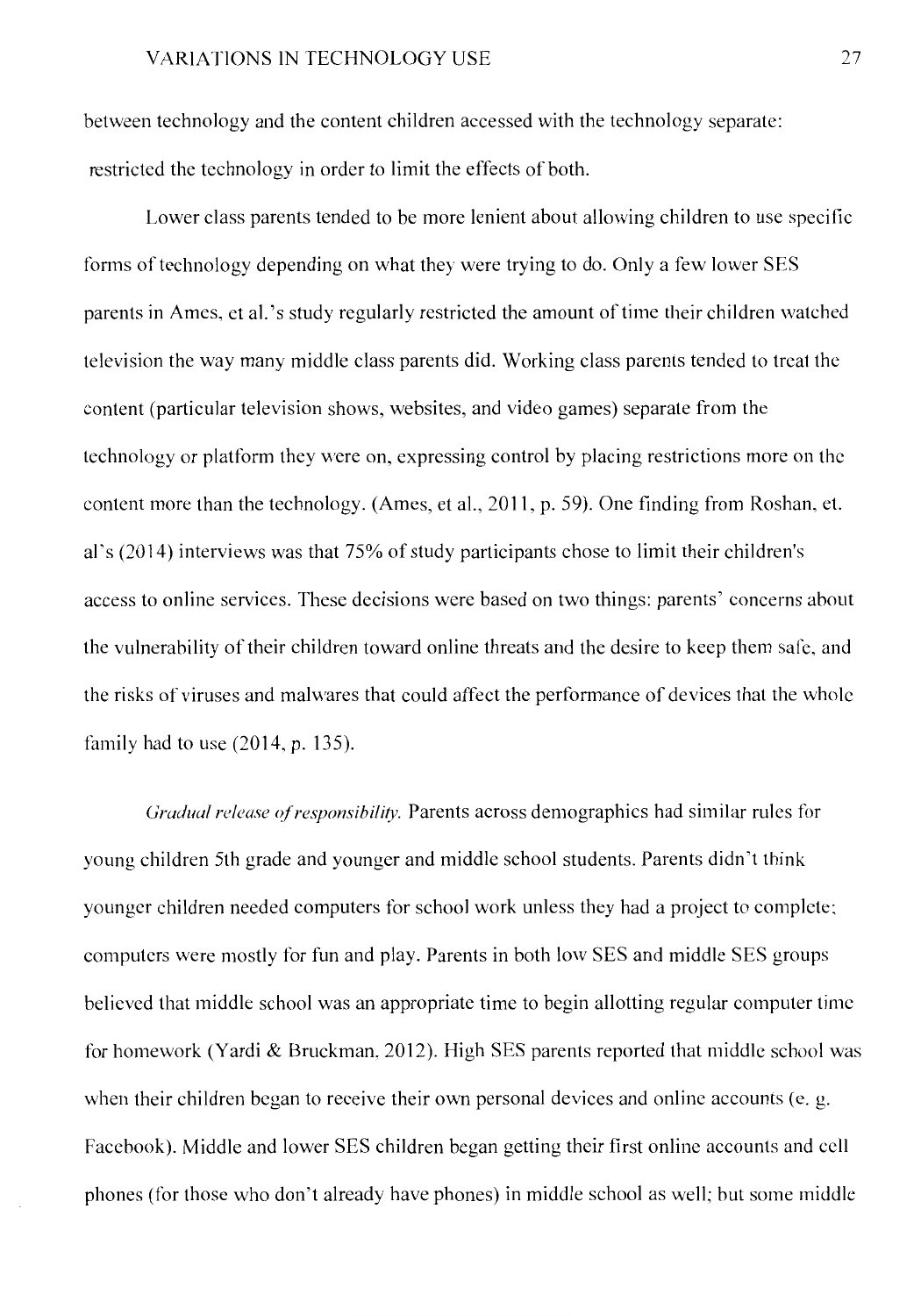SES families decided to wait until children were teens before getting them personal cell phones (Ames, et al., 2011; Yardi & Bruckman, 2012). For parents, transitioning into this new stage of parenting was a difficult process because some parents were not technologically savvy and children needed guidance navigating the responsibilities that come with having their own devices. Low SES parents had the added concern about their children breaking mobile devices, because they did not always have the financial resources to replace them (Roshan, et al., 2014; Yardi & Bruckman, 2012). One noticeable difference between lower SES families and middle and high SES families was that the lower SES families would allow older children to have a television in their bedrooms (Yardi & Bruckman, 2012). As soon as they were old enough, teens in lower SES families were encouraged to get a job in the transition toward adulthood. These teens' gained more autonomy in their use of devices before their middle and high SES peers because they could use their income to buy their own devices and games and their parents let them make choices about use.

*Support networks and skill development.* "Skills describe not only the individual's ability to deal with ICT devices but also the availability of help and support in their social network" (Lebens et al., 2009).

*Support networks.* Roshan, et al. (2014) placed emphasis on the importance of social support as a factor for users of online services. This is particularly important for inexperienced users who may need help with completing unfamiliar tasks. Receiving help with technical problems may decrease participants' frustration and motivate them to continue using technology. Socioeconomic differences in parents' beliefs about information and communication technologies may impact their influence on their children's relationship with JCT not only by providing technological resources but also by creating learning opportunities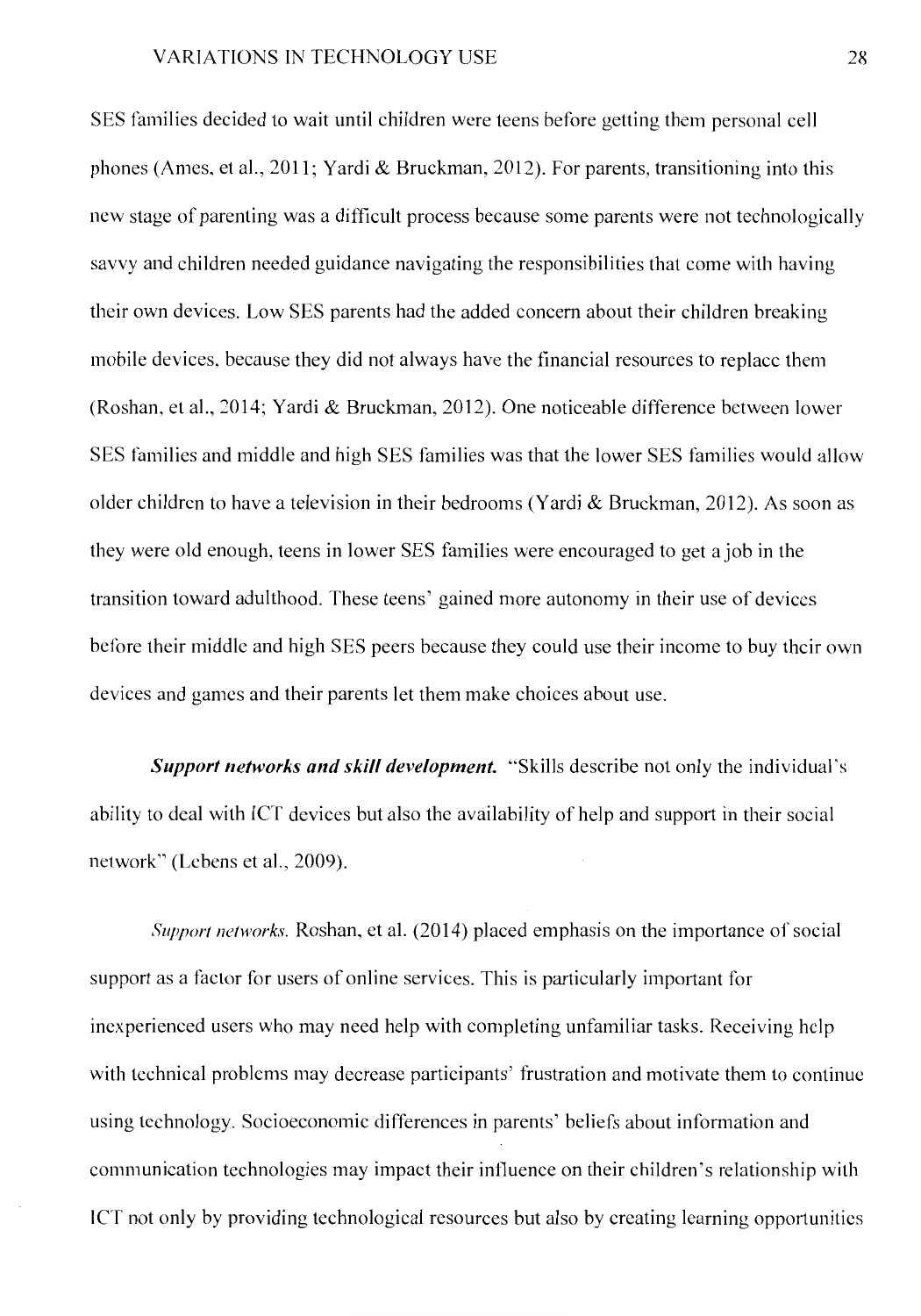(Vekiri, 2010). How parents used technology also impacted their kids' uses. Yardi and Bruckman (2012) observed that parents who got confused easily or had the most concerns were the least likely to use social media themselves and could not teach their children how to use the sites (p. 3048).

Parents in all SES classes reported that it was hard to keep up with what their kids were doing online. Most of them assumed that their children knew more than they did about technology and that at times, it could be overwhelming (Yardi and Bruckman, 2012). Some of the parents in Yardi and Bruckman (2012) and Ames, et al.' s (2011) studies had taken classes to learn more about computers; other families had talked to parents in their social networks for advice. Some used the local Apple store as a resource while others visited local community centers (2012). Parents used these times to ask professionals and peers for strategies to help them monitor their children's activities and keep them safe on computers and the internet. Parents in middle and lower class SES were familiar with checking history as a tool for surveying their children's browsing activity. Most of the parents knew that their kids ( especially teens) were figuring out how to hide their browsing habits by deleting or using private browsers. High SES parents in Yardi and Bruckman's study were the only group who did not mention private browsing and only a few mentioned checking to see if their children had deleted items from the browsing history. Many parents had even tried blocking inappropriate websites and content for Internet use (2012, p. 3045).

*Skill development.* Students who thought that their parents encouraged them to use computers had positive views about their computer abilities and skills. Roshan, et al. (2014) noticed a theme among the parents they spoke with: there was a disconnect between their actual technical abilities and their perception of their capabilities.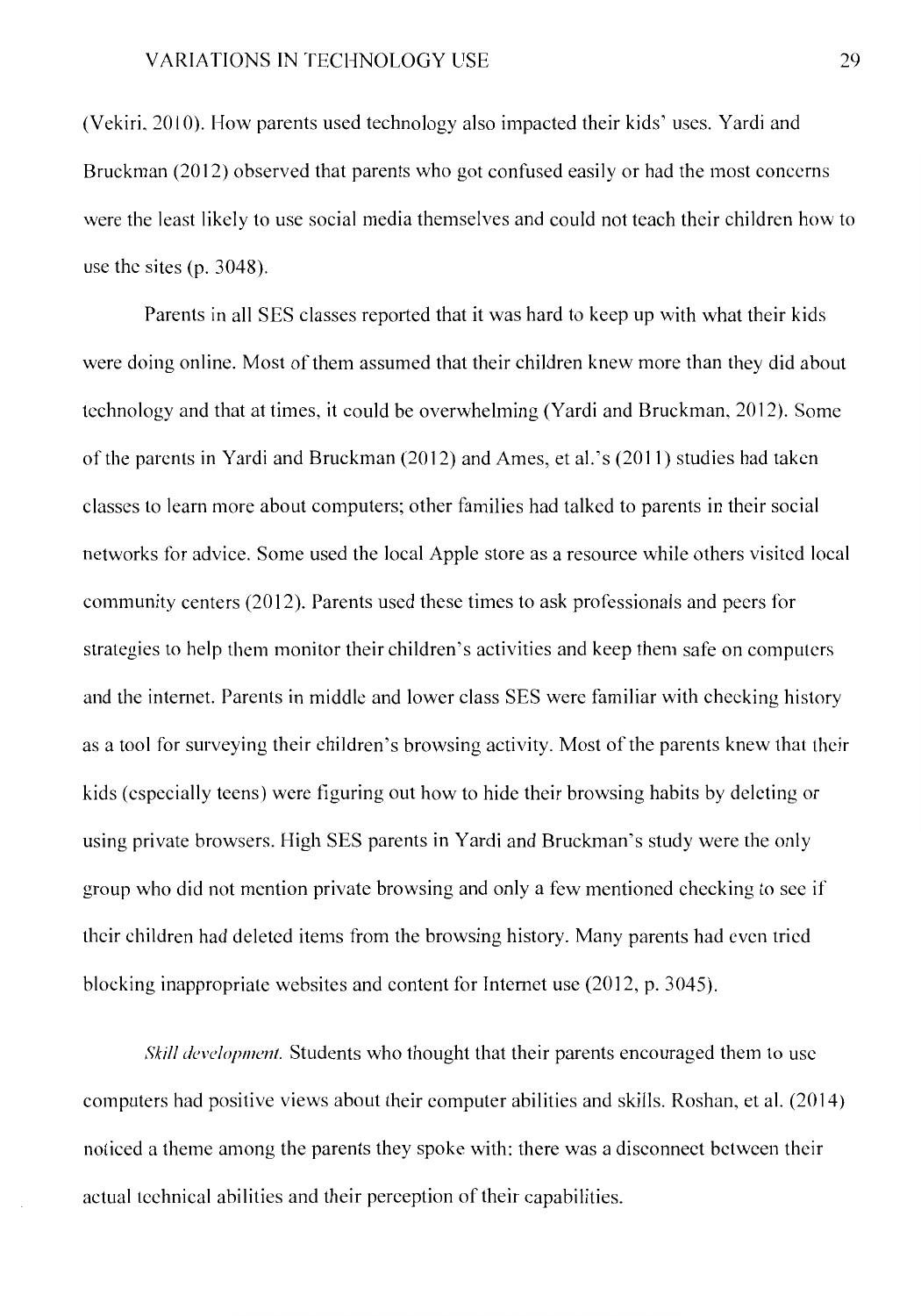Vckiri (2010) talked to fifth and sixth grade students who came from diverse family backgrounds; her sample included students from upper-middle, middle, and low SES families. Students from all SES levels sensed that their parents wanted them to develop JCT skills. Middle SES respondents reported the most parental support and family value beliefs while high SES students had the highest self-efficacy and engaged in the widest range of JCT activities (p. 945). The lower SES students did not have many opportunities to develop JCT competencies outside of school and had a narrower range of skills using various JCT applications (p. 947). Students from middle and low SES families relied less on their parents ( 41.8% and 31.6% ), and turned to siblings, friends or other people when they needed help or wanted to learn something new about computers.

The home environment has an impact on how students interact with technology and develop information and communication skills. However, this isn't the only place students access technology and learn how to use it to suit their needs. Formal education is where some students gain access to technologies and learn how to use them to suit their needs. There is possibly a contrast between technology use at home and at school. This next section will examine how socioeconomic status may affect they way students transfer their technological skill sets and technology use from home environments to structured school environments.

#### **Home to School Connection**

According to a Futurelab report cited in Green et al. (2005), ""by the age of 21 the average person will have spent 15,000 hours in formal education, 20,000 hours in front of the TV, and 50,000 hours in front of a computer screen" (p. 4) (as cited in Henderson, 2011, p. 152). If this is indeed the case, a person will have spent more four and a half times as many hours interacting with a screen than learning by formal means. Vekiri (2010) cited several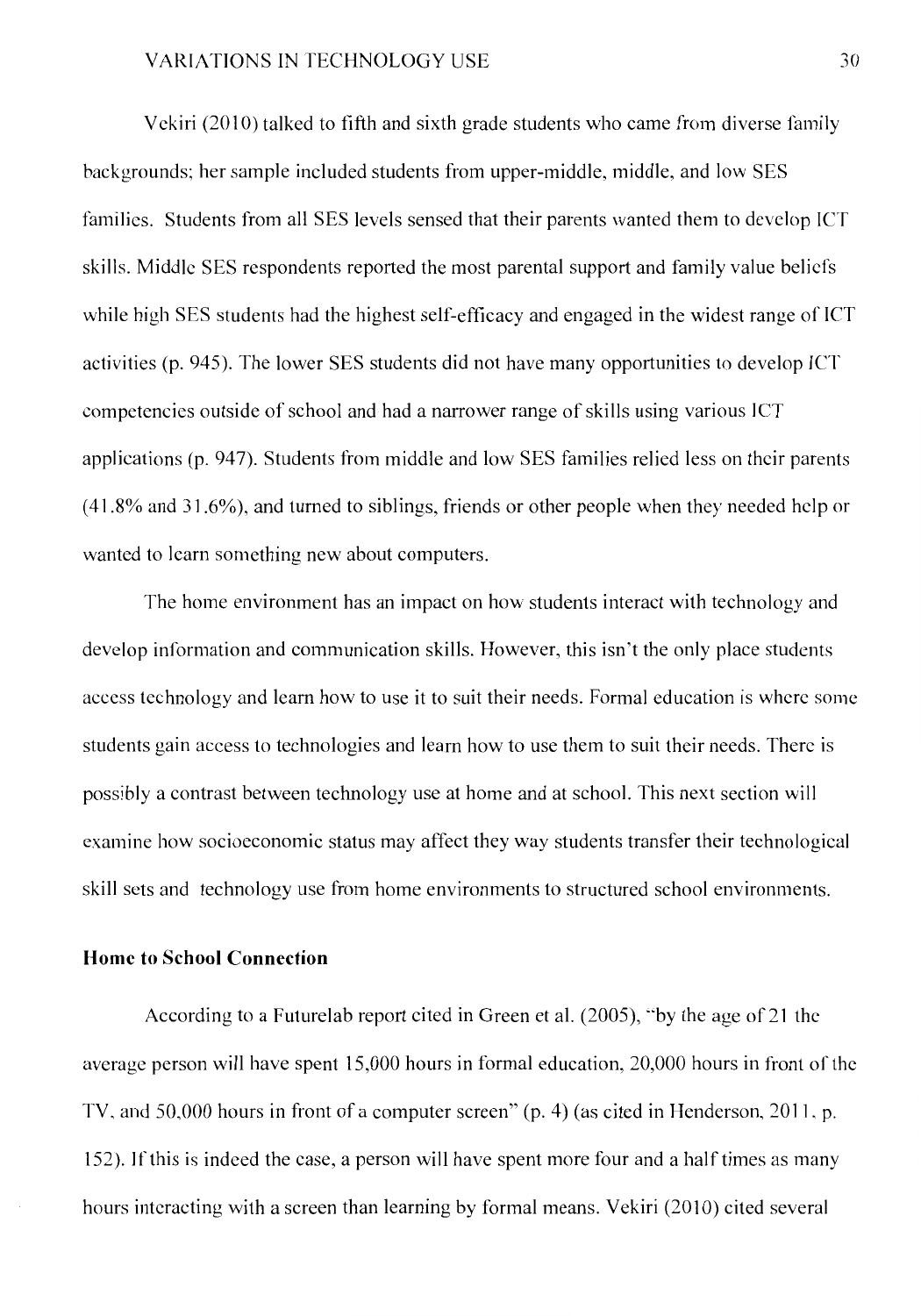studies that showed students had access to devices at home years before they could receive formal instruction in how to use them at school; and even then, it was not integrated into the teaching of school subjects (p. 948).

The teachers in Henderson's study  $(2011)$  considered computers to be a digital technology that students needed to learn in order to ensure successful future lives. They didn't place too much emphasis on games or mobile technologies. Yet students indicated that computers were one technology that they used outside of school and could choose to help them achieve goals they set for themselves (p. 156). Children from low SES households in Lehens, et al. 's study (2009) recognized the importance of computers and JCT skills as an essential component for their educational and career goals. Unlike their high SES peers, these children also expressed a lack of confidence about their skills using the computer, even though they had plenty of resources at their school. Vekiri (2010) stated that unless school JCT integration takes into account student differences in prior experiences, attitudes, knowledge, and beliefs, and attempts to build their skillsets, students from low-income families may not benefit equally from ICTs' learning potential at school (p. 941).

A divide that follows social class lines results in differences in the JCT knowledge and skills that students acquire outside of school. A teacher"s expectation that his or her students are already skillful computer users may put those students who have not had the chance to acquire these skills at a disadvantage (Heemskerk, et al. 2005, p. 2). Despite the school policy and teacher restrictions, the participants in Gurung & Rutledge's study (2014) pushed the boundaries by mixing personal and academic uses for technologies. They practiced their digital habits (like listening to music, texting, and using social networks) in the classroom when it suited their needs. Gurung and Rutledge call this "overlapping" - when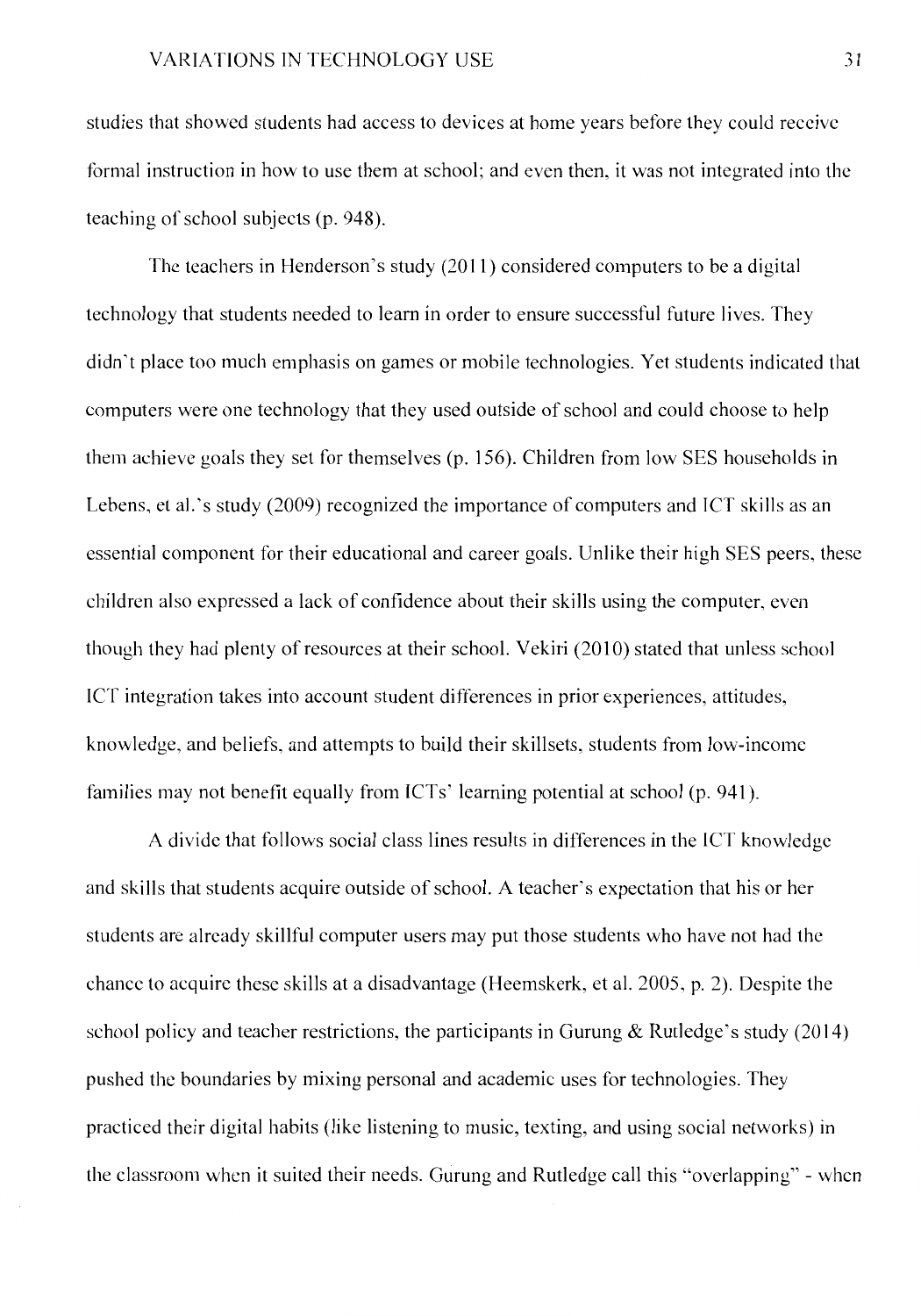people· s personal digital habits and interests "naturally" occur in their classroom, when these digital habits and interests influence their choice in electives, or when their interests and digital habits were even a part of their career plan (Gurung and Rutledge, 2014, p. 99).

**School Environment** Based on their research, Judge, Pluckett, & Bell (2006) stated that differences in access based on school-poverty status had diminished, but differences in computer use associated with school-poverty status continued to exist. They said that students from high-poverty schools used computers more for drilling practice in reading and mathematics skills, whereas students from low-poverty schools used computers more for accessing Internet functions (p. 58). Four years later, a survey conducted by Gray, Thomas, & Lewis for the National Center for Education Statistics (2010) reported that in-school computer access had become relatively universal. In a national 2009 survey of 3150 teachers, 97% of teachers reported access to computers, with 96% of computers in schools having Internet access (p. 3). Martin proposed that digital divides still existed, but the concept is still frequently misunderstood as a "hardware divide'', which arises due to a lack of access to lCT resources instead of a three-dimensional divide: an inequity in motivation, possession, and skills (as cited in Lebens, 2009, p. 257). Henderson (2011) agrees that the divide is not about which groups have access to resources and which groups don't, but between the "rich literate" practices used by young people in their homes and the narrow and restricted practices engaged in by schools and teachers" (p. 153).

In 2012, Blackwell, Lauricella, Wartella, Robb, and Schomburg (2013) collected on line survey data from 1,329 early childhood educators to find out how they accessed and used different technologies, how they felt about using technology in their teaching, and receiving professional development. In 2013, Blackwell, Lauricella, and Wartella (2014)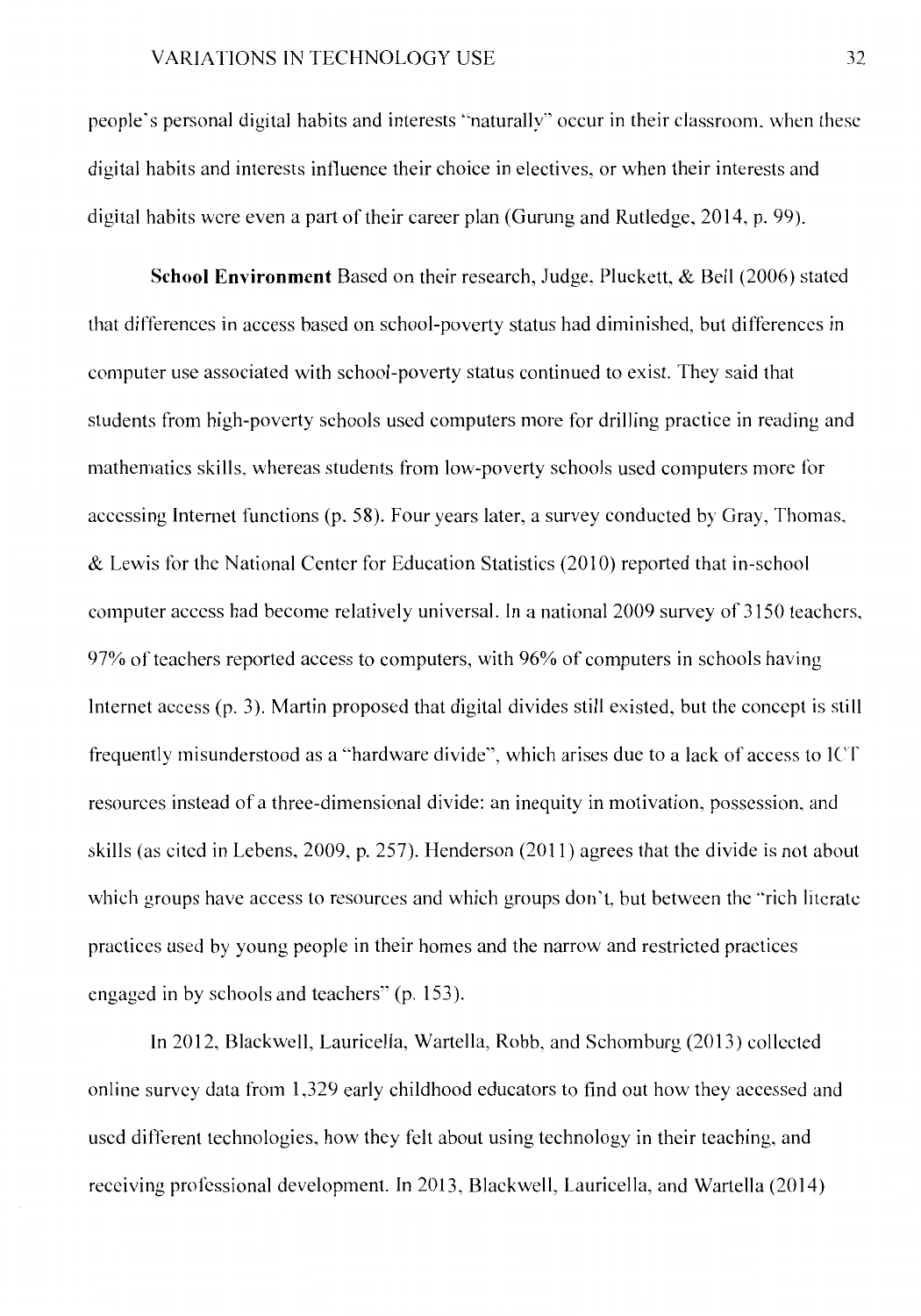extended their research to survey 1,457 educators to investigate factors that influence how teachers use specific technologies. They found that factors like personal teacher demographics, program types, and student SES have significant influence on the actual use of technology in the classroom.

Gurung and Rutledge (2014) conducted a qualitative study at a public alternative high school in the 2010-2011 school year with students at South West Alternative High School (SWAHS). Most of the students were from low-income families and from diverse backgrounds. SWAHS was selected as the research site because "it had developed and implemented a technology-integrated Triad model into the curriculum and instruction of core content areas, and b) the students at SWAHS were quintessentially digital learners" because they fit the ·•digital learner characteristics" outlined by Tapscott (2009) (p. 93).

Gray, et al. 's 2010 report provides national data on the availability and use of educational technology among teachers in public elementary and secondary schools during 2009. Data was gathered from 4,133 teachers working in 2,500 public schools throughout the 50 states and District of Columbia using a Fast Response Survey System. The survey covered:

- the number of computers located in each teacher's classroom
- internet access for computers in the classroom
- availability and frequency of use for computers
- the frequency that teachers used systems on the school or district network
- remote access to computer applications or data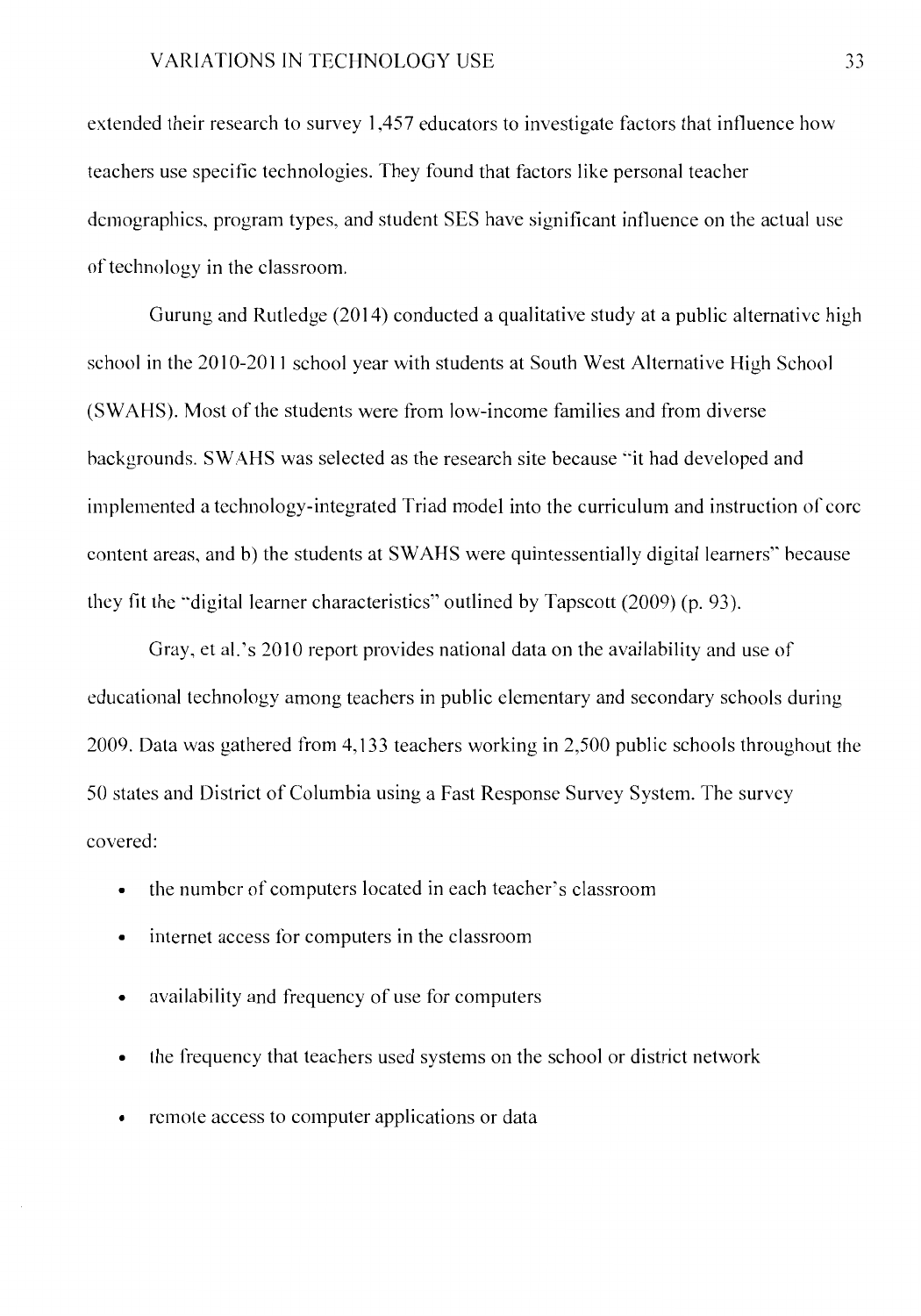- types of software and internet sites used for classroom preparation, instruction, and administrative tasks
- students' use of technology during classes (p. 1).

Results from the survey showed that 97% of teachers had one or more computers in the classroom every day, and the student to computer ratio was 5.3 to 1. Teachers reported using computers during instruction often 40% of the time and sometimes 29% of the time. Differences were found among low and high poverty schools for the percentage of teachers who sometimes or often: used email or list-serve to send out group updates or information to parents (69% compared to 39%) or to students (30% compared to 17%), used email to address individual concerns with parents (92 percent compared to 48 percent) or with students (38 percent compared to 19 percent), used a course or teacher web page to communicate with parents (47% compared to 30%) or with students (36 % compared to 18 %) (Gray, et al., 2010, p. 5, 15-18).

*Accessing technological resources.* Based on data for how many teachers had access to certain technologies, Blackwell, et al. (2013) divided technologies into two categories: ones that were universally available (75% or more teachers had access to them), and ones that were newer and less available (30% or less teachers said they had access to them). They used this data to compare and contrast differences in use. Universally available technologies were TV/DVDs (79%), laptop or desktop computers (83%), and digital cameras (92%). Newer mobile technologies were non-video iPods/MP3 players (21%), iPod touch devices  $(15\%)$ , e-readers  $(15\%)$ , and tablet computers  $(28\%)$  (p. 314). Results from the study also indicated teachers in programs with middle income students had less access to several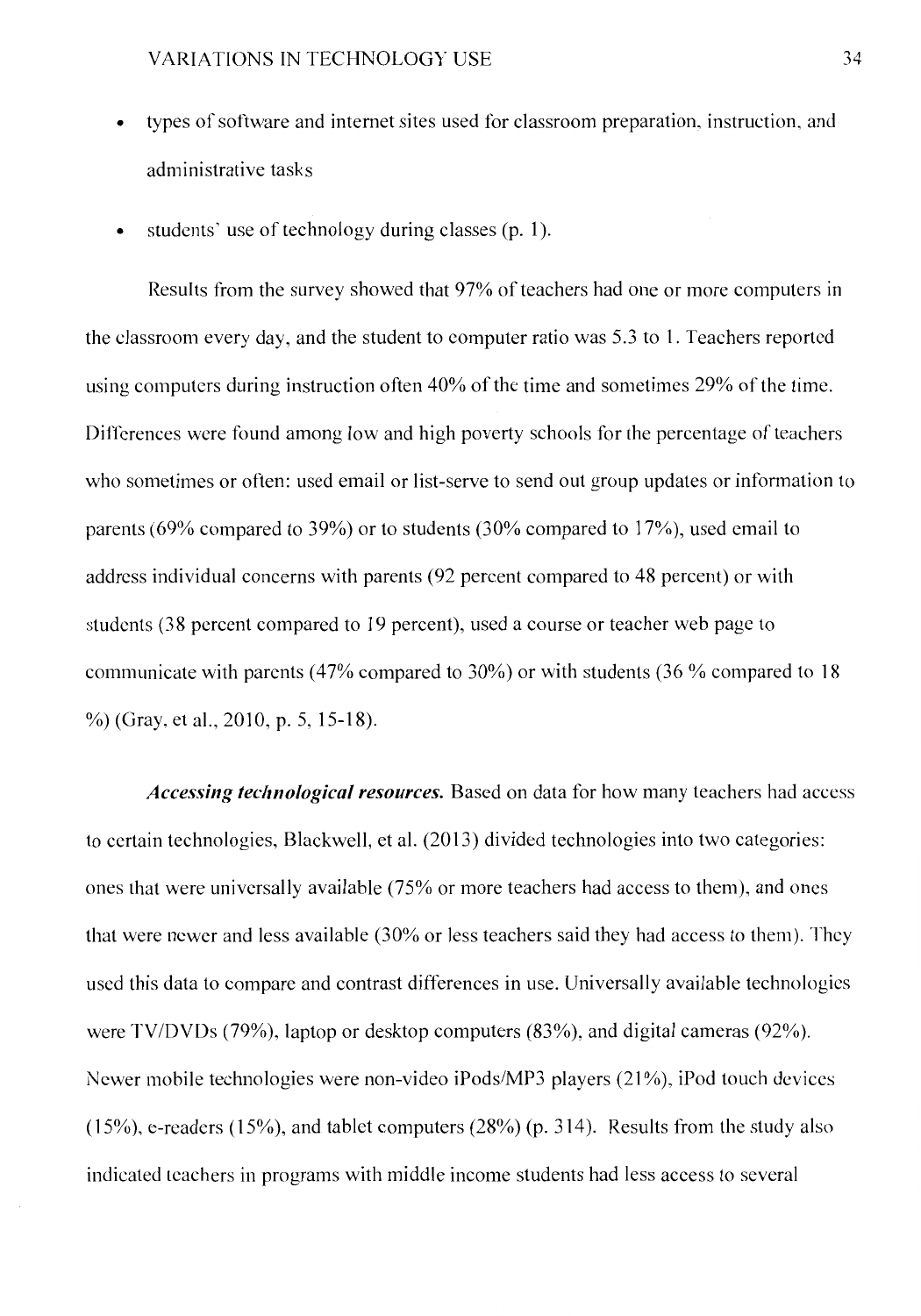technologies compared to other teachers. Teachers of middle-income students had less access to iPod/MP3 players compared to teachers of upper-middle income students. They also had less access to tablet computers compared to those with upper-income students. Finally, teachers of middle-income students also had significantly less access to computers compared to teachers of low-income students (p. 314).

Students had individual laptops to use in class, access to a computer lab, a media lab. and a Cybercafé. They received direct instruction from teachers, used computers and online learning resources for independent study, online electives, and credit recovery, and completed projects to demonstrate learning. Five students with diverse demographic representations were chosen for personal interviews; these participants represented the school demographics including: race/ethnicity, socioeconomic background, gender, and academic grade level as much as possible (Gurung & Rutledge, 2014, p. 93-94).

Henderson (2011) was able to gather data about how teachers use technologies and different pedagogical strategies in two middle school classrooms in two different schools that were located in low socioeconomic areas in Australia for one school term. Both teachers were experienced and had been using technology in their classrooms prior to the study. Both classes had four computers in the classroom and access to functioning computer labs which were in other classrooms and open to other classes in the school (p.154-155). In direct contrast, many of the public schools attended by the low SES children in Yardi and Bruckman's study were under-funded and did not have a proportionate amount of working computers with Internet for the student population, and the local library was instead used as a computer and Internet resource center (p. 3044).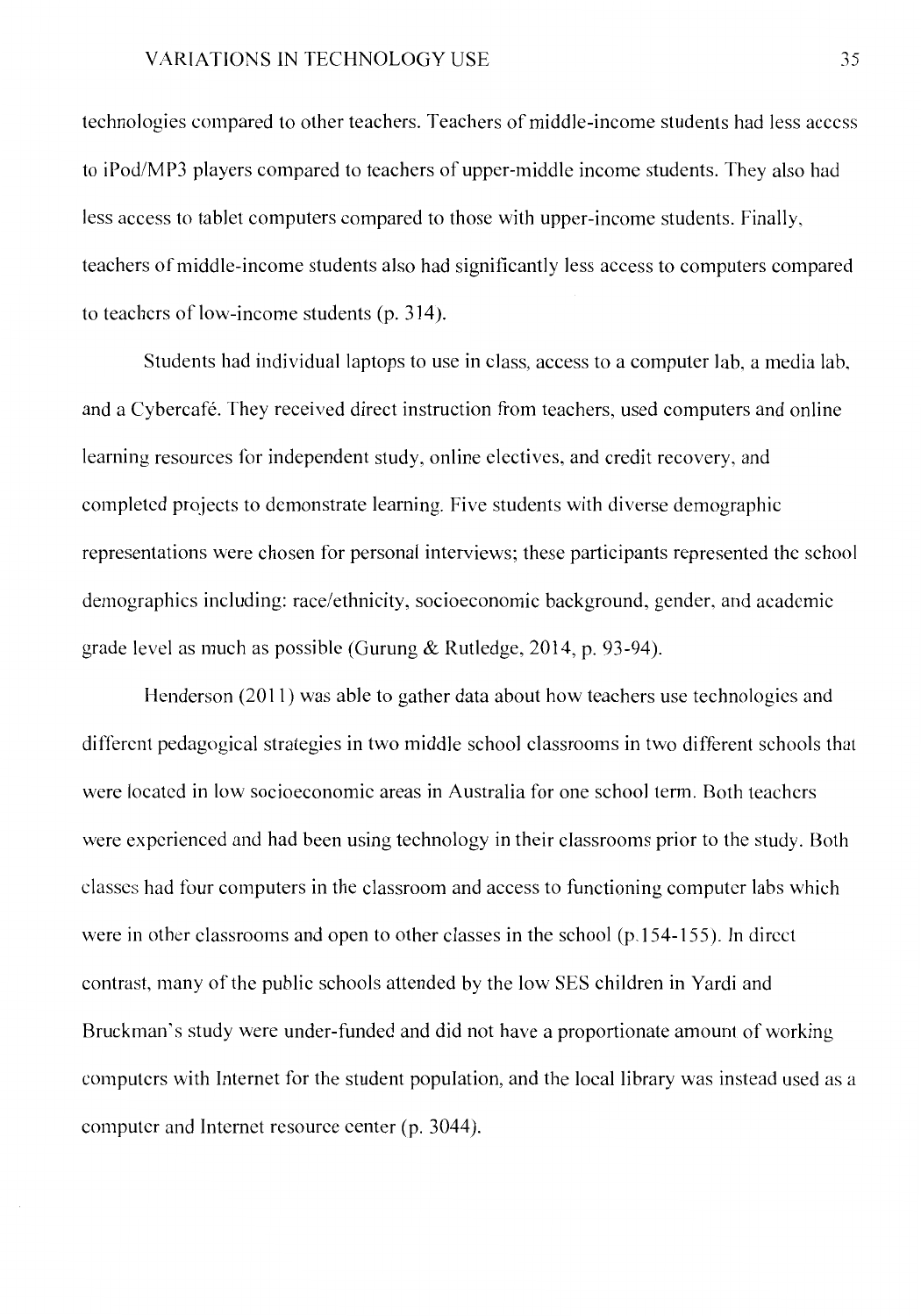Table 3 in Gray, et al.'s report (2010) shows that teachers reported having the following technology devices either available as needed or in their classrooms every day: LCD (liquid crystal display) or DLP (digital light processing) projectors (36% and 48%), interactive whiteboards (28% and 23%), and digital cameras (64% and 14%). Of the teachers who had available devices, the percentages that used them sometimes or often for instruction was 72% for LCD or OLP projectors, 57% for interactive whiteboards, and 49% for digital cameras (p. 7-8).

*Economic Resources.* Blackwell, et al. (2013) state that their research suggests student income level may be correlated with access to and use of technology, given that schools with lower student SES often have lower access to more pricy technology due to limited funding. Teachers in these schools report using technology less often (Gray et al., 2010). Their findings showed differences in access between certain types of classroom teachers and homebased providers. Extrinsic factors like a school's type and student income level had a direct correlation to whether or not teachers had access to technologies. Home-based programs were more likely to have access to e-readers. More school-based programs also had access to tablet computers compared to center-based care. Head Start programs were less likely to have access to TV /DVDs compared to all other programs. Center-based programs had significantly less access to computers compared to all other programs; Blackwell, ct al. thought this was odd since prior research by Wartella et al. (2010) found no difference in computer access between classroom teachers, including center-based care, and family providers (as cited in Blackwell, et al., 2013).

Lebens et al. (2013) pointed out that too often, policy makers have fallen into the trap of investing more and more money into buying technologies to alleviate a "digital divide"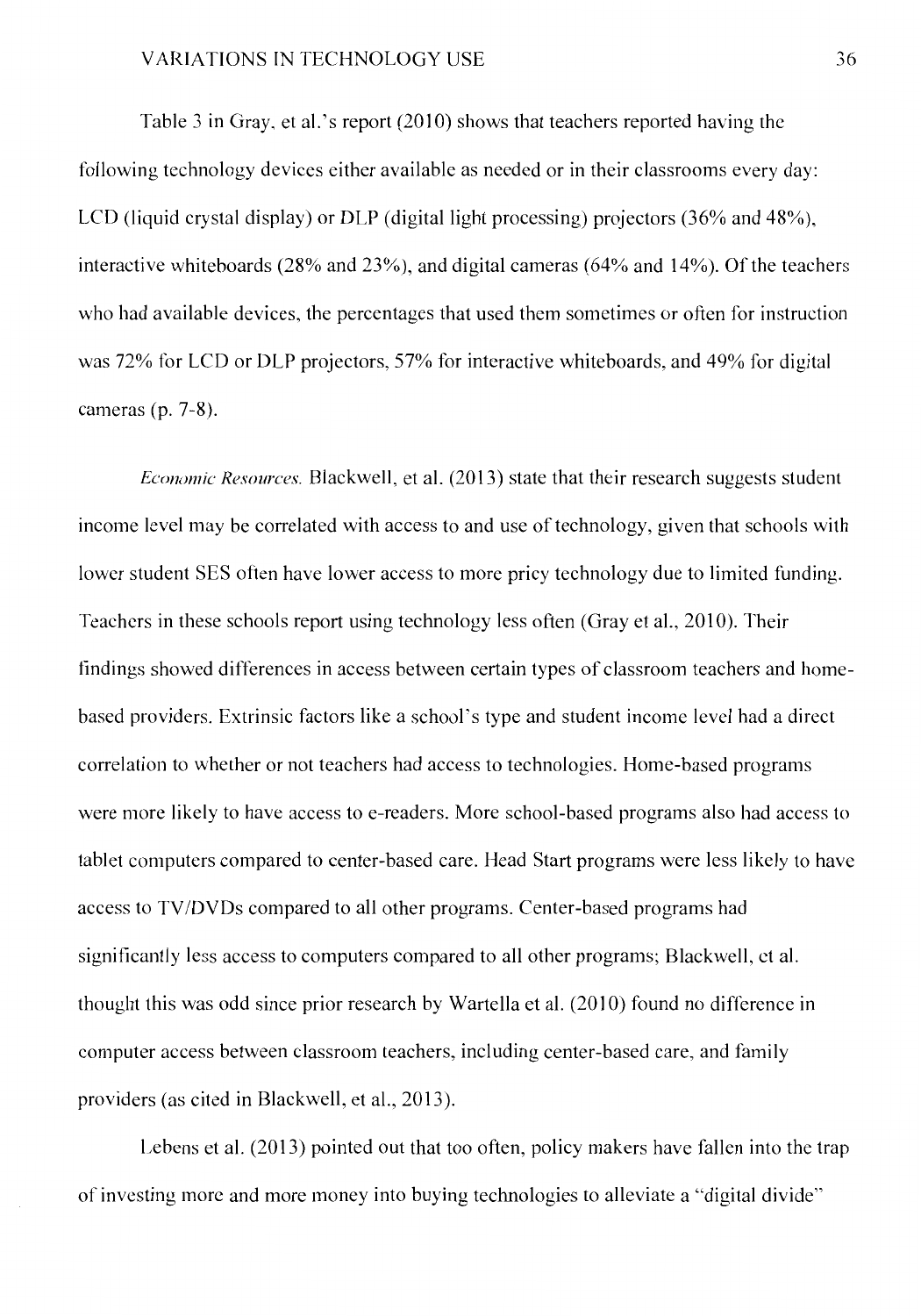and mandating that schools buy devices without addressing a specific purpose and ensuring the resources are appropriate for instruction. As a result, educators end up with a supply of devices that they do not know how to use, or don't see a need for in their instruction; and devices go unused (2009, p. 256-257). Blackwell, et al. (2013) recognized similar outcomes from a sudden influx of technology: teachers get the opportunity to integrate technologies into the classroom, but extrinsic barriers like performance expectancy, effort expectancy, social influence, or personal barriers end up influencing the way technology is used.

*Instructional Practices.* Computers were once thought of as the hardware catalyst for education reform, but the technology itself cannot do much to alter the education landscape or provide enhanced outcomes for students if there is a failure to best use technology for instructional purposes (Blackwell, et al., 2013). Teachers in the NCES survey reported that they or their students used computers in the classroom during instructional time often  $(40\%)$ or sometimes (29%). Teachers reported that they or their students used computers in other locations in the school during instructional time often (29%) or sometimes (43%) (Gray et al., 2010, p. 3).

Blackwell, et al. (2014) found that support, technology policy, and teaching experience had positive direct effects on technology use. Student SES had a negative indirect effect on use mediated by teacher attitudes, and support had the second largest direct effect on technology use, suggesting that this is critical to technology integration in the early childhood classroom. (p. 87). In addition to support, having a technology policy and teaching experience also had positive direct effects on technology. They found that teachers with more experience used technology more often, which was the opposite of their hypothesis. Student SES had the largest negative direct effect on attitudes, so teachers who served higher income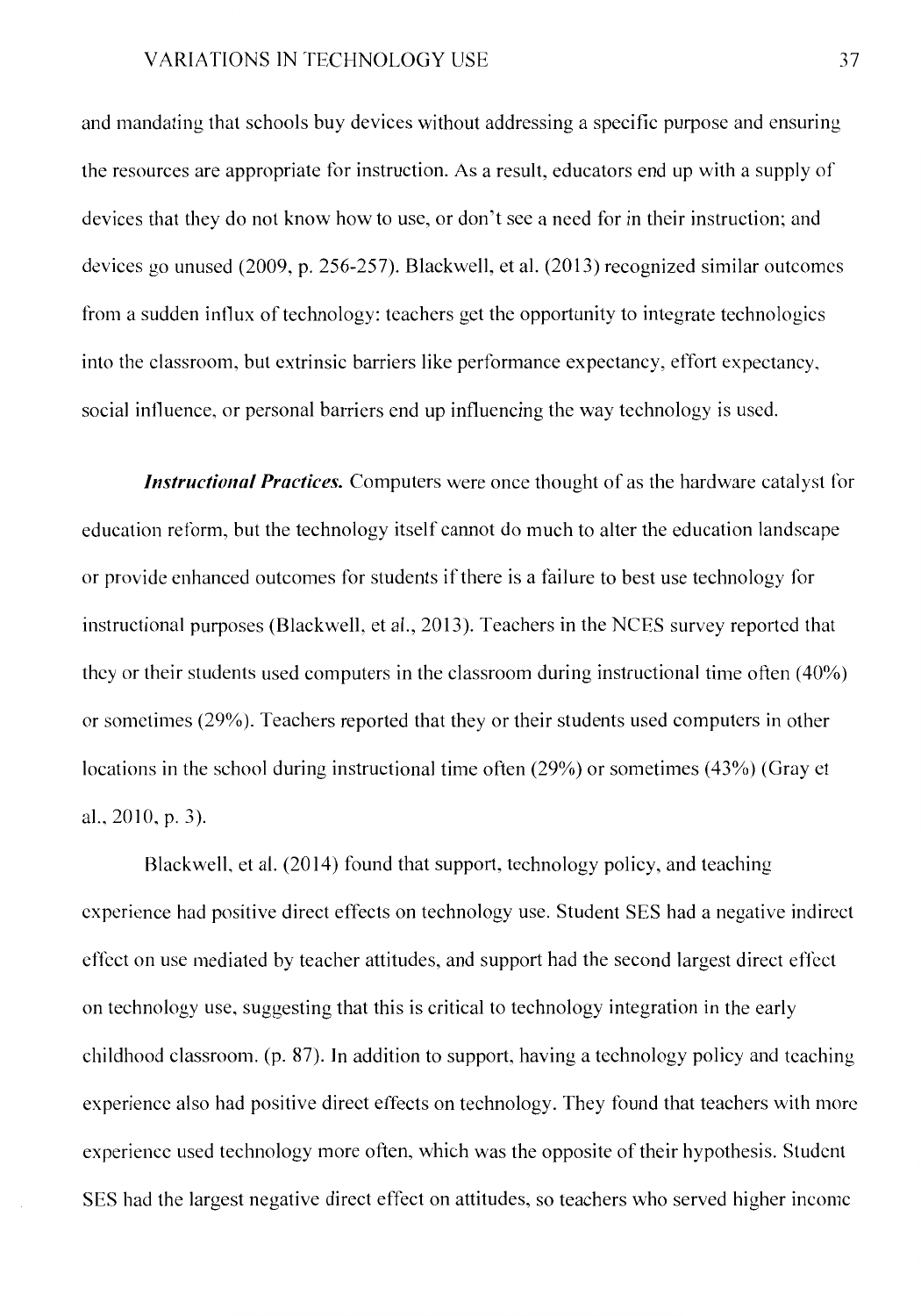students had less favorable attitudes while teachers who worked with students from lower SES families had more positive attitudes. In turn, attitudes toward technology for children's learning and confidence had two of the strongest positive effects on technology use, supporting Blackwell, et al.'s (2014) prior research from 2013 that showed teacher attitudes toward and confidence using technology play a critical role in their use of technology in the classroom (p. 87-88).

*Teacher interaction.* While belief systems impacted their practice with technology, the teachers also felt constrained by extrinsic factors (Blackwell, et al., 2013, p. 311 ). This response from teachers echoed Inan and Lowther's findings (2010) that personal efficacy and beliefs about the benefits of technology influenced actual use. Extrinsic factors, such as school support, and professional development, helped shape teacher readiness and attitudes toward technology (as cited in Blackwell, et al., 2014). Results from research conducted by Blackwell, et al. (2013), Henderson (2011), Judge, Pluckett, and Bell, (2006), Thorpe, Hansen, Danby, Zaki, Grant, Houen, Davidson, and Given (2015), and Weber and Custer (2005) all reflect that teachers would like to receive more professional development. Teachers from Grey, et al.'s (2010) survey reported that the following activities prepared them (to a moderate or major extent) to make effective use of educational technology for instruction: 61% for professional development activities, 61% for trainings provided by school technology support staff, and 78% for independent learning (p. 18).

Teachers have admitted that they don't know as much as they would like to about working with technologies in their classrooms. They feel that students probably know more than they do about using the technologies (like bypassing filters for websites) and it makes them hesitant to use the devices in their instruction. The frequency of professional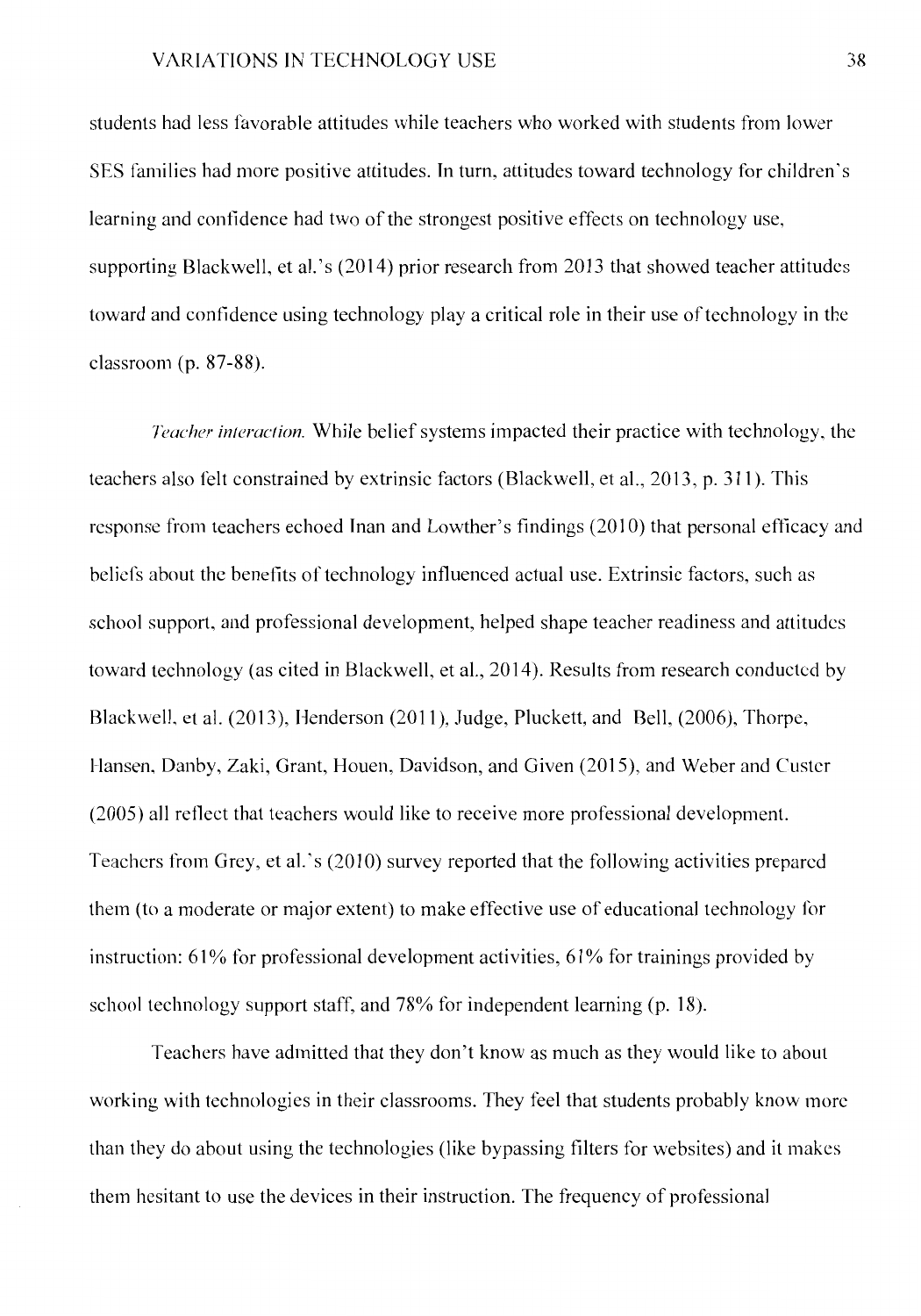development sessions about using the technologies with students increased use of computers and tablet computers. Compared to home-based schools, other schools began to use e-readers and TV /DVDs less frequently (Blackwell, et al., 2013).

Even though much has been said about the need for teachers to ensure that 'new' literacies are included as part of classroom practice (The New London Group 1996; Anstey & Bull 2006), schooling has tended to privilege a narrow range of texts (as cited in Henderson, 2011 ). The two teachers in Henderson's study (2011) said that often, external influences affect their ability to include more ICT instruction in their classes. The teacher from School A said that a lack of time and competing demands were impediments for her: "'I'm flat out with the English and Math that I have to do these days with all the interruptions that there are." (p. 156). The Internet provides an avenue for students to solve real-world problems and complete assignments that are authentic and current. Information and communication technologies facilitate differentiation and individualization in education to fit the needs and interests of students. Today's students can participate in events anywhere in the world through online connections, but schools don't take advantage of these opportunities as much as they should and use students' strengths in the classroom. Often, it's because schools don't have access to the range of technological devices and funds to buy these devices as students do in the outside world. (Heemskerk, et al., 2005; Henderson, 2011 ).

*Student interaction.* However, having the technologies does not guarantee the skills will be taught. For instance, in the above-mentioned study about SWAHS-alternative school, Gurung and Rutledge (2014) noted students were provided with adequate technology access and instruction to place emphasis on using technology to foster independent learning. Students rarely used the Internet and other technologies to the maximum potential while they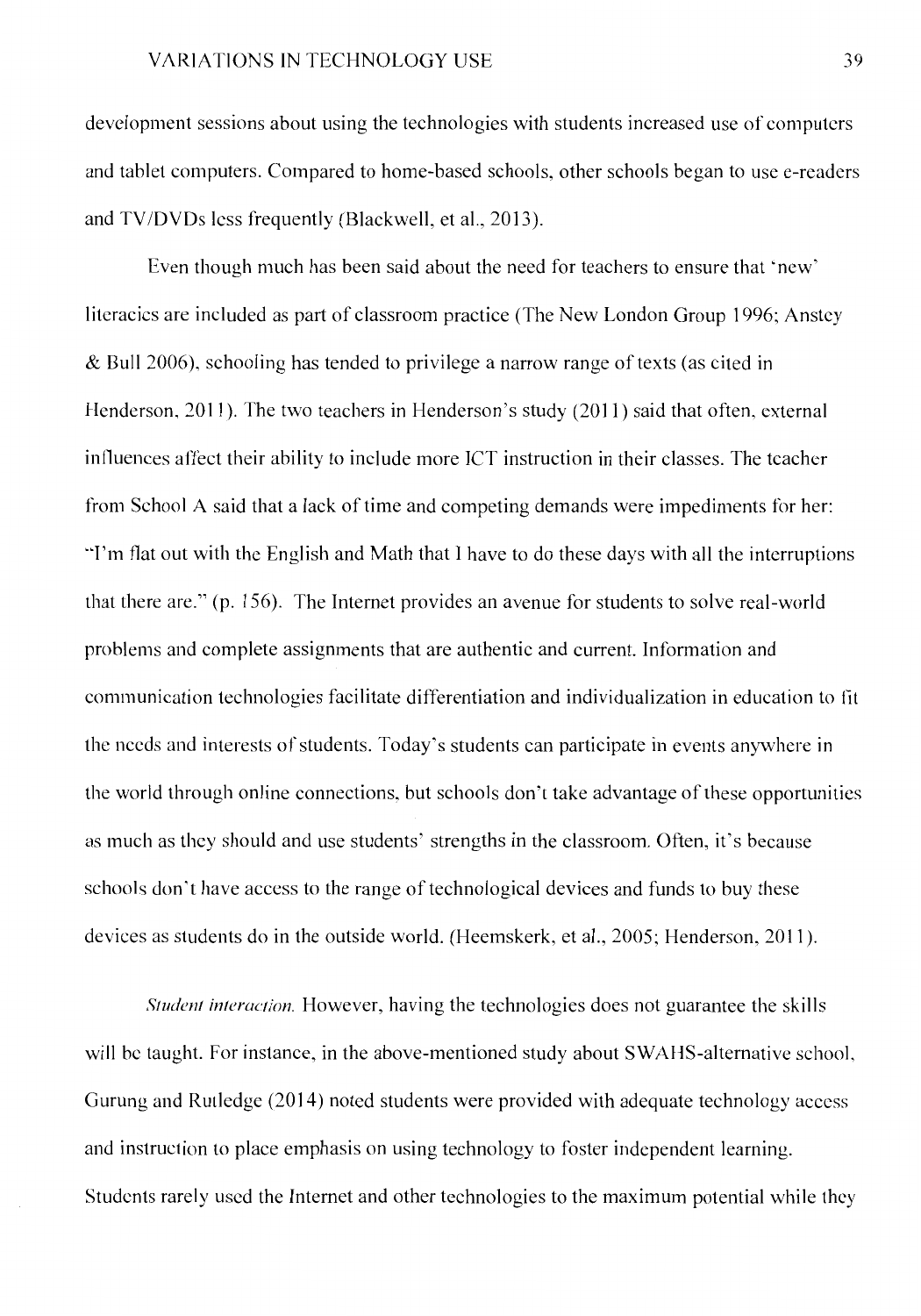were at school for higher level skills like critical thinking, problem solving and collaboration in the classroom. Outside of class, their usage was more abundant and varied depending on their personal "digital habits." (2014, p. 94-98). The flow of ICT usage between home and school does not happen fluidly and students' mastery of skills suffers for it.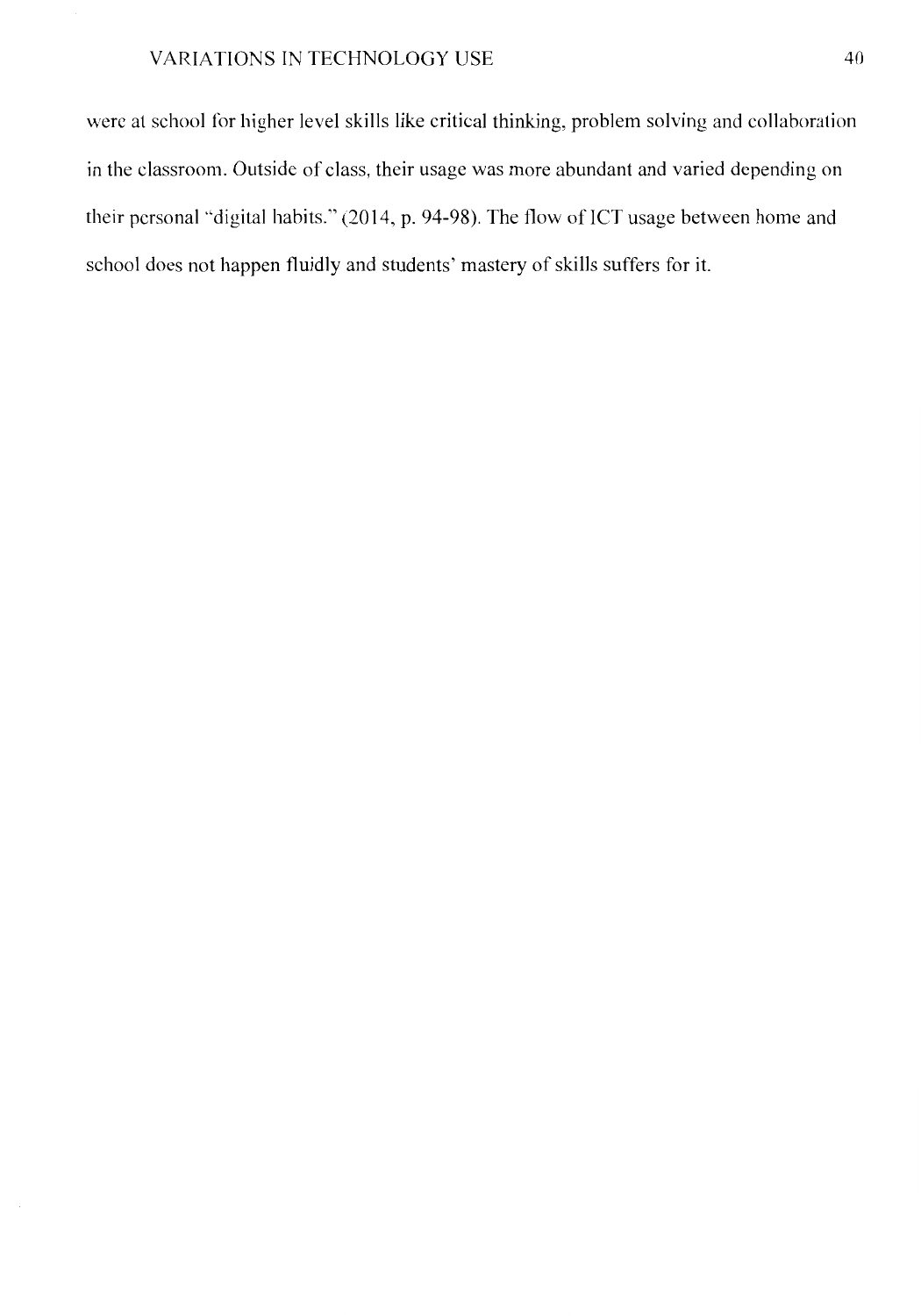#### **Conclusions and Recommendations**

#### **Conclusions**

This literature review has examined the different ways students from gender and socioeconomic classes use technology to learn in formal educational settings and home environments. This information is relevant to curriculum development because classroom populations are diverse and students should benefit from using digital tools for academic learning in and out of traditional classroom settings. Conclusions drawn from the results of research about gender differences in use will be discussed and then differences between socioeconomic classes will be addressed. The transfer of technology skills between home and school environments will be covered.

#### **Gender.**

There arc differences in how boys and girls choose to use technology: these differences are not in how they access resources, but in the ways that boys and girls interact with equipment, and how they prefer to use technology for instruction, communication, collaboration, and entertainment. Students have access to powerful machines so it is imperative that educators find strategies for helping students make the best use of them. Research conducted on gender differences in technology during the late  $20<sup>th</sup>$  century focused heavily on whether there was equivalent access to resources for both genders. Now at the beginning of the  $21$  century, particularly in the 1:1 learning environment, research has shown that equivalent access between genders is no longer as significant as it once was in determining when and how males and females choose to use the technology that is available to them. The studies in this review strongly reinforced the point that gender preferences in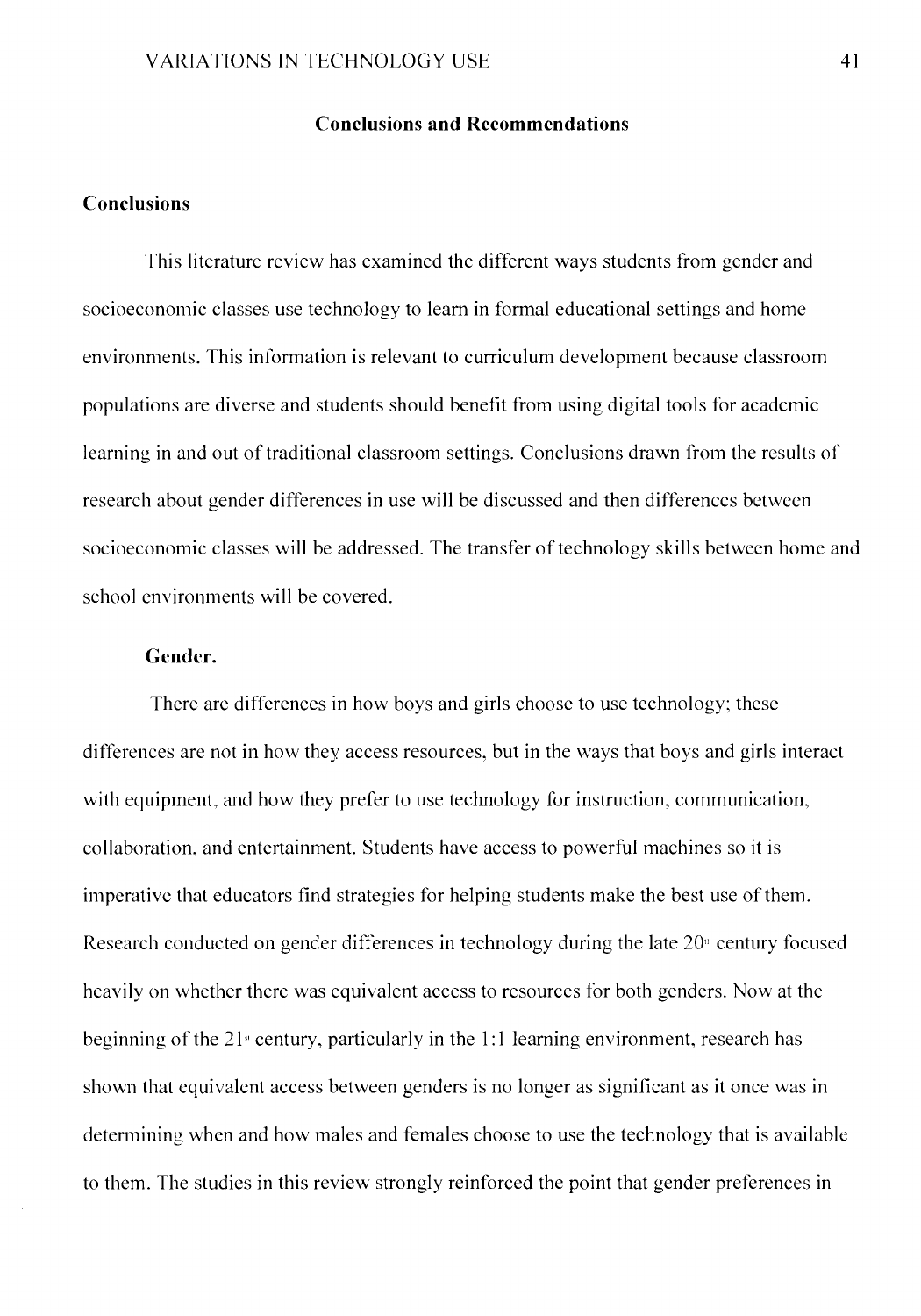use have a dynamic role in the ways computers were used by students (Ritzhaupt ct al., 2013; Plumm, 2008; Fredorowicz et al., 2010).

This review explored the ways that students of different genders use technology differently. Females preferred to use technology as a tool to get work completed and foster social connections. Girls are more confident and proficient in manipulating technology when they arc using it for an area they have a strong interest in. Girls appreciated social aspects to completing group work and open-ended exploration of games they played in their free time. Girls in the Dede ct al. (2004) study even created personal connections and backstories for the characters in games they played in school to make them more relatable.

Males tend to see technology as an object to manipulate and a challenge for them to master. Although they do use the social aspect of computer technology occasionally, it is not their primary purpose for use. Overall, they showed a preference for using face-to-face communication instead of using an online tool to communicate. Young boys are aggressive users who confidently take charge of the equipment and know what they want to do when using technology. They often spent more time on the computer gaming and their competitive nature was reflected in the types of games they preferred to play. The aggressiveness subsides as they mature, but their intent for using technology strengthens. This has made them more independent when using the technology as well as taking steps to troubleshoot computer problems on their own.

Technology does not change students' work habits, but it does reflect how they prefer to work individually and collaborate with peers on group work. Ching et al.'s (2000) study, showed differences in how girls spent a lot of time collaborating with each other when programming while boys spent more time working to complete their tasks individually and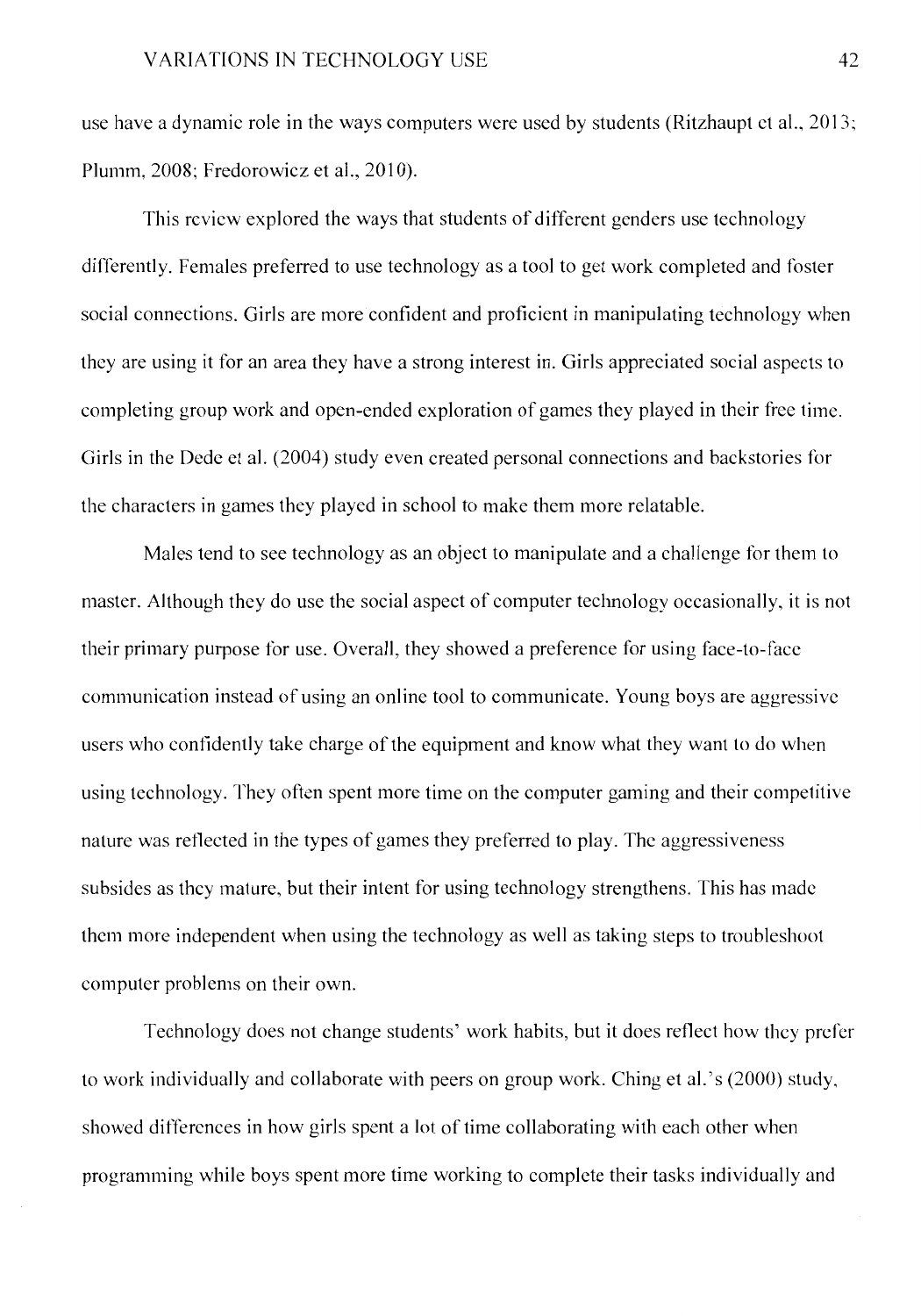only talked to each other when they found it necessary. These differences in use by males and females, no matter how subtle, must be considered.

#### **Socioeconomic status.**

There are also differences in how different socioeconomic classes look interact with information and communication technologies. These differences aren't a reflection of "The Haves and the Have Nots," but of what each socioeconomic class does with what they *do*  have. As Ames, et al. stated: "The very real differences between families raises issues of how one inclusively designs across class more generally, which we argue must take into account differing values and structural realities" (Ames, et al., 2011, p. 63). Findings from studies have proven that lower SES class students have access to many digital technologies and are just as likely as their higher SES class and middle class peers to use them to suit their needs and interests (Ames, et al., 2011; Gurung and Rutledge, 2014; Roshan, Jacobs, Dye, and Disalvo, 2014; Yardi & Breckman, 2012). Socioeconomic lines are fairly clearly drawn in the United States and often attention is focused on addressing the needs of the middle class, which makes up the majority of the country; instructional materials are not any different. For example, if designing materials that support middle class family values means placing limitations on technologies, but working-class parents values encourage increased access to technology how would these values be resolved in design? (Ames, et al., 2011; Yardi & Breckman, 2012).

Designers are creating learning materials that fit the needs of the majority group, hut when different socioeconomic groups have values that don't completely sync, where does that leave the other parts of the population? The literature in this review shows that higher SES families, middle SES families and lower SES families don't view technology usage the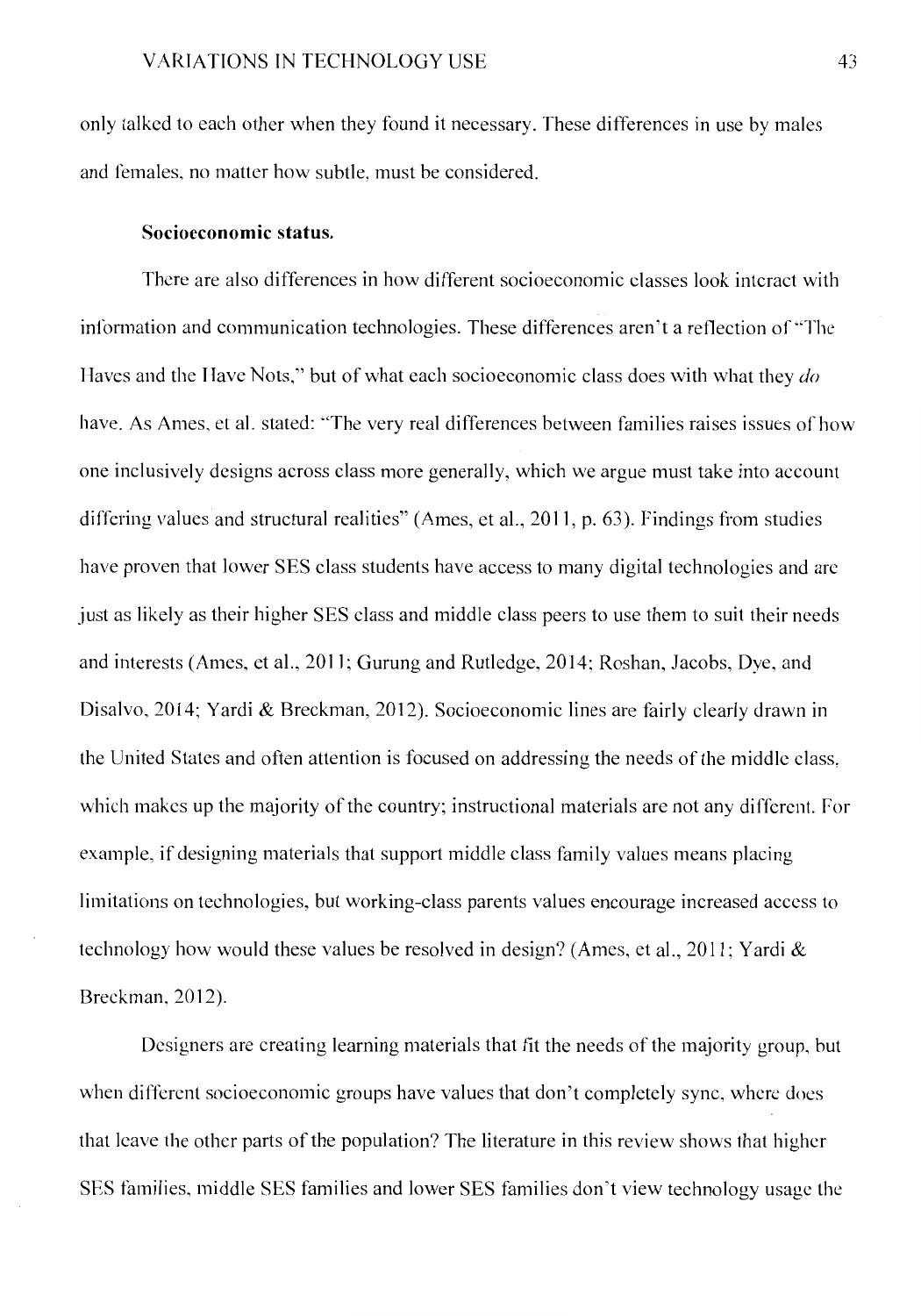same in their homes and don't emphasize the same values when it comes to using these technologies.

#### **Home to school connection.**

Horne environments promote different values and beliefs about technology usage, endorse the use of certain devices more than others, use these devices for varying amounts of time and for multiple purposes, while supporting users as they develop skillsets that increase their technology literacies. These many differences have an effect on the way students use digital technologies for learning both at home and at school and often, there are differences in the skills that students are reinforcing with their use in the two locations. With the increasing number of government entities, policy makers, school districts, and financial stakeholders across the country focusing on using technology to increase achievement, it is critical that we take steps to understand if and how much teachers are using the technologies they have access to in their classrooms. This disparity may be causing students in middle and lower SES classes to fall behind students in higher SES classes.

#### **Recommendations**

There is a need for more studies to be conducted on the ways girls and boys at the elementary level use technology. A majority of the research that was found addressed students from pre-adolescence to adulthood. Longitudinal studies that follow participants as they matriculate through grade school would be beneficial for monitoring how maturation and education affect technology usage. Research needs to be conducted on whether male and female technology usage is influenced more by biological makeup or gender stereotypes and socio-cultural norms. This data will help educators be more conscious of the conversations and interactions they have with students so they provide relevant and effective learning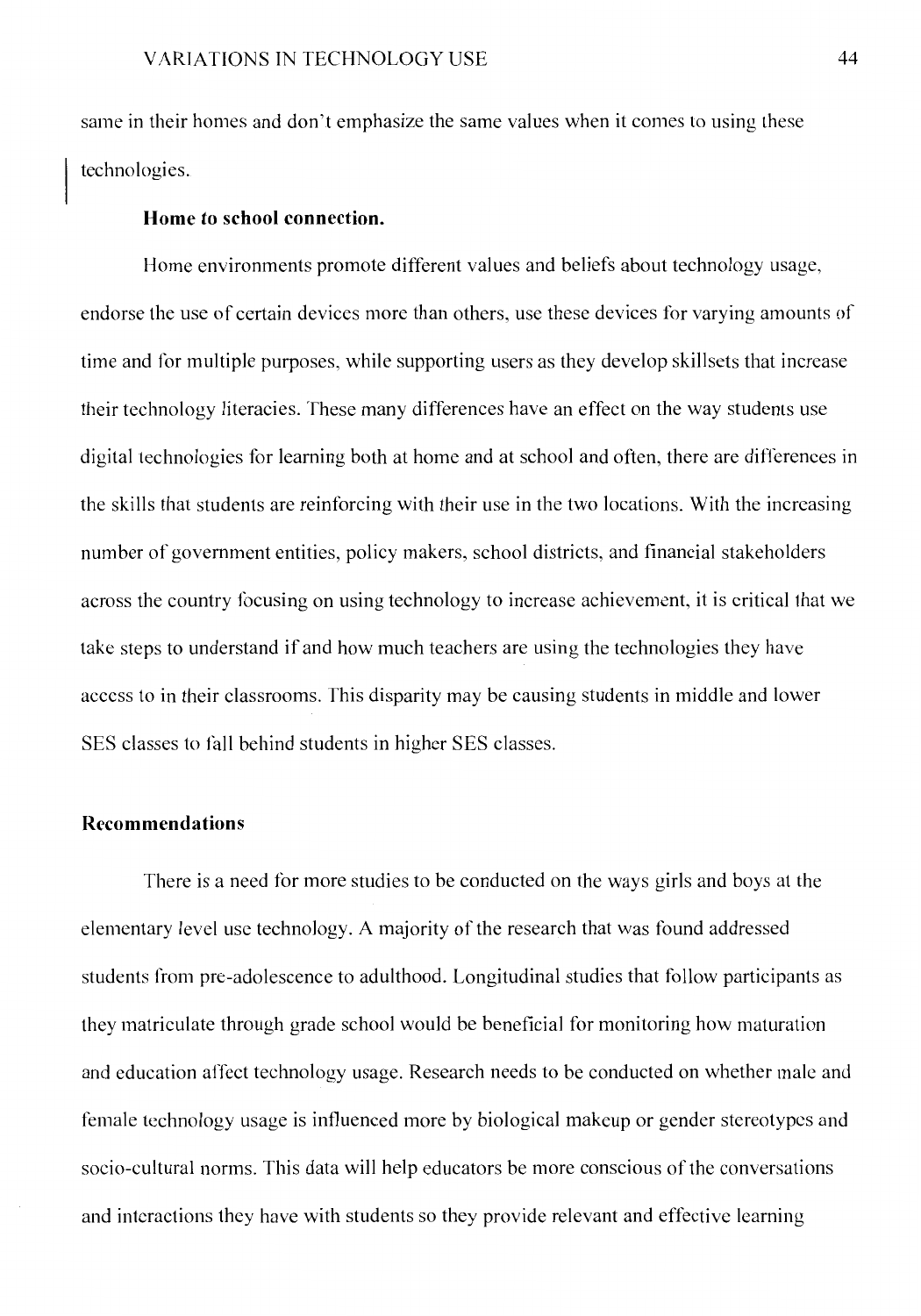opportunities without gender bias. There should also be studies to explore how Gurung and Rutledge's "overlapping" between these home and school engagement with technology could facilitate or block student engagement during learning.

Teachers should continue to create learning environments that are conducive to the ways both males and females work with technology and provide learning activities that would engage all students. It is important for educators to be mindful that although students have the same amount of access, they may not be getting to use computers for equivalent amounts of time or in ways that interest them. Classroom teachers could group students differently for collaborative assignments and create roles with specific duties for students to assume during group projects. This would give students the opportunity to work with others in new and insightful ways by having students try roles they traditionally would not select on their own.

Teachers and curriculum designers need to continue to integrate ICT resources into the curriculum and develop instruction that provide students with opportunities to expand their technical skills. Since students enter classrooms at different levels of ICT capability, teachers will have to refrain from assuming what skills students do or do not have when planning for technology integration. With a proper support system in place, schools could provide students with opportunities to engage in activities to develop JCT literacies like extracurricular after-school programs or electives that address their digital interest and match up with curriculum standards that educators are required to teach. Then students would be engaged and gaining skills while progressing toward meeting or exceeding standards.

Teachers could include more learning activities that don't focus solely on teaching how to use software, but provide students with situated tasks and problems that incorporate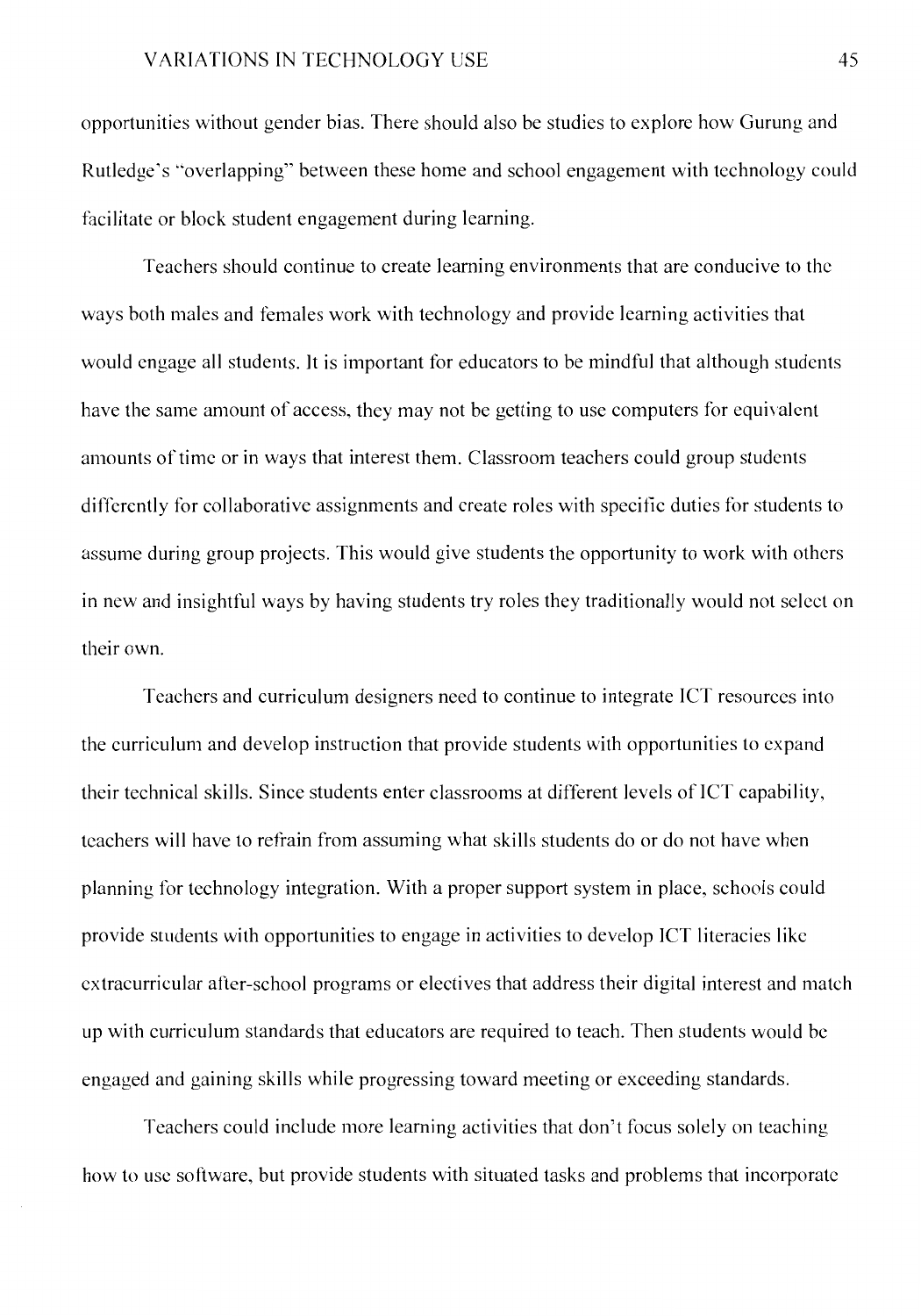the skill sets that they want them to develop. It would also be advantageous to promote students using the various digital technologies that they have access to at home to create artifacts to demonstrate their knowledge of subject matter. Schools should invest in more professional development for teachers on integrating ICT resources in the curriculum and the ongoing support necessary to sustain an initiative within a school. Research confirmed that providing sufficient PD opportunities increased teacher confidence with using ICT in their classrooms.

Teachers and parents must make an effort to provide adequate support to both male and female students as they use technologies for learning, communicating, and entertaining themselves. Since girls prefer to play games that involve social interaction and open-ended challenges, and boys prefer games are competitive and action-oriented, teachers should continue to look for activities that incorporate these components. Creating learning situations that incorporate real-world application to these games and simulations will engage both genders in an interactive and entertaining learning process. Some students are learning about social media in schools but more resources should be provided for parents who want to know more about how to teach their teens age-appropriate decision-making skills for technology use and provide their children with safe ways to use digital technologies.

Educators should use data to find areas for targeted ICT integration in curriculum planning. For example, middle school students were not proficient in constructing and demonstrating knowledge, which is an essential skill in both academic and professional circumstances. Schools are increasingly asking students to demonstrate their knowledge and skill via digital technology. (Ritzhaupt et al., 2013). Instructional design for human computer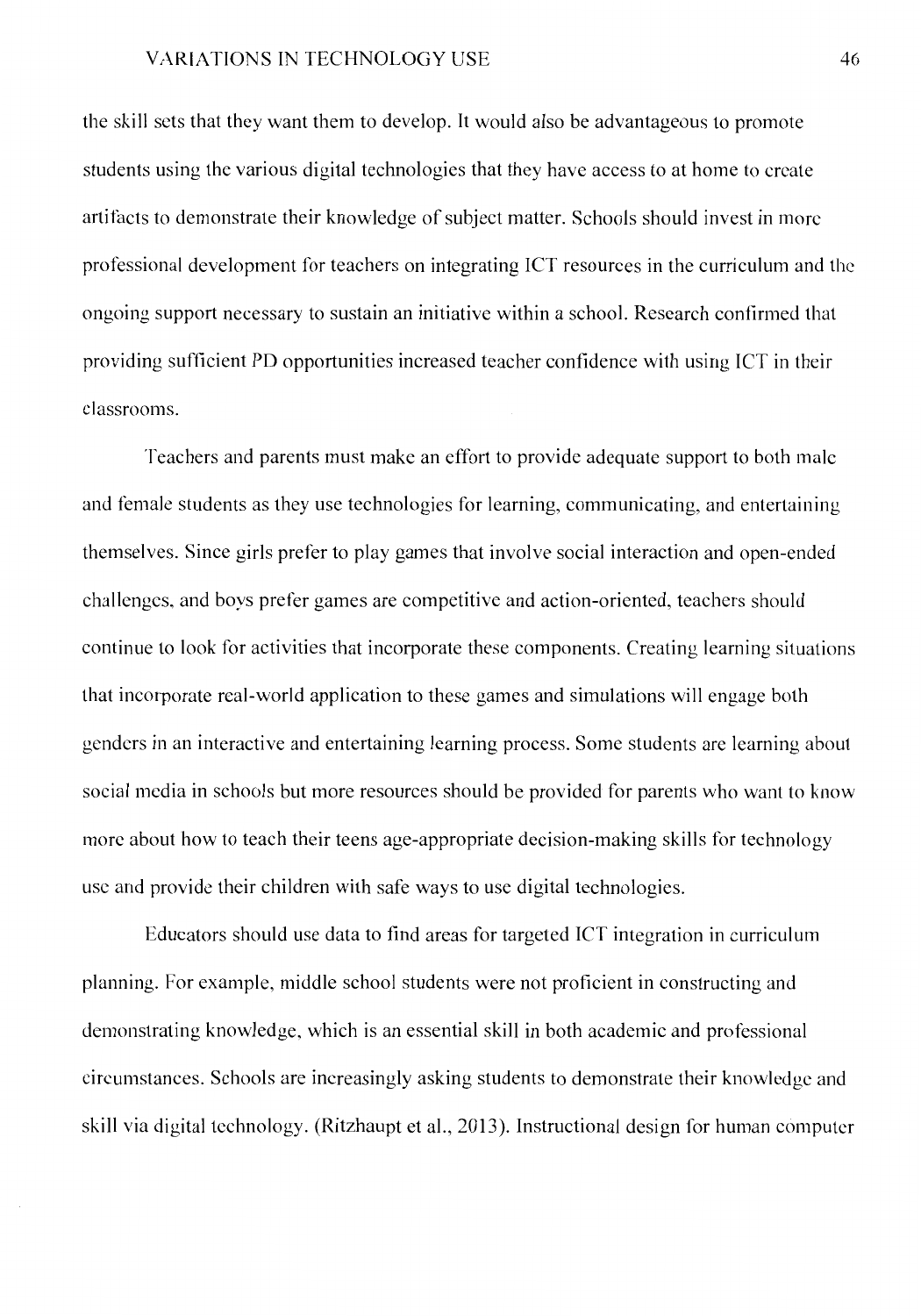interaction should take socioeconomic factors like the race, income, and education of its users into consideration when creating learning materials for diverse populations.

With so many schools pursuing 1:1 initiatives, administrators and educators should consciously evaluate their curriculum to see whether or not it includes beneficial technology integration. If the curriculum does not, they should see how they can improve it to make integration more effective. Administrators must continue to build and be support systems for teachers who are creating an environment that is conducive to learning for all students. Both administrators and policy makers have to be knowledgeable on this topic so they do not create policies that restrict students' access to beneficial technologies or inhibit the ways students can productively use them.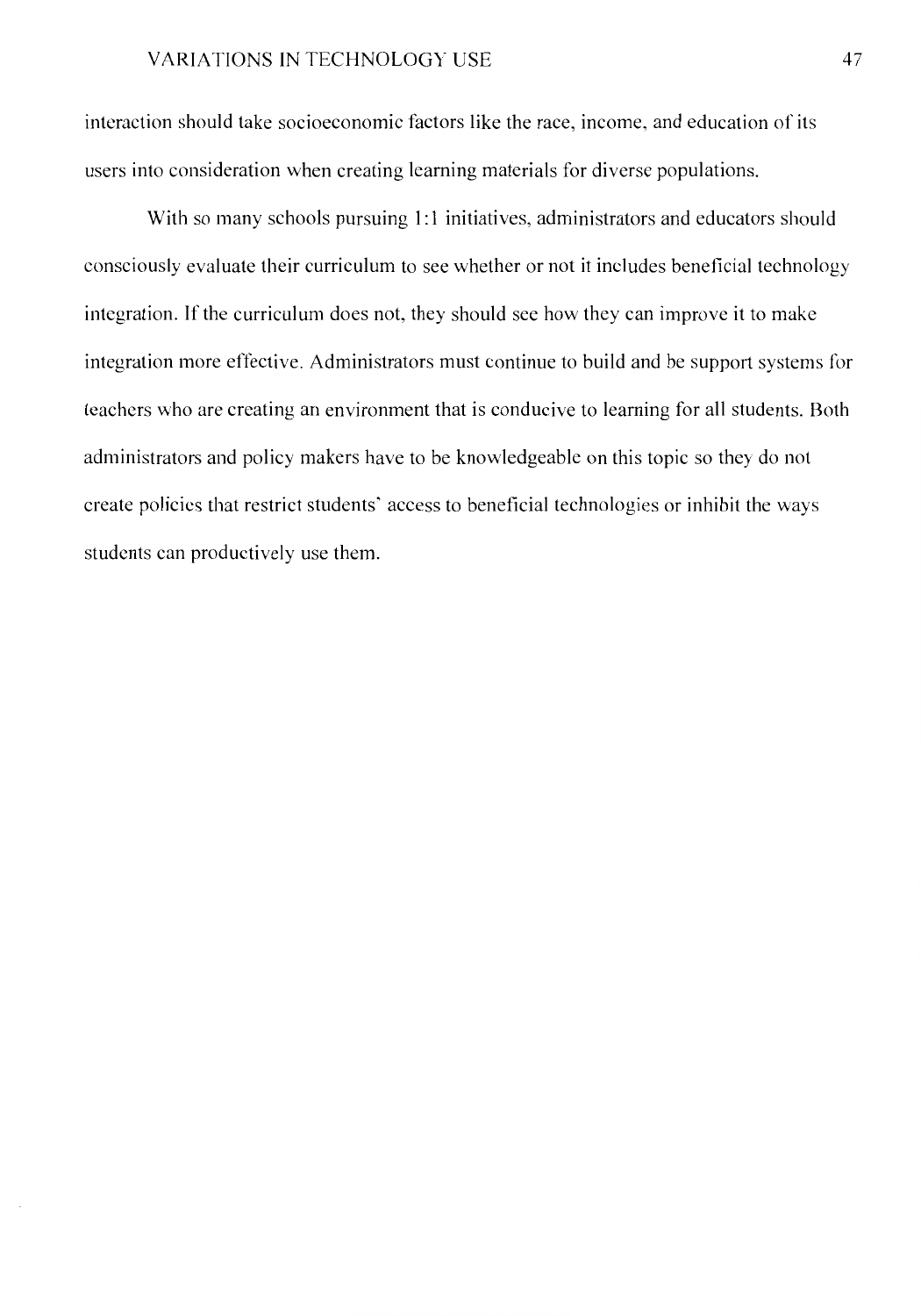#### **References**

Alhanati, J. (2012). Which Income Class Are You? *lnvestopedia. LLC.* Online~

American Psychological Association. (2015a). Children, youth, and families  $\&$ socioeconomic status fact sheet.

American Psychological Association. (2015b). Education  $\&$  socioeconomic status fact sheet.

- Ames, M., Go, J., Kaye, J., & Spasojevic, M. (2011). Understanding technology choices and values through social class. *Proceedings of the ACM 2011 Conference on Computer Supported Cooperative Work* - *CSCW '11,* 55-64.
- Bain, C.D., & Rice, M. L. (2006). The influence of gender on attitudes, perceptions, and uses of technology. *Journal of Research on Technology in Education*, 39(2), 119-132.
- Blackwell, C. K., Lauricella, A. R., & Wartella, E. (2014). Factors influencing digital technology use in early childhood education. Computers & Education, 77, 82-90.
- Blackwell, C. K., Lauricella, A. R., Wartella, E., Robb, M., & Schomburg, R. (2013 ). Adoption and use of technology in early education: The interplay of extrinsic barriers and teacher attitudes. Computers & Education, 69, 310-319.
- Ching, C. C., Kafai, Y. B., & Marshall, S. K. (2000). Spaces for change: Gender and technology access in collaborative software designs. *Journal of Science Education and Technology*, 9(1), 67-78.
- Christensen, R., Knezck, G., & Overall, T. (2005). Transition points for the gender gap in computer enjoyment. *Journal of Research on Technology in Education*, 38(1), 23-37.
- Eamon, M. K. (2004). Digital divide in computer access and use between poor and non-poor youth. *Journal of Sociology and Social Welfare, 31, 91-112.*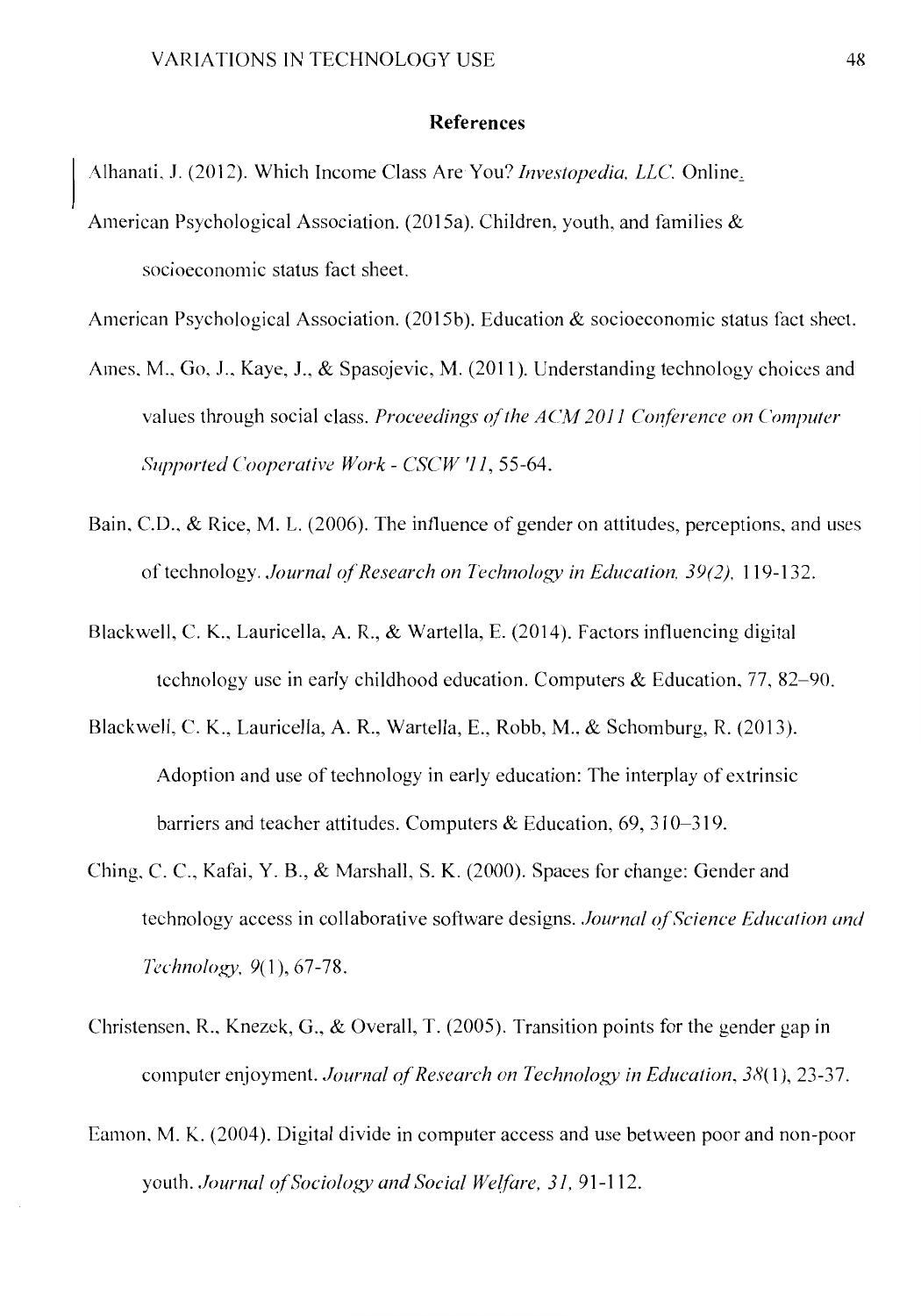- Feng, J., Spence, I., & Pratt, J. (2007). Playing an action video game reduces gender differences in spatial cognition. *Psychological Science*, 18(10), 850-855.
- Fokkena, L. (2011). Moving beyond access: Class, race, gender, and technological literacy in afterschool programming. *The Radical Teacher. 90,* 25-35.
- Fredorowicz, J., Vilvovsky, S. G., & Golibersuch, A. J. (2010). Gender differences in teenagers' elective use of computer technology. *Communications of the Association for b?lormation Systems. 27,* 27-44.
- Fry, R. & Kochhar, R. (2014). America's wealth gap between middle-income and upperincome families is widest on record. *Pew Research Center.*

Glazer, S. (2006). Video games. *CQ Researcher, 16,* 937-960.

- Gray, L., Thomas, M., & Lewis, L. (2010). *Teachers' use of educational technology in US puhlic schools: 2009 (NCES 2010-040).* Washington, DC: National Center for Education Statistics, Institute for Education Sciences, U.S. Department of Education.
- Gunn, C., McSporran, M., Macleod, H., & French, S. (2003). Dominant or different? Gender issues in computer supported learning. *Journal of Asynchronous Learning Networds*, 7(1), 14-30.
- Gurung, B., and Rutledge, D. (2014). Digital learners and the overlapping of their personal and educational digital engagement. Computers & Education, 77, 91-100.
- Heemskerk, I., Brink, A., Volman, M. and Ten Dam, G. (2005). Inclusiveness and JCT in education: a foeus on gender, ethnicity and social class. *Journal of Computer Assisted Learning. 21,* 1-16.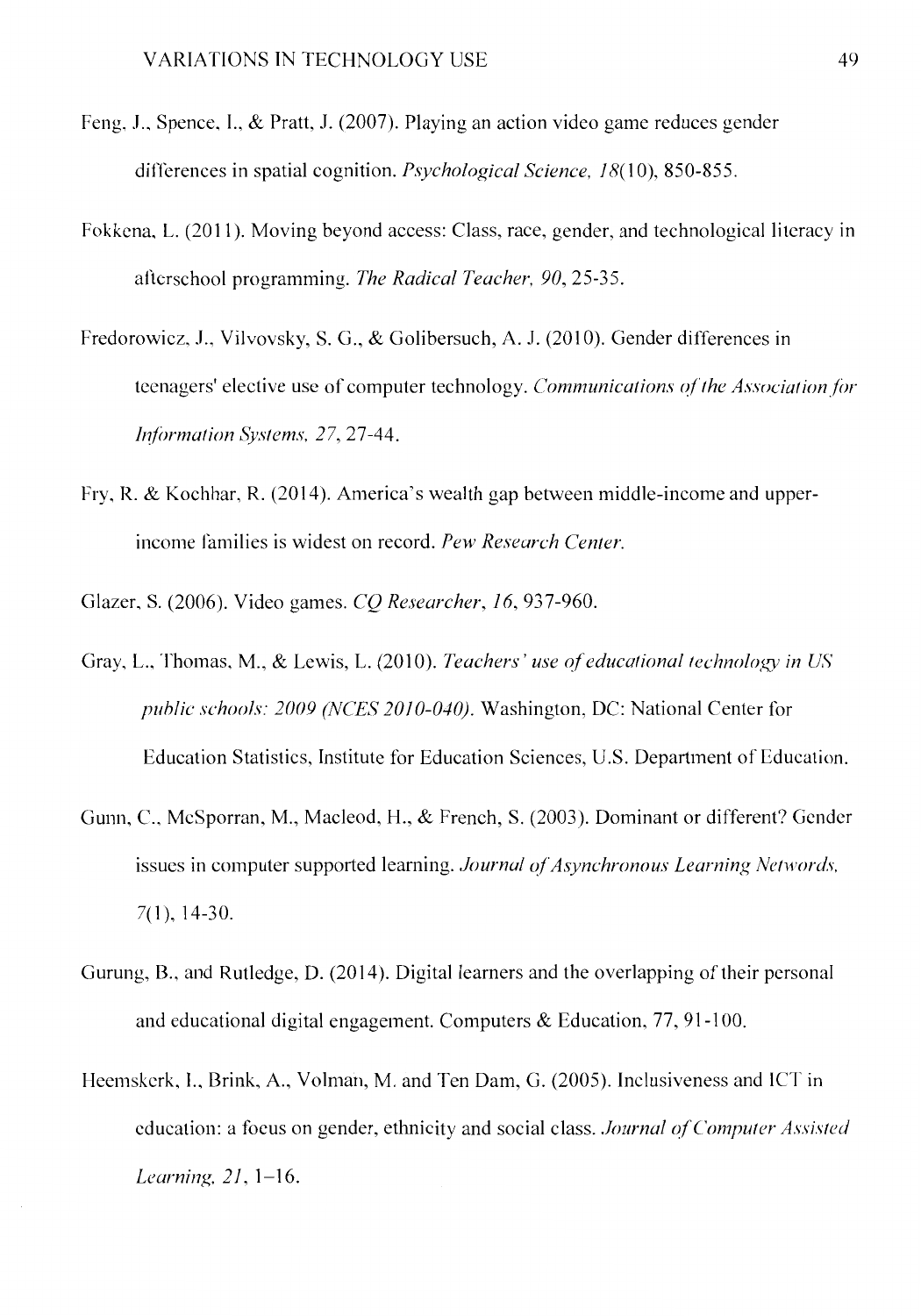- Henderson, R. (2011 ). Classroom pedagogies, digital literacies and the home-school digital divide. *International Journal of Pedagogies & Learning, (6)2,* 152-161.
- Huffman, A., Whetten, J., & Huffman, W. (2013). Using technology in higher education: The influence of gender roles on technology self-efficacy. *Computers in Human Behavior,*  29, 1779-1786.
- Kane, L. & Kiersz, A. (2015). How much you have to earn to be considered middle class in every US state? *Business Insider.*
- Padilla-Melendez, A., de! Aguila-Obra, A. R., & Garrido-Moreno, A. (2013). Perceived playfulness, gender differences and technology acceptance model in a blended learning scenario. *Computers & Education, 63,* 306-317.
- Plumm, K. M. (2008). Technology in the classroom: Burning the bridges to the gaps in gender-biased education. *Computers & Education,* 50(3), 1052-1068.
- Ritzhaupt, A., Liu, F., Dawson, K., & Barron, A. (2013). Differences in student information and communication technology literacy based on socio-economic status, ethnicity, and gender: Evidence of a digital divide in Florida schools. *Journal of Research on Technology in Education, 45(4), 291-307.*
- Roshan, P., Jacobs, M., Dye, M., & Disalvo, B. (2014). Exploring how parents in economically depressed communities access learning resources. *Proceedings of the 18th International Conference on Supporting Group Work* - *GROUP '14,* 131-141.
- Swindle, T. M., Ward, W. L., Whiteside-Mansell, L., Bokony, P., & Pettit, D. (2014). Technology use and interest among low-income parents of young children: